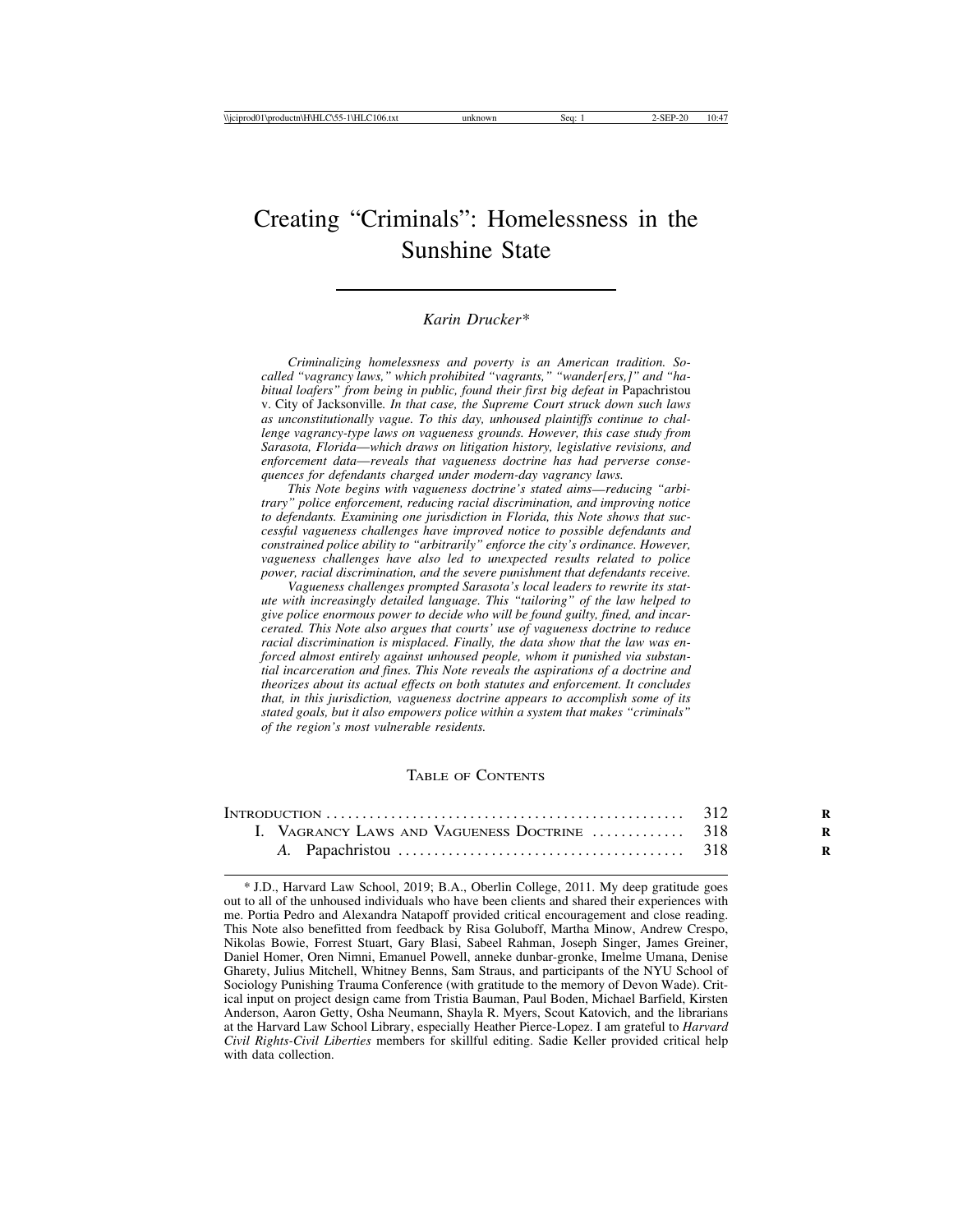| 312 | Harvard Civil Rights-Civil Liberties Law Review      | [Vol. 55] |
|-----|------------------------------------------------------|-----------|
|     | B. Challenging Sarasota's Anti-Lodging Ordinance     | 325       |
|     | II. LITIGATION AND LEGISLATION                       | 329       |
|     | A. The emergence of the tailored statute             | 329       |
|     | B. Tailored statutes and the certainty of guilt      | 331       |
|     |                                                      | 334       |
|     |                                                      | 337       |
|     |                                                      | 341       |
|     | A. Vagueness doctrine, police discretion, and police |           |
|     |                                                      | 341       |
|     | B. Racially disproportionate enforcement             | 348       |
|     |                                                      | 351       |
|     |                                                      | 353       |

#### **INTRODUCTION**

In the very early morning of October 9, 2017, Sam Johnson had pulled a white sheet around him in an attempt to ward off the chill.<sup>1</sup> When Officer Victor Charles noticed him at 1693 Main Street, Sarasota, Charles stopped.<sup>2</sup> Sarasota City Code 34-41 ("34-41") prohibits "unlawful lodging."3 Officer Charles wrote: "Subject was seen sleeping at location. He was on top of a blanket and covering himself with a white sheet. Subject had personal belonging [sic] near him."4 Mr. Johnson, a Black man, was given a citation and told to arrive in court on October 30th.<sup>5</sup> He got there late and almost received a failure to appear, which would have resulted in a warrant for his arrest.6 He declined a defense attorney, and pled guilty. He was ordered to pay \$378, which he did not have. The court later sold the right to collect on his debt.

In 2017, scenes like this played out hundreds of times in Sarasota, Florida. Data reveal that "vagrancy laws" criminalize survival behaviors in this region. Anti-lodging laws like 34-41—which ban sleeping, resting, or lying down in public areas—often go unnoticed and unstudied in cities despite their prevalence.7 The purpose of these statutes, which have existed for centuries, has been to identify, sort, and remove "undesirable" people. Vague-

<sup>1</sup> Johnson Aff. ¶1 (on file with author) [hereinafter *Johnson Aff.*]. This affidavit and related case are not cited in full in order to protect the privacy of the individuals. <sup>2</sup> *Id*. <sup>3</sup> Sarasota, Fla., Ordinance No. 05-4640 (Aug. 15, 2005).

<sup>&</sup>lt;sup>4</sup> *Johnson Aff.*, *supra* note 1.<br><sup>5</sup> *Id.* 

<sup>6</sup> *Id.*

<sup>7</sup> *See* NAT'L LAW CTR. ON HOMELESSNESS & POVERTY, NO SAFE PLACE: THE CRIMINAL-IZATION OF HOMELESSNESS IN U.S. CITIES 7–8 (2014), https://nlchp.org/wp-content/uploads/ 2019/02/No\_Safe\_Place.pdf, *archived at* https://perma.cc/R62Y-BCKZ [hereinafter NO SAFE PLACE].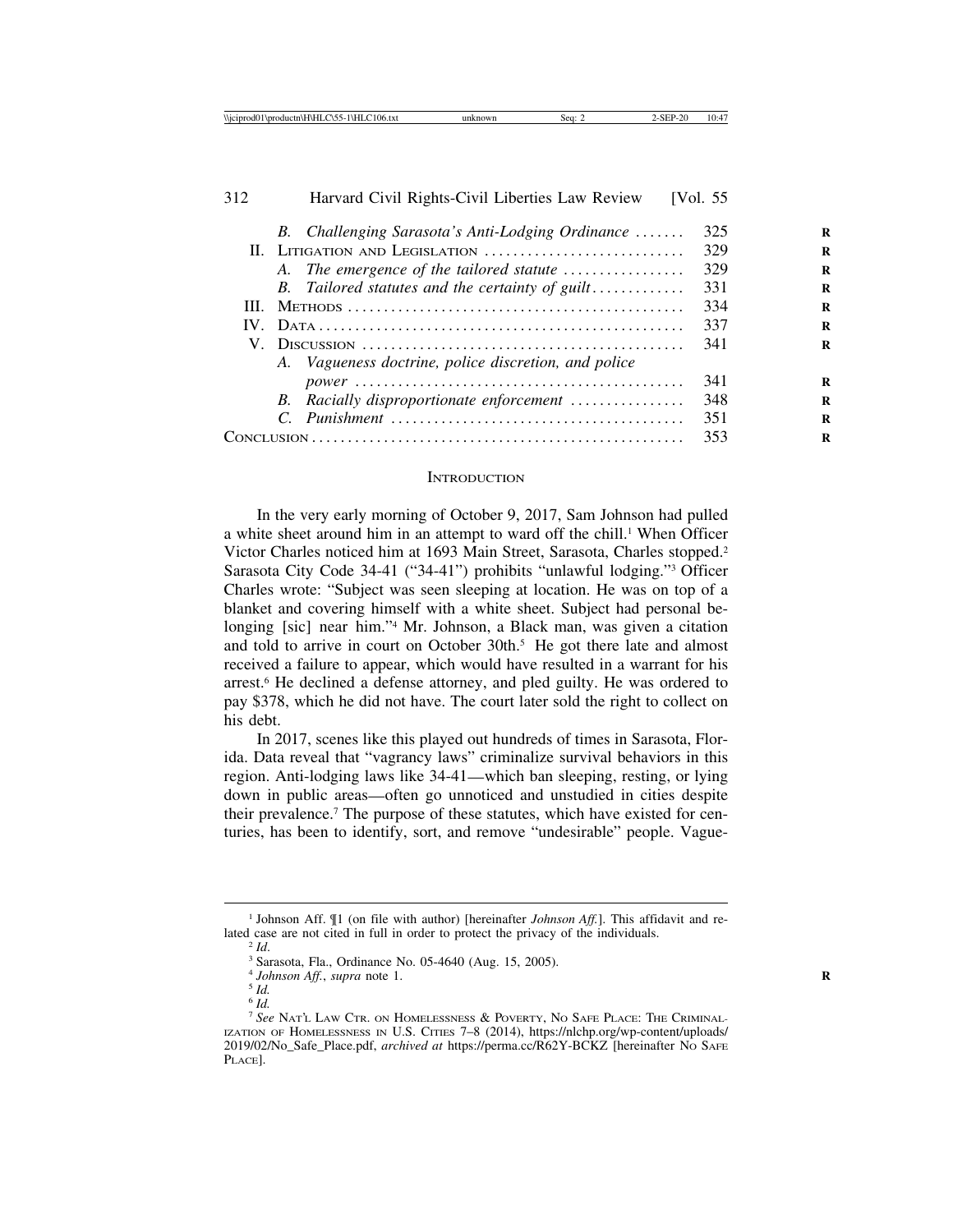ness doctrine has emerged as a winning legal strategy for advocates seeking to defeat vagrancy laws and, for a time, virtually eliminated them.<sup>8</sup>

Courts have held that a law is too vague when ambiguity in its text, because of nonspecific language or omissions, leaves defendants unaware that their conduct is illegal and gives police excessive discretion. The doctrine emerged in lawsuits against vagrancy statutes, where it challenged "a regime in which the poor and the unpopular are permitted to 'stand on a public sidewalk  $\ldots$  only at the whim of any police officer.'" Specifically, courts believed that this discretion would lead to greater racism in police enforcement.10

This Note tracks a series of successful legal challenges brought against the anti-lodging law in one location: Sarasota, Florida. It examines the way in which lawmakers rewrote the law in response to those challenges and posits that those changes are likely to have affected the mechanics of adjudication under the law. This Note also details enforcement of anti-homelessness laws by law enforcement in both the City and County of Sarasota in 2017. This Note compares the goals and aspirations of vagueness doctrine with the legal and enforcement realities to show how anti-lodging laws are weaponized against unhoused people.11 It concludes that while the doctrine may have succeeded in its goals of increasing notice and reducing police discretion, the doctrine has altered *who* has the power to ensure convictions. Police now have enormous control over the effective determination of guilt. The data is inconclusive about the doctrine's effectiveness in reducing racial disproportionality in enforcement. Nevertheless, courts have often stated that

<sup>8</sup> *See generally* RISA L. GOLUBOFF, VAGRANT NATION: POLICE POWER, CONSTITUTIONAL CHANGE, AND THE MAKING OF THE 1960S (2017). Goluboff's excellent history of vagrancy laws and the social, legal, and political groundswell against them is essential reading for understanding the windup to the *Papachristou* decision. In particular, Goluboff discusses the shift in public understanding of "the boundaries between behavior (or status) that should be proscribed and behavior (status) that should be tolerated as part of a plural society." Email from Risa L. Goluboff, Professor of Law, Univ. of Va. Sch. Of L., to author (Nov. 26, 2018 17:24 EST) (on file with author).

<sup>&</sup>lt;sup>9</sup> Papachristou v. City of Jacksonville, 405 U.S. 156, 170 (1972) (quoting *Shuttlesworth v. Birmingham*, 382 U.S. 87, 90 (1965)).<br><sup>10</sup> *Id.* at 170.<br><sup>11</sup> *See* Nat'l Coal. for the Homeless & Nat'l Law Ctr. On Homelessness & Pov-

ERTY, A DREAM DENIED: THE CRIMINALIZATION OF HOMELESSNESS IN U.S. CITIES 10 (2006), https://www.nationalhomeless.org/publications/crimreport/report.pdf, *archived at* https:// perma.cc/W4YN-P8AM [hereinafter A DREAM DENIED]. I use the term "unhoused" to describe the lack of shelter and to recognize that individuals create homes despite shelter. However, I use the terms "criminalization of homelessness" and "policies targeting homelessness" to describe an institutional attitude and to recognize a widespread set of policies that target houseless individuals. Since the genesis of the word "homeless" in the late 1800s, it connoted itinerancy and has drawn derision from both academia and legal sources. When used as a descriptor for individuals, it does not reflect the multi-faceted and complex nature of being without a home. For more on the term "homeless," and the experiences of people living without shelter, *see* NATIONAL ACADEMIES OF SCIENCES, ENGINEERING, AND MEDICINE, PERMA-NENT SUPPORTIVE HOUSING: EVALUATING THE EVIDENCE FOR IMPROVING HEALTH OUTCOMES AMONG PEOPLE EXPERIENCING CHRONIC HOMELESSNESS App. B (2018), https://www.ncbi .nlm.nih.gov/books/NBK519584/, *archived at* https://perma.cc/4QGY-YW8G.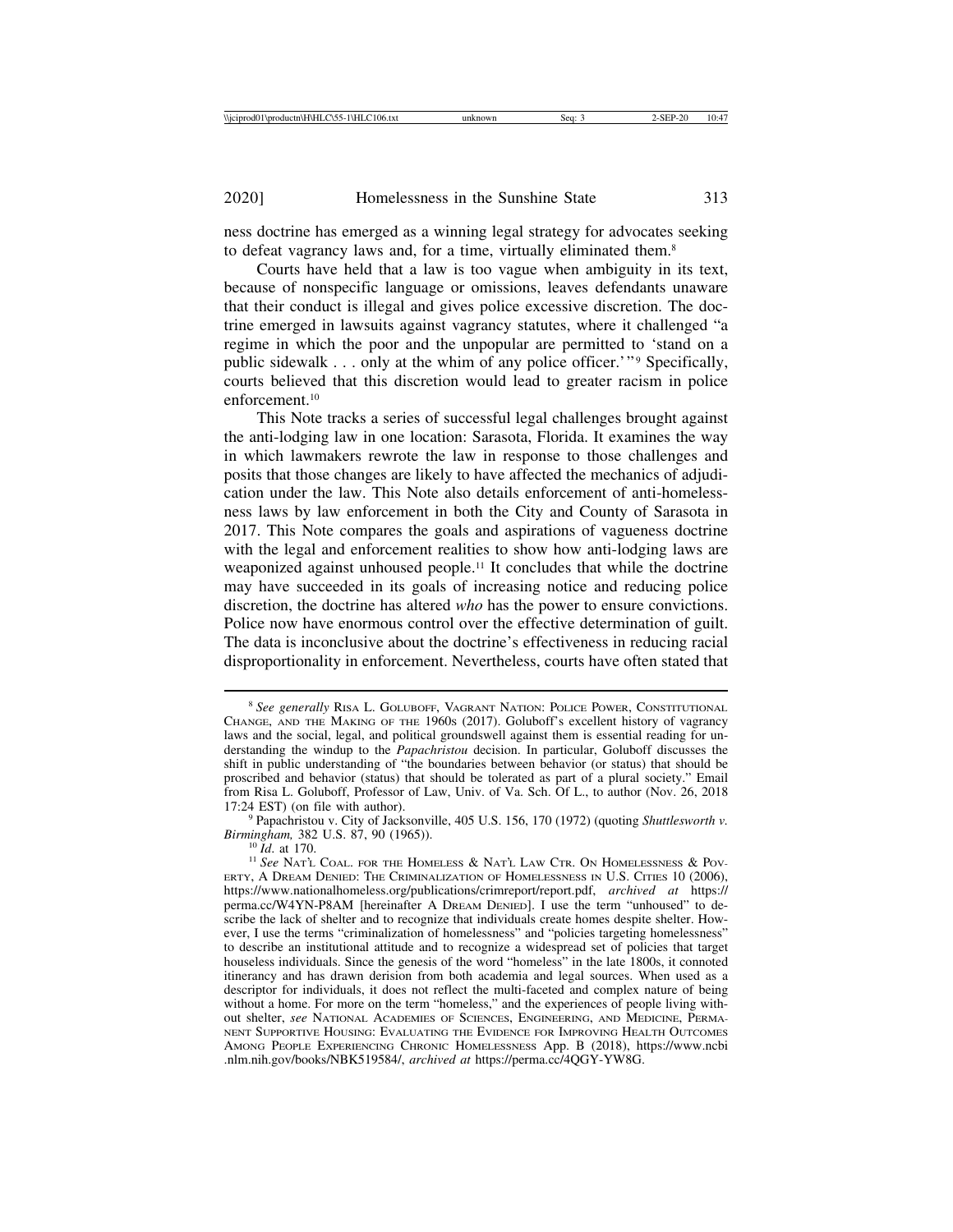vagueness doctrine can actively curb excessive police discretion, which would in turn curb police *racial discrimination*. The data do not support this position. This Note illustrates two facets of vagrancy laws' particular carceral scheme: its enforcement and its evolution in response to legal attacks.12

Part I details the history of vagrancy laws and vagueness doctrine. For hundreds of years, local statutes have criminalized "vagrants" and "vagabonds."13 Then, in 1972, *Papachristou v. City of Jacksonville*14 established new legal protections for people living on the streets.15 First, the Court held that the Jacksonville vagrancy law did not adequately notify the public of which activities were illegal.16 Second, the Court held that the law was unconstitutionally vague because the law gave police excessive discretion.17 This discretion violated the Fourteenth Amendment Due Process Clause because the statute did not provide guidance specific enough to restrict the defendants, whom police could plausibly arrest, leaving the police with unwarranted decision-making authority.<sup>18</sup> Vagueness doctrine "permit[ted] and encourage[d] discriminatory enforcement of the law."19 However, *Papachristou* did not prevent vagrancy laws from proliferating, and litigation efforts against vagrancy laws continue to raise vagueness challenges.20

Part II examines the legal battle over one anti-lodging law in Sarasota.<sup>21</sup> First, it argues that through the passage and re-passage of the statutes in response to vagueness challenges, vagueness doctrine has effectively increased notice of prohibited conduct and constrained police enforcement to unhoused people. Second, it argues that the law contributes to a new model of heightened police power, which contributes to the erosion of the adjudicative process.<sup>22</sup>

Part III presents the methods and results of empirical research into enforcement of the Sarasota anti-lodging law and similar laws in the City and County of Sarasota.23 The County of Sarasota has a population of less than

<sup>&</sup>lt;sup>12</sup> *See* Christopher Agee, *From the Vagrancy Law Regime to the Carceral State*, 43 Law & Soc. Inounty 1658, 1666 (2018).

 $^{13}$  In Supreme Court doctrine, the term "vagrancy" has described laws that criminalize "vagrants" and "vagabonds" as, for example, "persons wandering or strolling around from place to place without any lawful purpose or object, habitual loafers." Papachristou v. City of Jacksonville, 405 U.S. 156, 156 n.1 (1972). *See also* Risa L. Goluboff, *Writing Vagrant Na-*

tion, 43 LAW & Soc. INQUIRY 1686, 1687 (2018).<br>
<sup>14</sup> 405 U.S. 156 (1972).<br>
<sup>15</sup> *Id.* at 156.<br>
<sup>16</sup> *Id.* at 162.<br>
<sup>17</sup> *Id.* at 165.<br>
<sup>18</sup> *Id.* at 170.<br>
<sup>19</sup> *Id.* at 170.<br>
<sup>20</sup> *See* No SAFE PLACE, *supra* note 7, at 8

determinations of a defendant's guilt.<br><sup>23</sup> *See* A DREAM DENIED, *supra* note 11, at 10. Although the analysis of litigation and vagueness doctrine applies only to one ordinance, the anti-lodging ordinance passed by the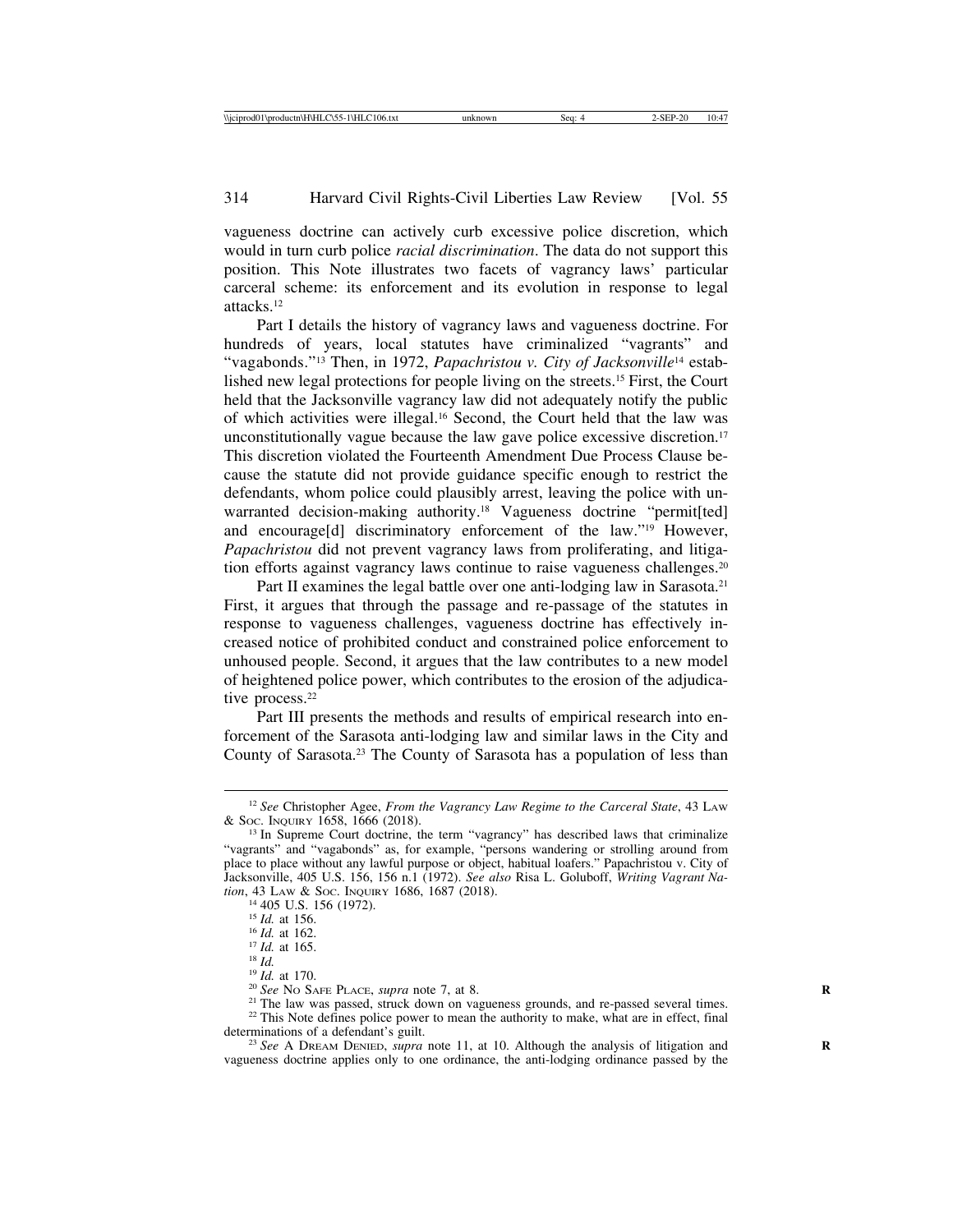$500,000$  residents<sup>24</sup> and has a large population of unhoused people: nearly 900.25 These laws make it a misdemeanor, punishable by up to a year in jail, to lodge or camp in public.26 Data collection focused on a particular law is possible because the County's clerk of court database is searchable by statute.27 The harsh penalties under these laws, the substantial population of unhoused people, and the availability of data make this region a potent case study.28

Part IV applies the data to the theory developed in Part II and examines how enforcement of the City of Sarasota's anti-lodging law stacks up against the aims of vagueness doctrine. This part describes the way in which the narrowing of the anti-lodging laws helps to negate prosecutors' roles in choosing which cases to charge, and shifts that function to police. Due to the increasingly narrow tailoring of the proscribed conduct, guilt is a foregone conclusion once the police arrest or cite an individual for lodging. This enforcement defies traditional roles of police, prosecutors, and compresses several mechanics of the criminal legal system. In place of a traditional process in which police make arrests and district attorneys screen for prosecution, "adjudication" occurs virtually within the moment a police officer decides that someone is lodging. In short, vagueness challenges may diminish police discretion about which persons to charge, but in this case they strengthen police power to decide guilt or innocence. Part IV also argues that *creating criminals* and harshly punishing them, as the County of Sarasota does, should matter to courts, advocates, and lawmakers.

City of Sarasota, the County prosecutes violations of this law. Since other laws also penalize persons who are unhoused, a complete picture of the criminalization of homelessness requires

<sup>&</sup>lt;sup>24</sup> Sarasota County, Florida; 2017: ACS 1-Year Estimates Data Profile, U.S. CENSUS BU-REAU, https://data.census.gov/cedsci/table?q=Sarasota,%20Florida&g=0500000US12115& hidePreview=false&tid=ACSDP1Y2017.DP05&vintage=2018&layer=VT\_2018\_050\_00\_ PY\_D1&cid=DP05\_0001E, *archived at* https://perma.cc/7G8E-9QU5 [hereinafter *Sarasota*

*County*]. <sup>25</sup> The estimated County population of unhoused people was 877. News Release, Suncoast Partnership to End Homelessness (Apr. 26, 2019) https://www.gulfcoastcf.org/sites/default/ files/2019%20Point%20in%20Time%20Press%20Release%20-%204-26-19.pdf, *archived at* https://perma.cc/8AHJ-FF3G [hereinafter *News Release*]. However, conventional measures of counting homelessness wildly underrepresent true homeless population figures. *See* NAT'L LAW CTR. ON HOMELESSNESS & POVERTY, DON'T COUNT ON IT: HOW THE HUD POINT-IN-TIME COUNT UNDERESTIMATES THE HOMELESSNESS CRISIS IN AMERICA (2017), https:// www.nlchp.org/HUD-PIT-report2017, *archived at* https://perma.cc/Z2J7-GQ7Y [hereinafter

*Don't Count on It*]. <sup>26</sup> *See, e.g.*, Sarasota, Fla., Ordinance No. 05-4640 (Aug. 15, 2005). For Florida's statutory provision governing incarceration, see Fla. Stat. Ann. § 775.082 (2019). <sup>27</sup> *See Clerk of the Circuit Court and County Comptroller Karen E. Rushing,* CLERKNET,

https://secure.sarasotaclerk.com/, *archived at* https://perma.cc/Q3Z3-P4EF. Many county court databases are searchable by case number only.<br><sup>28</sup> *See* No SAFE PLACE, *supra* note 7, at 8; *see also* A DREAM DENIED, *supra* note 11, at 10

<sup>(</sup>naming Sarasota as the United States' "meanest city" for its harsh laws criminalizing unhoused people).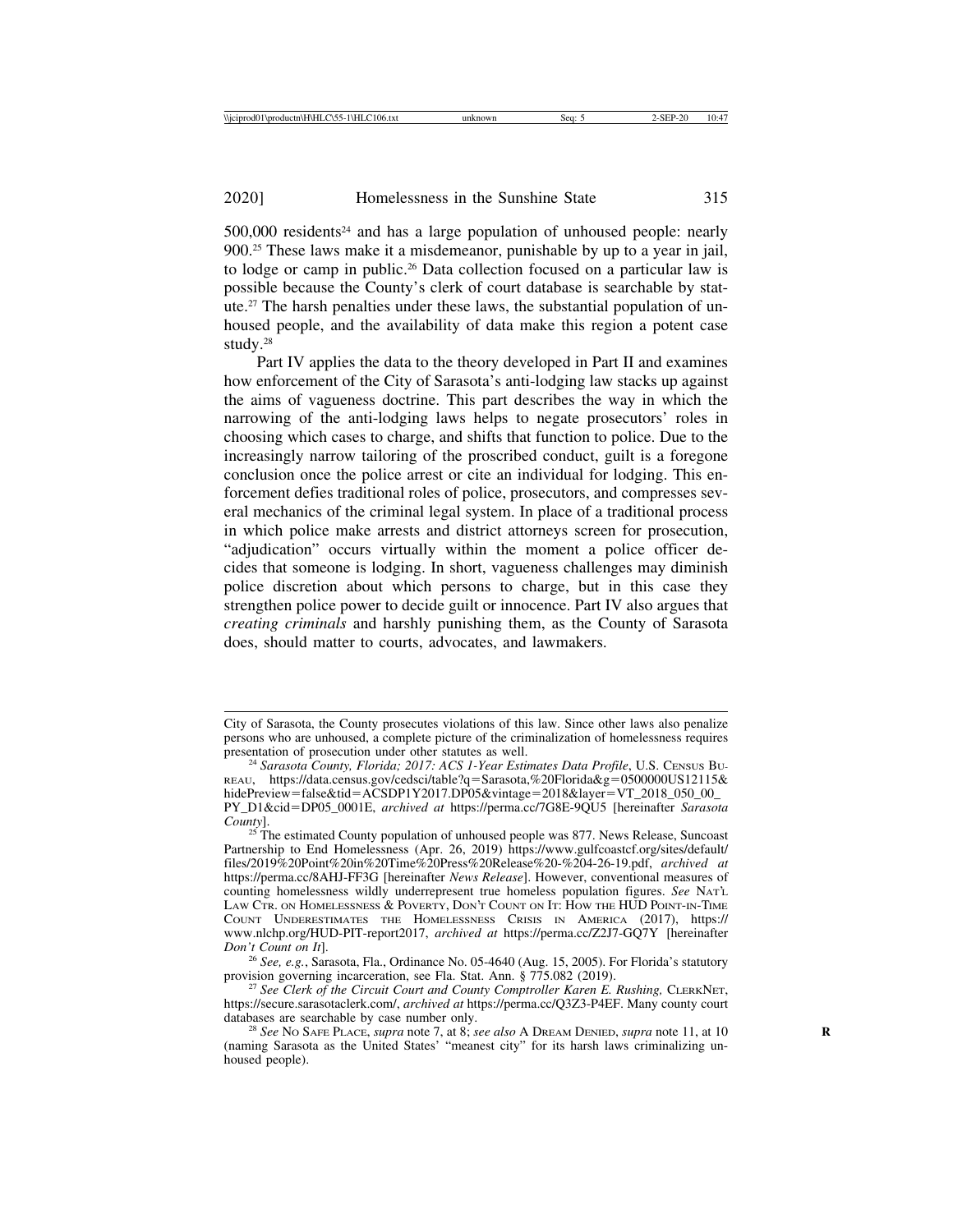While the legal literature on vagueness doctrine is extensive, $29$  to my knowledge, there are neither quantitative studies on the enforcement of antilodging laws in Florida nor the effect of successful vagueness challenges on the laws and their effects on unhoused persons. A separate body of literature documents criminalization of homelessness: Researchers have catalogued the rise of vagrancy-type statutes, $30$  rich descriptions of changing police practices,31 and accounts of unhoused persons' experience with enforcement.32 Homelessness affects, traumatizes, and debilitates more than half a million people nationwide.<sup>33</sup> Statutes criminalizing homelessness are on the

<sup>&</sup>lt;sup>29</sup> See generally GOLUBOFF, VAGRANT NATION, *supra* note 8; *see also* Agee, *supra* note 12, at 1668; Goluboff, *Writing Vagrant Nation*, *supra* note 13, at 1687; Tracey Meares, *This* **R** *Land is My Land?*, 130 HARV. L. REV. 1877, 1880 (2017); Dorothy E. Roberts, *Foreword: Race, Vagueness, and the Social Meaning of Order-Maintenance Policing*, 89 J. CRIM. L. & CRIMINOLOGY 775, 781 (1999) (citing Albert W. Alschuler & Stephen J. Schulhofer, *Antiquated Procedures or Bedrock Rights?: A Response to Meares and Kahan*, 1998 U. CHI. LE-GAL F. 215, 229–30 (1998)); Karen Tani, *Constitutionalization as Statecraft: Vagrant Nation* and the Modern American State, 43 LAW & Soc. INQUIRY 1646, 1646 (2018); Note, *The Void-for-Vagueness Doctrine in the Supreme Court*, 109 U. PA. L. REV. 67, 75–76 (1960).

<sup>&</sup>lt;sup>30</sup> See No SAFE PLACE, *supra* note 7, at 8 (detailing the rise of laws criminalizing sleeping, camping, and resting in U.S. cities since the 1990s); *see also* Justin Olson & Scott MacDonald, *Washington's War on the Visibly Poor: A Survey of Criminalizing Ordinances*, SEATTLE UNI-VERSITY SCHOOL OF LAW RESEARCH PAPER NO. 15–19 (2015), http://dx.doi.org/10.2139/ ssrn.2602318, *archived at* https://perma.cc/25TK-69V4; POLICY ADVOCACY CLINIC OF BERKE-LEY LAW, CALIFORNIA'S NEW VAGRANCY LAWS: THE GROWING ENACTMENT AND ENFORCE-MENT OF ANTI-HOMELESS LAWS IN THE GOLDEN STATE 3, 4–5 (2016), https://wraphome.org/ wp-content/uploads/2016/06/NVL-Update-2016\_Final.pdf, *archived at* https://perma.cc/ Z6XY-S5KE (finding that "[i]n California's 58 most populous cities, [there are] 592 laws restricting and criminalizing," camping, sleeping, and resting, "or an average of more than 10 laws per city . . . . [T]he enactment of anti-homeless laws has grown significantly since the 1950s. If current trends continue, the California cities in our study will collectively enact 97 new anti-homeless codes between 2010 and 2019.").

<sup>&</sup>lt;sup>31</sup> See generally Sara K. Rankin, *Punishing Homelessness*, 22 NEW CRIM. L. REV. 99 (2019) (detailing the punishment of anti-homeless laws and arguing for Housing First solutions); Forrest Stuart, *From 'Rabble Management' to 'Recovery Management': Policing Homelessness in Marginal Urban Space*, 59 URB. STUD. 1909 (2014); Forrest Stuart, *On the Streets, Under Arrest: Policing Homelessness in the 21st Century*, 9 SOC. COMPASS 940 (2015). *See also* Tony Robinson, *No Right to Rest: Police Enforcement Patterns and Quality of Life Consequences of the Criminalization of Homelessness*, 55 URB. AFF. REV. 41, 58 (2017) ("More than a quarter of tickets issued to homeless persons were for one of three common crimes of homelessness: park curfew violation (1,705 tickets), panhandling (950 tickets), or sleeping/ sitting in public (211 tickets). Many others were for crimes such as being on the roadway median, erecting a tent, or sleeping in a private business alcove.").

<sup>&</sup>lt;sup>32</sup> See S.F. COAL. ON HOMELESSNESS, PUNISHING THE POOREST: HOW THE CRIMINALIZA-TION OF HOMELESSNESS PERPETUATES POVERTY IN SAN FRANCISCO (2015), http:// www.cohsf.org/Punishing.pdf, *archived at* https://perma.cc/ZUQ8-4RJB; *see also* WESTERN REGIONAL ADVOCACY PROJECT, NATIONAL CIVIL RIGHTS OUTREACH FACT SHEET (2015), https://wraphome.org/wp-content/uploads/2015/12/NationalCivilRightsFactSheetDecem-<br>ber2015.pdf, archived at https://perma.cc/XET5-22MP.

<sup>&</sup>lt;sup>33</sup> See NAT'L ALL. TO END HOMELESSNESS, STATE OF HOMELESSNESS IN AMERICA, https:// endhomelessness.org/homelessness-in-america/homelessness-statistics/state-of-homelessnessreport/, *archived at* https://perma.cc/WST6-PHNG (finding that nationwide homelessness increased by 0.3% from 2017–18, the second year of increases in homelessness after ten years of declining rates of homelessness); *see also* GILL LENG, LOCAL GOVERNMENT ASSOCIATION, THE IMPACT ON HEALTH OF HOMELESSNESS: A GUIDE FOR LOCAL AUTHORITIES (2017), https://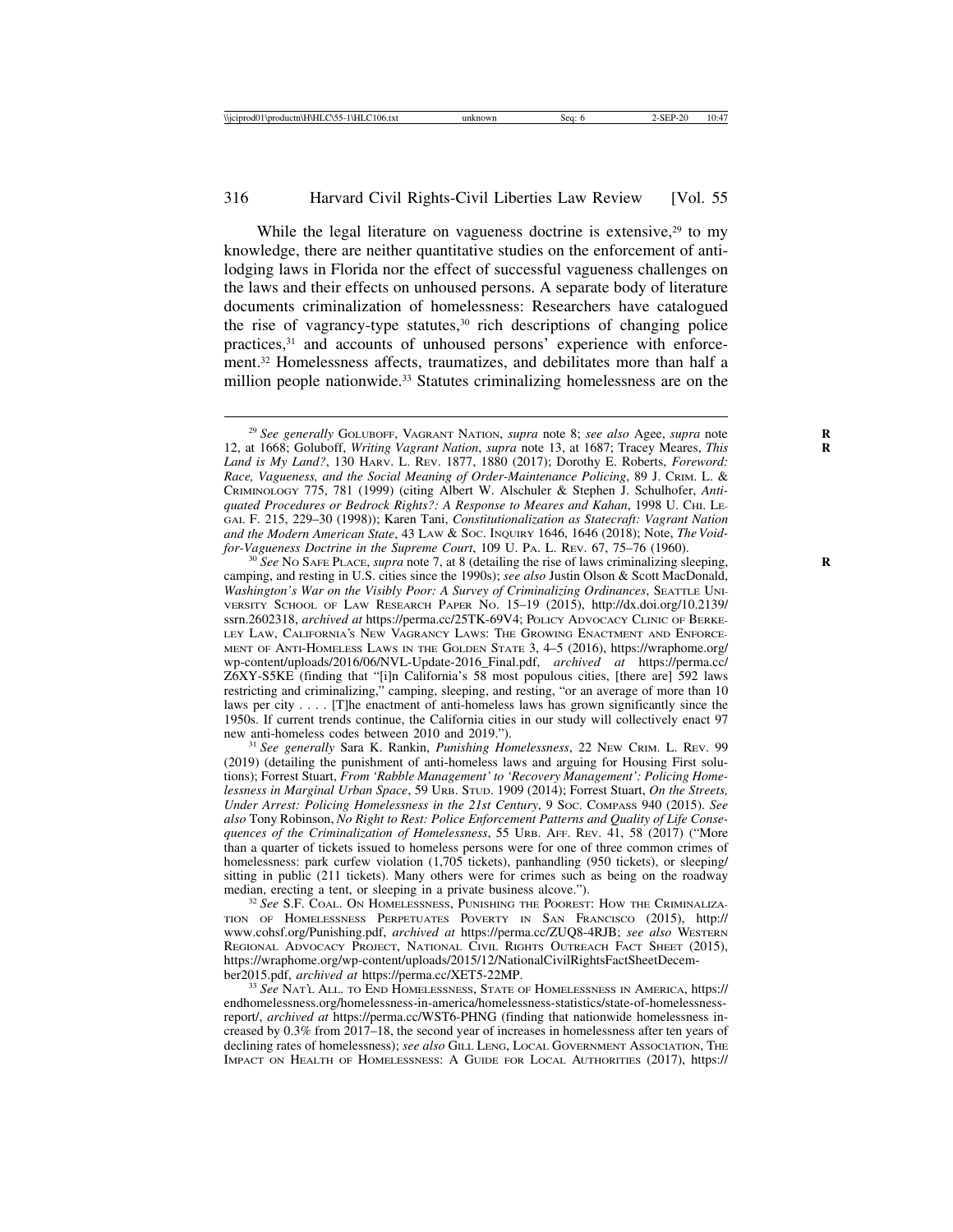rise.34 Homelessness is associated with much higher rates of involvement in foster care and juvenile legal systems as well as systematic racism and severe homophobia.35 Unhoused people often lose housing because of structural factors that fuel the U.S. criminal legal system.<sup>36</sup> Even as these ordinances are increasingly prevalent, "we know little about how these 'quality of life' laws are enforced on the ground."37 Understanding data is necessary for an honest confrontation with the legal and human consequences of criminalization.

This Note presents enforcement data from anti-homelessness laws in one location during one year. Sarasota City and County's anti-homelessness laws are enforced in the shadow of vagueness doctrine's successes. While this Note focuses attention on the realities of enforcement and the unforeseen effects of vagueness doctrine, it also reveals the City of Sarasota's antilodging ordinance as a multi-institutional project of courts, lawmakers, advocates, and police to perpetuate severe punishment against unhoused people who live outside.

Judges, policymakers, and perhaps advocates are liable to throw up their hands and ask: What can a city do about homelessness?38 This Note

<sup>34</sup> See No SAFE PLACE, supra note 7, at 16–29.<br><sup>35</sup> See Lisa Goodman et al., *Homelessness as Psychological Trauma: Broadening Perspectives*, 46 AM. PSYCHOLOGIST 1219, 1219–25 (1991); *see also* CHAPLIN HALL, MISSED OPPOR-TUNITIES: PATHWAYS FROM FOSTER CARE TO YOUTH HOMELESSNESS IN AMERICA 8 (2019), https://www.chapinhall.org/wp-content/uploads/Chapin-Hall\_VoYC\_Child-Welfare-

Brief\_2019-FINAL.pdf, *archived at* https://perma.cc/ZYM3-W3ZX (reporting that 29% of unhoused youth had been in the foster care system compared to 6% of youth in the general population and that 61% of unhoused youth who had been a part of the foster care system had also been involved in the criminal legal system compared to 46% of unhoused youth who had not been part of the foster care system); *see also* CHAPLIN HALL, MISSED OPPORTUNITIES: LGBTQ YOUTH HOMELESSNESS IN AMERICA 2–3 (2018), https://voicesofyouthcount.org/wpcontent/uploads/2018/05/VoYC-LGBTQ-Brief-Chapin-Hall-2018.pdf, *archived* at https:// perma.cc/66V7-Z985 (describing the intersectional effects of racism, homophobia, transphobia on youth experiencing homelessness). According to Chaplin Hall, LGBTQ+ young adults 18- 25 are 20-40% of the population of youth experiencing homelessness, meaning that they experience homelessness at twice the rate of their heterosexual peers. *Id*. at 7. *See also* Joy Moses, DEMOGRAPHIC DATA PROJECT: RACE, ETHNICITY, AND HOMELESSNESS (2018) 3, https:// endhomelessness.org/wp-content/uploads/2019/07/3rd-Demo-Brief-Race.pdf ("Among the nation's racial and ethnic groups, Black Americans have the highest rate of homelessness. Fiftyfour out of every 10,000 Black people in the United States were homeless during the 2018 point-in-time count.").<br><sup>36</sup> *See, e.g.*, L.A. HOMELESS SERVS. AUTH., REPORT AND RECOMMENDATIONS OF THE AD

HOC COMMITTEE ON BLACK PEOPLE EXPERIENCING HOMELESSNESS 5 (2018), https:// www.lahsa.org/documents?id=2823-report-and-recommendations-of-the-ad-hoc-committeeon-black-people-experiencing-homelessness, *archived at* https://perma.cc/88P3-CSAM ("The impact of institutional and structural racism in education, criminal justice, housing, employment, health care, and access to opportunities cannot be denied: homelessness is a by-product of racism in America.").

<sup>37</sup> *See* Robinson, *supra* note 31, at 2.<br><sup>38</sup> The causes of homelessness are not mysterious. The National Law Center on Homelessness and Poverty concludes that the primary drivers of homelessness are poverty and a decrease in affordable rental housing. *See generally*, NAT'L COAL. FOR THE HOMELESS, WHY ARE

www.feantsa.org/download/22-7-health-and-homelessness\_v07\_web-00230351259515<br>38681212.pdf, archived at https://perma.cc/CEC8-4KPG.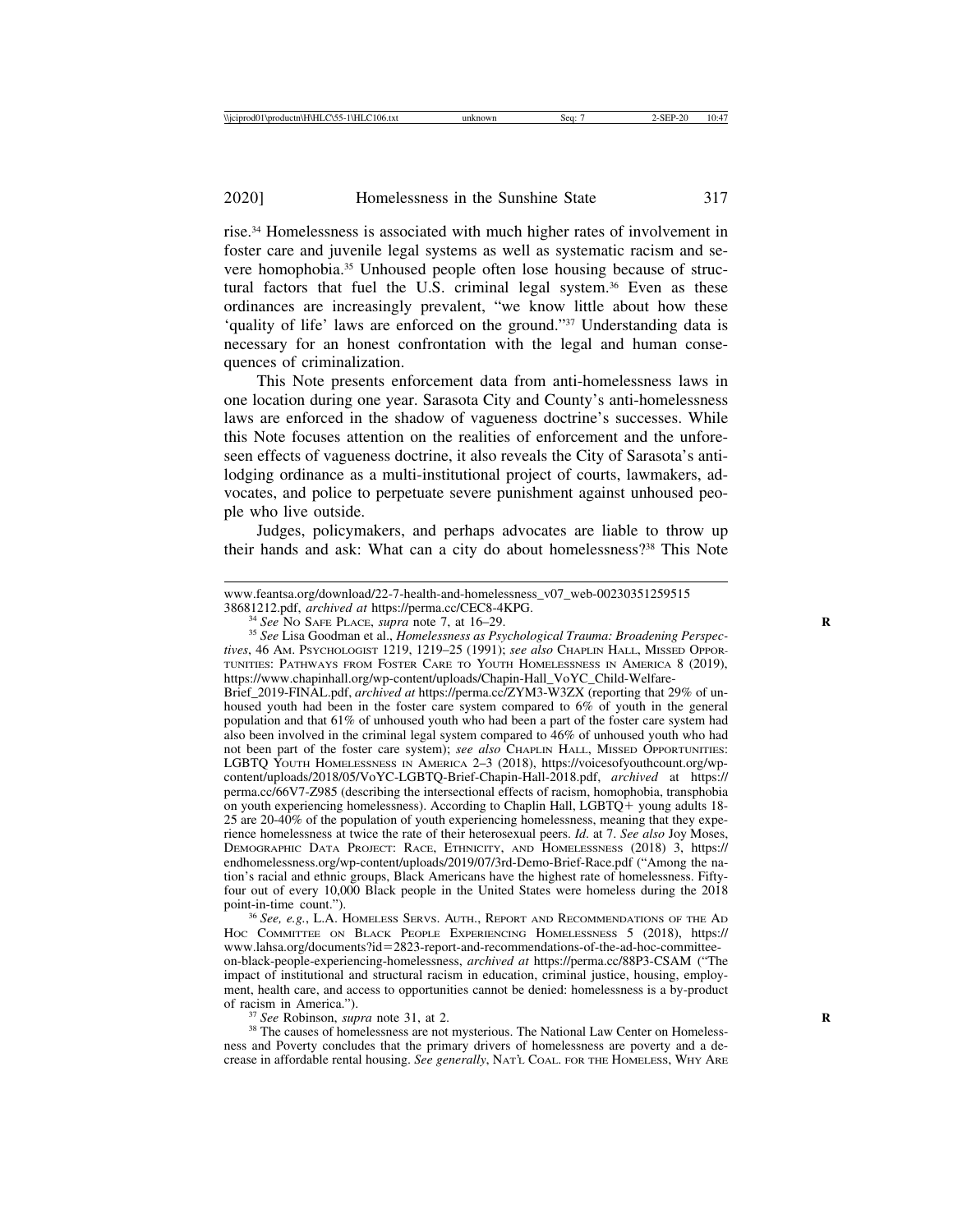assumes that cities have an interest in regulating their public spaces, but catalogues the harms of enforcing vagrancy statutes in order to reckon with these harms. Ultimately, this Note argues that anti-vagrancy laws are tools of violence that do not belong in the criminal law.

#### I. VAGRANCY LAWS AND VAGUENESS DOCTRINE

# *A.* Papachristou

Vagueness doctrine emerged because of vagrancy laws.39 Throughout most of the 19th and 20th centuries, courts embraced ordinances banning "vagrants,"40 which barred various activities but generally prohibited unemployed persons from being in public.<sup>41</sup> Given the "entrenched legal regime" and commonplace nature of these laws, their defeat in *Papachristou v. City of Jacksonville<sup>42</sup>* was an outcome that seemed unlikely.<sup>43</sup>

Many states enforced vagrancy laws against the unemployed poor<sup>44</sup> and courts regularly upheld those laws on the grounds that it prevented criminal

PEOPLE HOMELESS? (2006), http://www.nationalhomeless.org/publications/facts/Why.pdf, *archived at* https://perma.cc/3KMC-H42J; *see also* U.S. CONF. OF MAYORS, A STATUS REPORT ON HUNGER AND HOMELESSNESS IN AMERICA'S CITIES: A 24-CITY SURVEY 42 (2005), http:// www.ncdsv.org/images/USCM\_Hunger-homelessness-Survey-in-America%27s-Cities\_12%20 2005.pdf, *archived at* https://perma.cc/2XQ9-J3A7 [hereinafter STATUS REPORT 2005]. However, experts disagree as to the proper remedies. Some argue that the solution to this problem, which implicates unrestricted competition in housing markets as well as the development that fuels it, is not necessarily one that can be solved at the municipal or county level. *See generally* Maria Foscarinis et al., *Out of Sight*—*Out of Mind?: The Continuing Trend Toward the Criminalization of Homelessness*, 7 GEO. J. ON POVERTY L. & POL'Y 145 (1999) (describing the ways in which cities are truly unable to "solve" homelessness); Richard Thompson Ford, *Bourgeois Communities: A Review of Gerald Frug's City Making*, 56 STAN. L. REV. 231, 246–47 (2003). Still, many expert organizations have recommended local-level best practices for addressing homelessness. *See, e.g.*, Foscarinis et al. at 160–63 (describing local-level homeless outreach teams, day labor centers, and taxes used to fund shelters). Any given city may be fundamentally limited in its ability to end homelessness. *See generally* Glenn Thrush, *With Market Hot, Landlords Slam Door on Section Eight Tenants*, N.Y. TIMES (Oct. 12, 2018), https://www.nytimes.com/2018/10/12/us/politics/section-8-housing-vouchers-landlords.html, archived at https://perma.cc/EGU5-6W67.

<sup>&</sup>lt;sup>39</sup> See generally GOLUBOFF, VAGRANT NATION, supra note 8.<br><sup>40</sup> See Goluboff, *Writing Vagrant Nation*, supra note 7, at 1687.<br><sup>41</sup> Harry Simon, *Towns Without Pity: A Constitutional and Historical Analysis of Official Efforts to Drive Homeless Persons from American Cities*, 66 TUL. L. REV. 631, 640 n.56 (1992) ("Vagrancy legislation varied from state to state but contained one common element: vagrancy laws punished idle persons without visible means of support who, although able to

<sup>&</sup>lt;sup>42</sup> 405 U.S. 156 (1972).<br><sup>43</sup> *See* Goluboff, *Writing Vagrant Nation*, *supra* note 13, at 1687 ("[A]s late as the 1950s law enforcement officers used apparently constitutionally unproblematic vagrancy laws everywhere and all the time, and . . . twenty years later, the Supreme Court . . . declared those laws unconstitutional.").

<sup>&</sup>lt;sup>44</sup> Simon, *supra* note 41, at 640 n.56; *see also* GOLUBOFF, VAGRANT NATION, *supra* note 13, at 640. **R**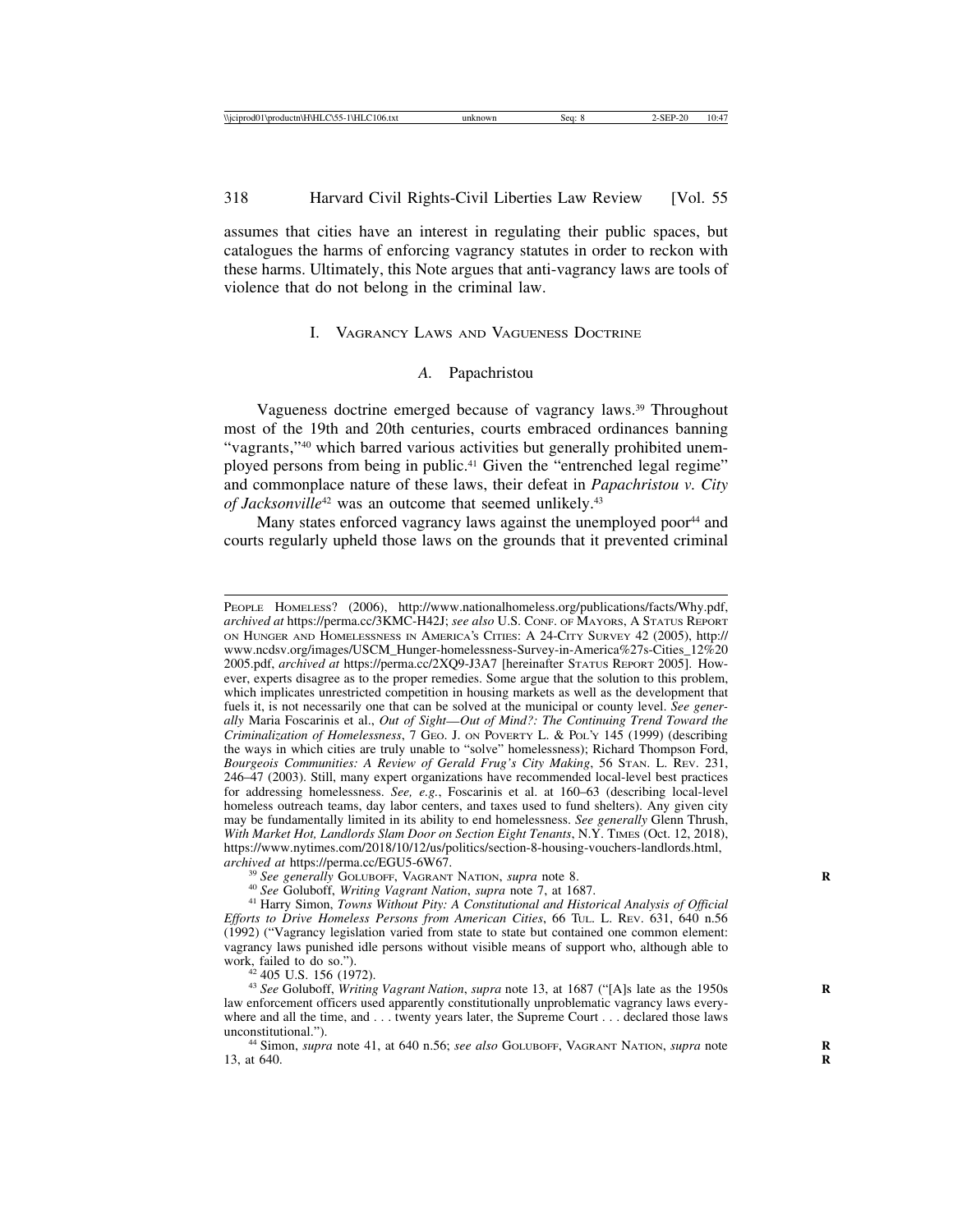behavior.45 In *Mayor of New York v. Miln*, 46 the Supreme Court approved a New York law that denied entry to impoverished people arriving by ship: It is "as competent and necessary for a state to provide precautionary measures against the moral pestilence of paupers, vagabonds, and possibly convicts; as it is to guard against the physical pestilence."47 In the early- to mid-century, enforcement of these laws was widespread and quotidian: In 1958, approximately 88,000 vagrancy arrests were made nationwide.<sup>48</sup> By 1968, annual arrests had increased to 99,000 and, by 1972, to  $101,000$ .<sup>49</sup>

Almost 100 years after *Miln*, courts still routinely upheld vagrancy laws, reasoning that vagrancy led to criminal behavior. In the decades that followed, challenges to these laws grew, eventually amassing opponents from divergent political and social groups.50 Risa Goluboff and Karen Tani argue that the mobilization against vagrancy laws challenged the "conceptual links between poverty and morality" and would fundamentally alter policing in the United States.<sup>51</sup> One proponent of this change was Justice William O. Douglas. In 1960, while serving on the Supreme Court, he published a law review article railing against the injustices of vagrancy laws.<sup>52</sup> In the late 1960s, courts began to strike down vagrancy laws on the grounds that they were "invidious discrimination against the poor."53 Nevertheless

<sup>49</sup> Moreover, these arrests occurred at a rate of approximately seventy arrests per 100,000 people. *See* Papachristou v. City of Jacksonville, 405 U.S. 156, 169 n.15 (1972). See *infra* Part III for a comparison to Sarasota enforcement rates.<br><sup>50</sup> Goluboff, *Writing Vagrant Nation*, *supra* note 13, at 1686–90.<br><sup>51</sup> Id. at 1688 (quoting Tani, *supra* note 29, at 1652). Karen Tani describes vagrancy laws

as "rights were always subordinate to a localized understanding of the public good and placed few limits on the substance of governmental regulation." Tani, *supra* note 29, at 1648. Karen Tani and Christopher Agee explain the fall of vagrancy laws as part of a structural shift in American jurisprudence and law enforcement. Tani, *supra* note 29 and Agee, *supra* note 12, at **R** 1668. Goluboff points out that vagrancy laws had been enforced against African Americans "who refused agricultural work" in order to maintain a system of indentured servitude, as well as against "prostitutes, sexual minorities, Beats, hippies, Vietnam War protestors, and others," but that the 1960s involve a "discrediting of victimless crimes." Goluboff, *Writing Vagrant Nation*, *supra* note 13, at 1689–90. Goluboff, Tani, and Agee appear to agree that vagrancy **R** laws were a potent and important tool of the British and American criminal law for hundreds of years; their demise represented a transformation of American criminal law, not merely a change in the Supreme Court's jurisprudence. *See id.* at 1687, 1690 (concurring with Tani, *supra* note 29 and Agee, *supra* note 12).

<sup>52</sup> See Douglas, *supra* note 48, at 10–11.<br><sup>53</sup> Simon, *supra* note 41, at 642 n.72 (citing *Goldman v. Knecht*, 295 F. Supp. 897, 907 n.29 (D. Colo. 1969) (finding that a vagrancy statute invited selective enforcement against "moneyless, rootless citizens" and drew unconstitutional classifications based on poverty); *see also* Wheeler v. Goodman, 306 F. Supp. 58, 62 (W.D.N.C. 1969) (noting that the Equal Protection Clause "does not permit the unreasonable classifications made by this statute: idleness and poverty, without fault, cannot be made the elements of a crime . . ."), *vacated*, 401 U.S. 987 (1971); Smith v. Hill, 285 F. Supp. 556, 560 (E.D.N.C. 1968) (noting that the fact

<sup>45</sup> In District of Columbia v. Hunt, 163 F.2d 833, 835 (D.C. Cir. 1947), for example, the D.C. Circuit held: "A vagrant is a probable criminal; and the purpose of the statute is to

prevent crimes which may likely flow from his mode of life."<br>
<sup>46</sup> 36 U.S. 102 (1837).<br>
<sup>47</sup> *Id.* at 142–43.<br>
<sup>48</sup> Simon, *supra* note 41, at 640 n.55 (citing William O. Douglas, *Vagrancy and Arrest on*<br> *Suspicion*, 70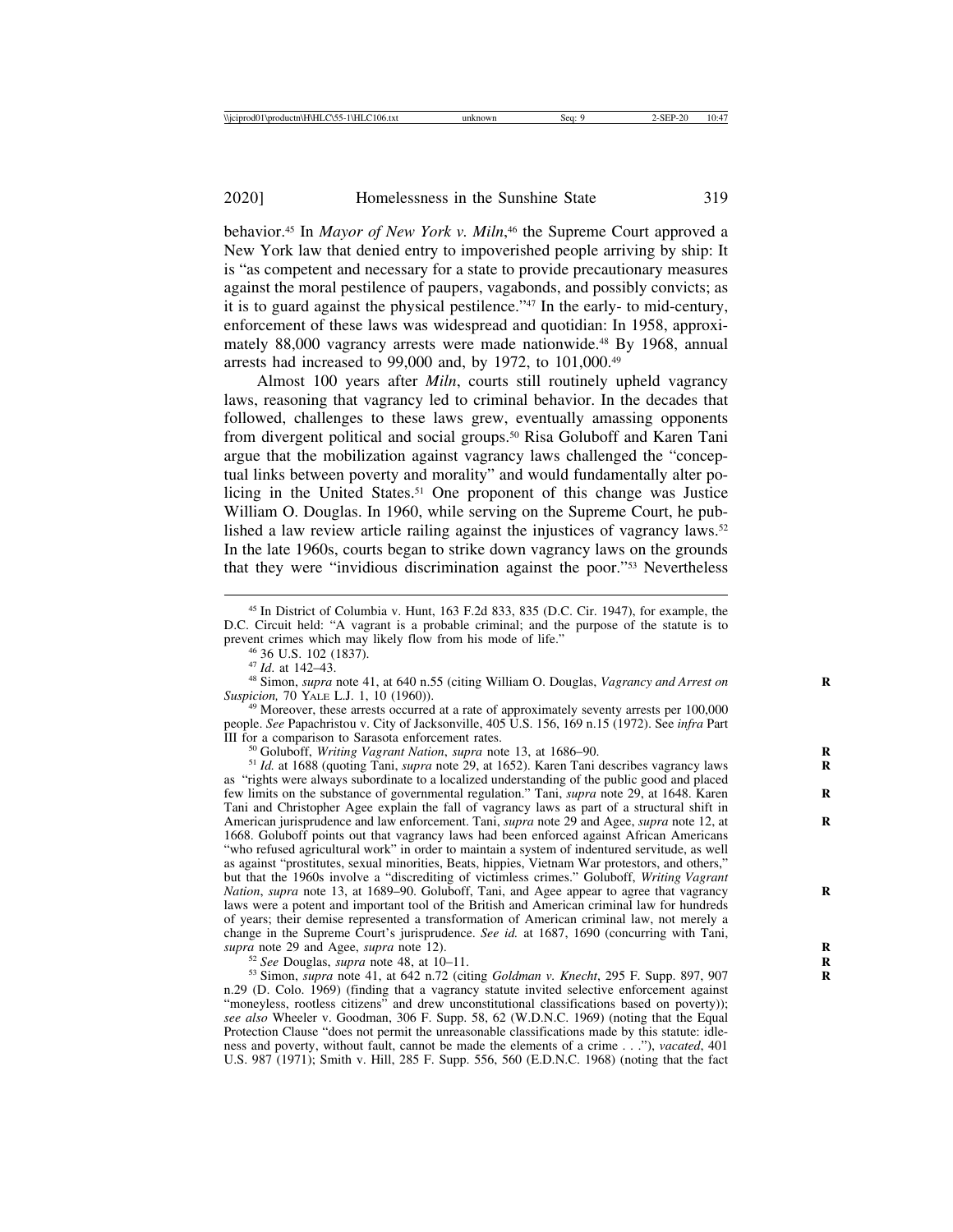vagrancy statutes survived in large part until *Papachristou* (a Justice Douglas opinion).<sup>54</sup>

The facts of *Papachristou* are straightforward. Margaret Papachristou, Betty Calloway, Eugene Eddie Melton, and Leonard Johnson were arrested early on a Sunday morning while Papachristou drove the four from a restaurant where they had eaten together.<sup>55</sup> The men were Black and the women white. Police quickly pulled them over and arrested them for "vagrancy— 'prowling by auto.'" 56 Co-plaintiff Jimmy Lee Smith, also a Black man, was arrested separately for standing on the street in Jacksonville on a weekday morning.<sup>57</sup> Smith was waiting on the sidewalk for a friend so that Smith could apply for a job.<sup>58</sup> Police arrested him for "vagrancy—'vagabonds.'"<sup>59</sup> The plaintiffs challenged the law on a number of substantive and procedural due process grounds, but the winning argument would be based in procedural due process.

The Court found Jacksonville's statute void for vagueness, emphasizing the need for constitutional protections against lack of notice and arbitrary enforcement (including racist enforcement).<sup>60</sup> Writing for the majority, Justice Douglas excoriated the amorphous ordinance for "increas[ing] the arsenal" of police authority to arrest.<sup>61</sup> He quoted Justice Frankfurter's dissent from a prior case, saying, "Definiteness is designedly avoided so as to . . . enable men to be caught who are vaguely undesirable in the eyes of police and prosecution."62 He continued quoting Justice Frankfurter, noting that the alleged crimes themselves "are not fenced in by the text of the statute or by the subject matter so as to give notice of conduct to be avoided."63

*Papachristou* and its progeny aspire to: (1) require specific notice of the illegal behavior; and  $(2)$  constrain arbitrary (and racist) enforcement.<sup>64</sup> Lack of notice in the Jacksonville statute constituted a "fail[ure] to give a person of ordinary intelligence fair notice that his contemplated conduct is forbidden by the statute."65 Jacksonville lawmakers failed to "fence[] in" the stat-

dissenting)).<br><sup>63</sup> *Id.* (quoting *Winters*, 333 U.S. at 540).<br><sup>64</sup> *See, e.g.*, Kolender v. Lawson, 461 U.S. 352, 357 (1983); Village of Hoffman Estates v.

Flipside, 455 U.S. 489, 490, 498–99 (1982); Smith v. Goguen, 415 U.S. 566, 572–73 (1974);

<sup>65</sup> Papachristou, 405 U.S. at 162 (quoting United States v. Harriss, 347 U.S. 612, 617 (1954)).

that the class of citizens affected by vagrancy statutes are the "flotsam and jetsam" of society "strengthens their cause, for the mighty and the powerful seldom find need for the protections of the Constitution").<br>
<sup>54</sup> *See* Papachristou v. City of Jacksonville, 405 U.S. 156, 156 (1972).<br>
<sup>55</sup> *Id.* at 158.<br>
<sup>56</sup> *Id.*<br>
<sup>57</sup> *Id.* at 159.<br>
<sup>58</sup> *Id.* at 158.<br>
<sup>59</sup> *Id.* at 158.<br>
<sup>69</sup> *Id.* at 158.<br>
<sup>60</sup> *Id.*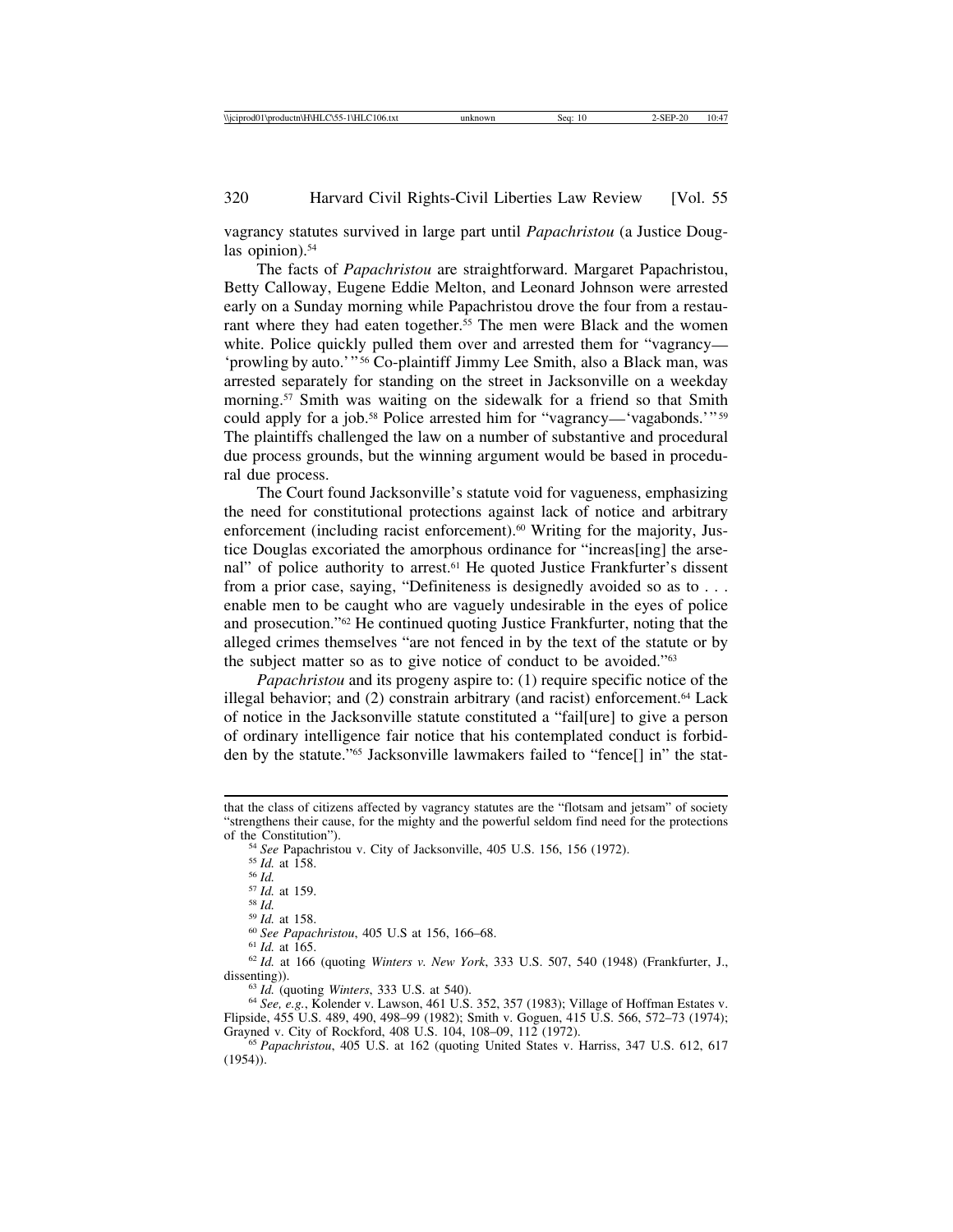ute's text "so as to give notice of conduct to be avoided."66 Justice Douglas reasoned that a vague statute encourages arbitrary arrests and convictions: "Another aspect of the ordinance's vagueness appears when we focus . . . on the effect of the unfettered discretion it places in the hands of the Jacksonville police."67 He worried that "the poor and the unpopular are permitted to 'stand on a public sidewalk . . . only at the whim of any police officer.'" <sup>68</sup> The Court's concern about arbitrariness encapsulated its worry about the "*discriminatory* enforcement of the law."69

As part of the discrimination prong, the opinion strongly criticized the Florida vagrancy law for allowing pretextual arrests that would amount to criminalizing people for poverty or non-conformity alone. Because the law had no standards, "[t]hose generally implicated by the imprecise terms of the ordinance—poor people, nonconformists, dissenters, idlers—may be required to comport themselves according to the life style deemed appropriate by the Jacksonville police."70 In dicta, the opinion doubles down on concern for poor victims of the ordinance. It quotes President Franklin Roosevelt who vetoed a proposed vagrancy law in Washington D.C., and stated that "a person without lawful means of support" should not be subject to such a vague law merely because they are poor.71 The Court decries "the existence of the House of Correction as an easy and convenient dumping-ground for problems that appear to have no other immediate solution."72

Beyond its test, the opinion calls for limitations on the reach of criminalization. In dicta, the decision makes spirited reference to a uniquely American notion of freedom. Characterizing this as freedom from criminalization for innocent conduct, the opinion protects rights "not mentioned in the Constitution" but "historically part of the amenities of life as we have known them."73 These "unwritten amenities . . . have been in part responsible for giving our people the feeling of independence."74 Thus the decision grounds itself in principles of fairness and protection for defendants, not simply in procedural due process.

In a note he wrote as a law student, Professor Anthony Amsterdam concludes that protection against the two evils that *Papachristou* names notice and arbitrary enforcement—does not "fully explain the court's use of

<sup>&</sup>lt;sup>66</sup> *Id.* at 166 (quoting *Winters*, 333 U.S. at 540).<br><sup>67</sup> *Id.* at 168.<br><sup>68</sup> *Id.* at 170 (quoting *Shuttlesworth v. Birmingham*, 382 U.S. 87, 90 (1965)).<br><sup>69</sup> *Id.* (emphasis added).<br><sup>70</sup> *Id.*<br><sup>71</sup> *Papachristou*, 40 would hardly be a satisfactory answer to say that the sound judgment and decisions of the police and prosecuting officers must be trusted to invoke the law only in proper cases. The law itself should be so drawn as not to make it applicable to cases which obviously should not be

<sup>&</sup>lt;sup>72</sup> Id. at 167–68 (citing Caleb Foote, *Vagrancy-Type Law and Its Administration*, 104 U. PA. L. REV. 603, 631 (1956)). <sup>73</sup> *Id.* at 164. <sup>74</sup> *Id*.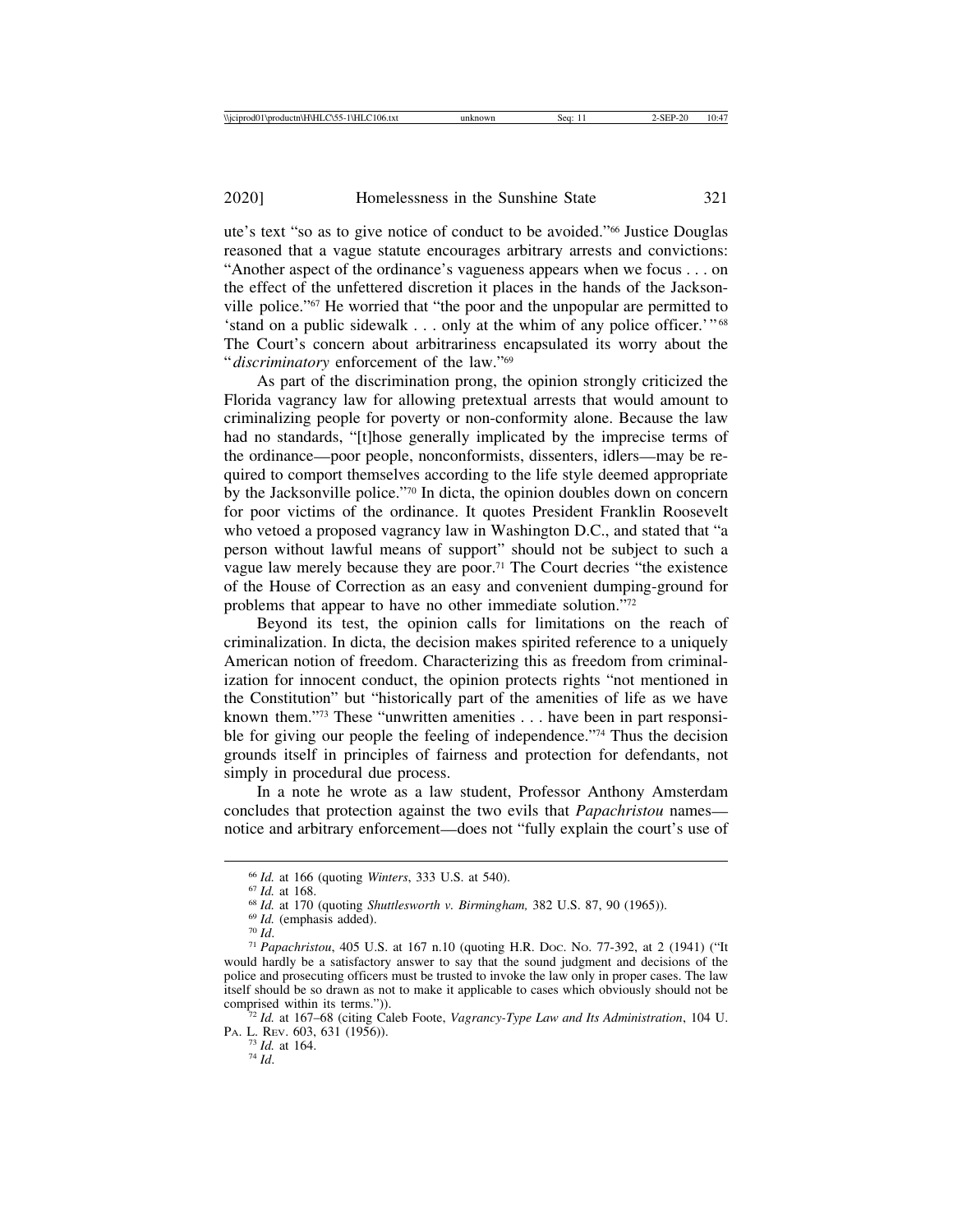the doctrine" in dismantling vagrancy laws.75 Instead, Amsterdam argues that *Papachristou* also relies on a sense that vagrancy laws empower police to wield criminal law against innocent and highly vulnerable individuals, an inappropriate use of the criminal law.76 This is a straightforward reading of *Papachristou*: "Of course, vagrancy statutes are useful to the police. Of course, they are nets making easy the roundup of so-called undesirables."77 The opinion continues, "[T]he rule of law implies equality and justice in its application. Vagrancy laws of the Jacksonville type teach that the scales of justice are so tipped that even-handed administration of the law is not possible," particularly with respect to "[racial] minorities."78 Amsterdam argues that *Papachristou* also asserts that vagrancy laws are fundamentally unfair because police can impose whatever standard of decency stirs an individual officer.79

Other scholars agree that the stated concern for the "twin evils" of insufficient notice and arbitrary enforcement does not account for how courts have applied vagueness doctrine.80 Now-Judge Debra Livingston

<sup>75</sup> Meares, *supra* note 29, at 1881–82 (citing Note, *supra* note 29, at 75–76); *see also* **R** Debra Livingston, *Police Discretion and the Quality of Life in Public Places: Courts, Communities, and the New Policing*, 97 COLUM. L. REV. 551, 601–08 (1997); Robert C. Post, *Reconceptualizing Vagueness: Legal Rules and Social Orders*, 82 CALIF. L. REV. 491, 491–92 (1994) (suggesting that vagueness doctrine is less about the degree of specificity with which legal rules are drafted for purposes of either constraining discretion of enforcers or providing notice to individuals about prohibited conduct, than about prohibiting enforcers or drafters from im-<br>posing certain lifestyle choices on segments of the population).

<sup>&</sup>lt;sup>76</sup> See Andrew E. Goldsmith, *The Void-for-Vagueness Doctrine in the Supreme Court, Revisited*, 30 AM. J. CRIM. L. 279, 288 (2003) ("The danger of arbitrary enforcement first appeared as a component of vagueness analysis equal in prominence to the threat of lack of notice in 1972 in Papachristou v. City of Jacksonville.").<br>
<sup>77</sup> Papachristou, 405 U.S. at 171.<br>
<sup>78</sup> Id. at 171.<br>
<sup>79</sup> Meares, *supra* note 29, at 1881–82 (citing Note, *supra* note 29, 75–76); *see also* 

*Papachristou*, 405 U.S. at 164–65; Livingston, *supra* note 75, at 601–08; Post, *supra* note 75, **R** at 491–92 (suggesting that the vagueness doctrine is less about the degree of specificity with which legal rules are drafted—for purposes of either constraining discretion of enforcers or providing notice to individuals about prohibited conduct—than it is about evaluating the appropriateness of lawmakers from imposing certain lifestyle choices on segments of the population).<br><sup>80</sup> *See* Goldsmith, *supra* note 76; *see also* Goluboff, *Writing Vagrant Nation*, *supra* note

<sup>13,</sup> at 1693. Goluboff's deep exploration of the opinion leads her to the conclusion that "using **R** the void for vagueness standard enabled the justices to continue the lawyers' approach of avoiding which of the two concerns"— notice or arbitrary/discriminatory policing — "was the more problematic or pressing." *Id.* at 1694. Goluboff suggests that the diversity of challenges allowed for a diversity of arguments: the hippies, the civil rights activists, and impoverished Black Americans all had different legal thrusts, with challenges brought under the Fourteenth Amendment's Due Process Clause, the Eighth and Thirteenth Amendments, the First Amendment, and the Fourth and Fifth Amendments. *Id.* Goluboff has written that the *Papachristou* decision did not "choose" a single path but continued to emphasize the core points of other constitutional challenges, including substantive due process. *Id.* at 1694 ("[Justice Douglas's] opinion, like the briefs in the case . . . drew on numerous and distinct doctrinal arguments . . . . Because the individual and loosely networked lawyers of the vagrancy law challenge never coalesced around a single doctrinal theory . . . the lawyers unnecessarily ceded doctrinal control to judges.").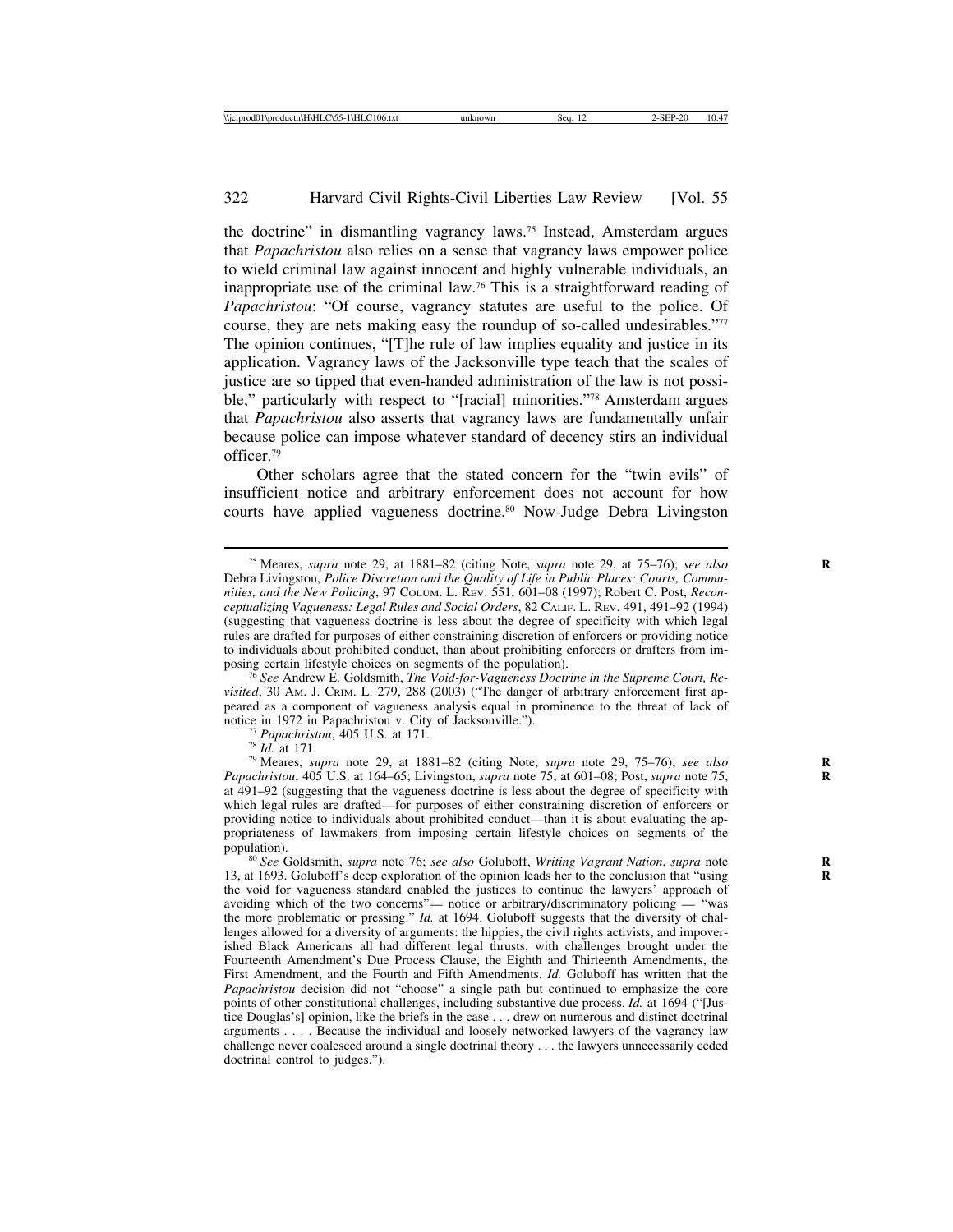notes that the cases employing vagueness doctrine that immediately preceded *Papachristou* were concerned with racism and bigotry flourishing in the shadows of criminal law.81 Goluboff agrees: "Vindicating the rights of African Americans was often the crucial reason lawyers, judges, and policy makers undermined vagrancy laws and other abusive police practices."82

Even if *Papachristou* hedged somewhat on this point, modern courts have emphasized that vagueness doctrine aims to protect defendants from racial discrimination.83 The most prominent cases to revive and interpret vagueness doctrine in recent years have been *Kolender v. Lawson*84 in 1983 and *City of Chicago v. Morales*<sup>85</sup> in 1999. In *Kolender*, the plaintiff challenged a California law that allowed officers to require anyone loitering or wandering in public to give a "'credible and reliable' identification."86 At oral argument in the Court of Appeals for the Ninth Circuit, "the appellants confirmed that a suspect violates [the ordinance] unless 'the officer [is] satisfied that the identification is reliable.<sup>'"87</sup> Since this law does not provide officers with cognizable guidelines for determining compliance with the law, "the statute vests virtually complete discretion in the hands of the police to determine whether the suspect has satisfied the statute and must be permitted to go on his way in the absence of probable cause to arrest."88 Limiting police discretion is a central concern in the opinion and racism is a not-sosubtle specter driving the opinion.

<sup>81</sup> Livingston, *supra* note 75, at 607–08 (citing *Coates v. City of Cincinnati*, 402 U.S. 611, **R** 616 (1971) (striking down ordinance making it a crime for "three or more persons to assemble . . . on any of the sidewalks . . . and there conduct themselves in a manner annoying to persons passing by.")) The *Coates* case further references the National Advisory Commission on Civil Disorders report for the proposition that "alleged discriminatory enforcement of this ordinance figured prominently in the background of the serious civil disturbances that took place in Cincinnati in June 1967." *Coates*, 402 U.S. at 616 n.6 (citing Report of the National Advisory Commission on Civil Disorders 26-27 (1968)). *But cf.* Agee, *supra* note 12, at 1658–68 ("Cosmopolitan liberals" who supported the vagrancy law challenges "tended toward the view that the state should curb police discretion over the cultural and sexual expression of whites while maintaining broadly sanctioned police supervision over black life."). <sup>82</sup> Goluboff, *Writing Vagrant Nation*, *supra* note 13, at 1692. Goluboff also argues that

that vagueness doctrine represented a belief growing throughout the 1960s that difference—in the sense of people of color appearing "out of place" to white residents—was not necessarily dangerous and that people of color should not be viewed with suspicion for being in locations where they were considered "different." *Id*. <sup>83</sup> Kolender v. Lawson, 461 U.S. 352, 358 (1983) ("Although the doctrine focuses both on

actual notice to citizens and arbitrary enforcement, we have recognized recently that the more important aspect of the vagueness doctrine 'is not actual notice, but the other principal element of the doctrine—the requirement that a legislature establish minimal guidelines to govern law enforcement.'") (quoting *Smith v. Goguen*, 415 U.S. 566, 566 (1974)). Nevertheless, the doctrine has retained concern for the individuals likely to be caught up in the arbitrary enforcement of a vague law, the focus of the first prong. *But cf.* Livingston, *supra* note 75, at 558 **R** (noting that there is "confusion in the courts about the role of facial invalidation in constraining the potential for arbitrary police enforcement").<br><sup>84</sup> 461 U.S. 352 (1983).<br><sup>85</sup> 527 U.S. 41 (1999).<br><sup>86</sup> *Kolender*, 461 U.S. at 355–57.<br><sup>87</sup> *Id.* at 360 (quoting Tr. of Oral Arg. at 6).<br><sup>88</sup> *Id.* at 358.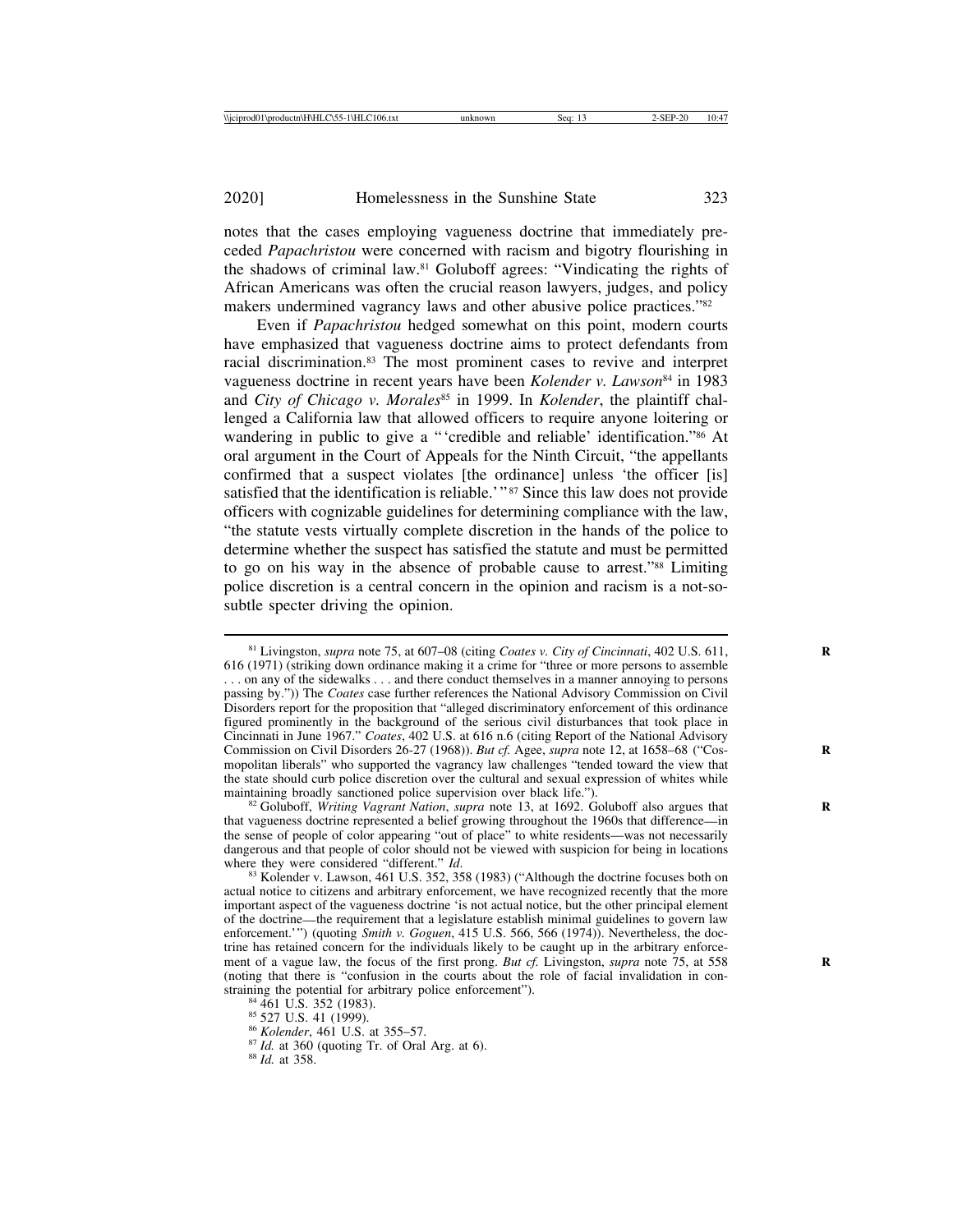In 1999, the Supreme Court re-emphasized vagueness doctrine's role in reducing police discretion and thereby racial discrimination.89 In *Morales*, the Court struck down a Chicago ordinance that prohibited "criminal street gang members" from loitering in public.90 Under the statute, if officers saw persons they "reasonably believed" to be gang members, the officers could order them to disperse and arrest them for failing to do so "promptly."91 Anxiety about racial discrimination appears in Justice Stevens's reasoning about excessive police discretion:

[V]agrancy laws were used after the Civil War to keep former slaves in a state of quasi-slavery. In 1865 . . . Alabama broadened its vagrancy statute to include 'any runaway stubborn servant or child' and 'laborer or servant who loiters away his time, or refuses to comply with a contract for a term of service.'92

The opinion's emphasis on vagrancy laws' enforcement against Black people shows that concern for racial discrimination continues to motivate courts as they apply vagueness doctrine.

Livingston details the ways in which courts center a concern for policing practices in vagueness analysis. "[T]he invalidation of some public order laws," she writes, "may best be understood not in terms of the statutory clarity" of providing notice to the public, "but as an implicit substantive judgment that certain norms 'are not a constitutionally acceptable basis for ordering the relationship between police and citizen.'"<sup>93</sup> In striking down these statutes, modern courts expressly emphasize the role of racially motivated enforcement and criminalization of the poor.<sup>94</sup> Laws are to be finely

<sup>90</sup> Morales, 527 U.S. at 47 (internal citation omitted). Justice Stevens wrote for the majority that the ordinance's definition of loitering as "remain[ing] in any one place with no apparent purpose" does not give adequate notice of proscribed and permitted activity. The law was "vague and standardless" and if the "loitering is in fact harmless and innocent, the dispersal order itself is an unjustified impairment of liberty." *Id.* at 58; *see also id.* at 42 ("It is difficult to imagine how any Chicagoan standing in a public place with a group of people would know if he or she had an 'apparent purpose.'").

<sup>91</sup> *Id.* at 65. <sup>1</sup><br><sup>92</sup> *Id.* at 53–54 n.20 (citing Theodore Brantner Wilson, Black Codes of the South 76 (1965), and noting that this history does not "persuade[] us that the right to engage in loitering . . . is not a part of liberty protected by the Due Process Clause.").

<sup>93</sup> Livingston, *supra* note 75, at 618–19 (citing Post, *supra* note 72, at 498).<br><sup>94</sup> As evidence of this, Livingston points out that the courts overall have been especially willing to go after local "street-cleaning statutes," those "local ordinances directed against some form of public nuisance, typically involving trivial misconduct, usually with no specifically identifiable victim, and carrying minor penalties." *Id*. at 608 (citing John Calvin Jeffries,

<sup>89</sup> *Morales*, 527 U.S. at 53 (citing *Williams v. Fears*, 179 U.S. 270 (1900)). *See also* Roberts, *supra* note 29, at 780 ("The Supreme Court held that the Chicago gang-loitering ordinance violated the due process clause of the Constitution because it was an excessively vague impairment of citizens' personal liberty to move freely on the street."). Linda Greenhouse, writing in the New York Times, noted that this case was the Supreme Court's "clearest chance in 25 years to revisit a precedent that sent once-common anti-loitering laws into eclipse." Linda Greenhouse, *Supreme Court Roundup; Anti-Loitering Laws Will Be Revisited,* N.Y. TIMES (Apr. 21, 1998), https://www.nytimes.com/1998/04/21/us/supreme-court-roundup-anti-<br>loitering-laws-will-be-revisited.html, archived at https://perma.cc/RH8D-XR9Q.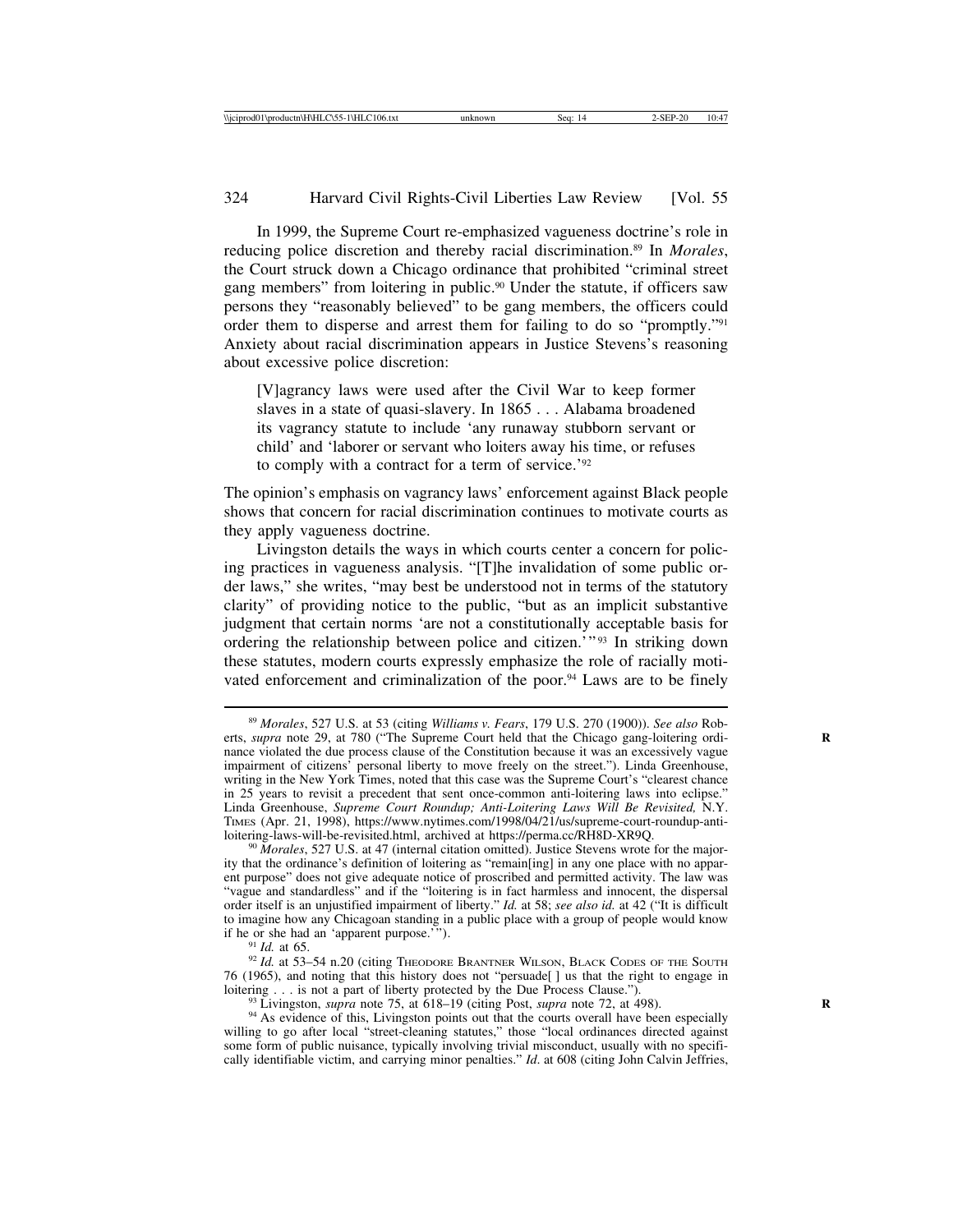wrought, constrain police behavior, control against racial bias, and protect poor people on the streets from criminalization.95

## *B. Challenging Sarasota's Anti-Lodging Ordinance*

Florida state courts relied heavily on *Papachristou* in striking down two versions of Sarasota's anti-camping law. After trial courts invalidated the first two Sarasota ordinances banning camping, local leaders immediately re-passed the law, tailoring it to proscribe the behavior of unhoused people living on the street.

In 2004, Sarasota passed its first anti-camping law, Sarasota City Code § 34-40 ("first ordinance").<sup>96</sup> The first ordinance outlawed camping on private or public land between dusk and dawn. Plaintiffs, unhoused individuals who were prosecuted under the ordinance, challenged it on multiple legal theories. They alleged that the law was void for vagueness, that it violated substantive due process, and that it was overbroad because it penalized innocent conduct.<sup>97</sup> A local judge ultimately struck down the first ordinance, ruling that it was "too vague" and that it "punished innocent conduct."98

<sup>96</sup> City of Sarasota v. Nipper, et al., 12 Fla. L. Weekly Supp. 878a, n.2 (Fla. Cir. Ct. 2005). (quoting *Day v. State*, 12 Fla. L. Weekly Supp. 120a (Fla. Cir. Ct. 2004)). *Nipper* notes that the City's first ordinance, Ordinance No. 02-4370, stated in pertinent part:

Sec. 34-40. Camping prohibited; exceptions. (a) For the purpose of this section, camping is defined as: (1) Sleeping or otherwise being a temporary shelter or tent out-of-doors; or (2) Sleeping out-of-doors inside sleeping bags or atop and/or covered by materials (i.e. Bedroll, cardboard, newspapers); or . . . (b) Camping is prohibited on all public or private property in the city at any time after sunset and before sunrise, except on permit from the city manager or with the permission and consent of the property owner. The violation of the ordinance is punishable by up to sixty days in the county jail, a fine of \$500.00, and other fees and costs. See § 1-11, Sarasota City Code.

*Id.* Naming conventions for these ordinances result in two different identifiers, one referring to the section of the code and one the ordinance (which often *amended* the code). This convention creates confusion; therefore I use "first ordinance," "second ordinance," and "third ordinance," where possible. Where this is not possible, I refer to ordinances by the section of the code.<br><sup>97</sup> *Nipper*, 12 Fla. L. Weekly Supp. at 878a.<br><sup>98</sup> *See* City of Sarasota v. Tillman, 907 So.2d 524 (Table) (Fla. Dist. Ct. App. June 15,

2005). The Florida Court of Appeals for the Second Circuit declined to review the trial court's decision.

Jr., *Legality, Vagueness, and the Construction of Penal Statutes*, 71 VA. L. REV. 189, 277 (1985)). *But cf.* Wayne A. Logan, *The Shadow Criminal Law of Municipal Governance*, 62 OHIO ST. L.J. 1409, 1415 (2001) ("Importantly, neither the Court nor the legion of commentators has expressed concern over the significant basic power of localities to enact criminal"

<sup>&</sup>lt;sup>95</sup> Nevertheless, the Supreme Court's practice of excusing police violence and racial discrimination is too glaring to be overlooked. For instance, Justice Sonia Sotomayor has recently pointed out that the Supreme Court is happy—if not eager—to excuse excessive police discretion in the realm of pure enforcement. *See* Utah v. Streiff, 136 S. Ct. 2056, 2069 (2016) ("This Court has allowed an officer to stop you for whatever reason he wants—so long as he can point to a pretextual justification after the fact.") (Sotomayor, J., dissenting).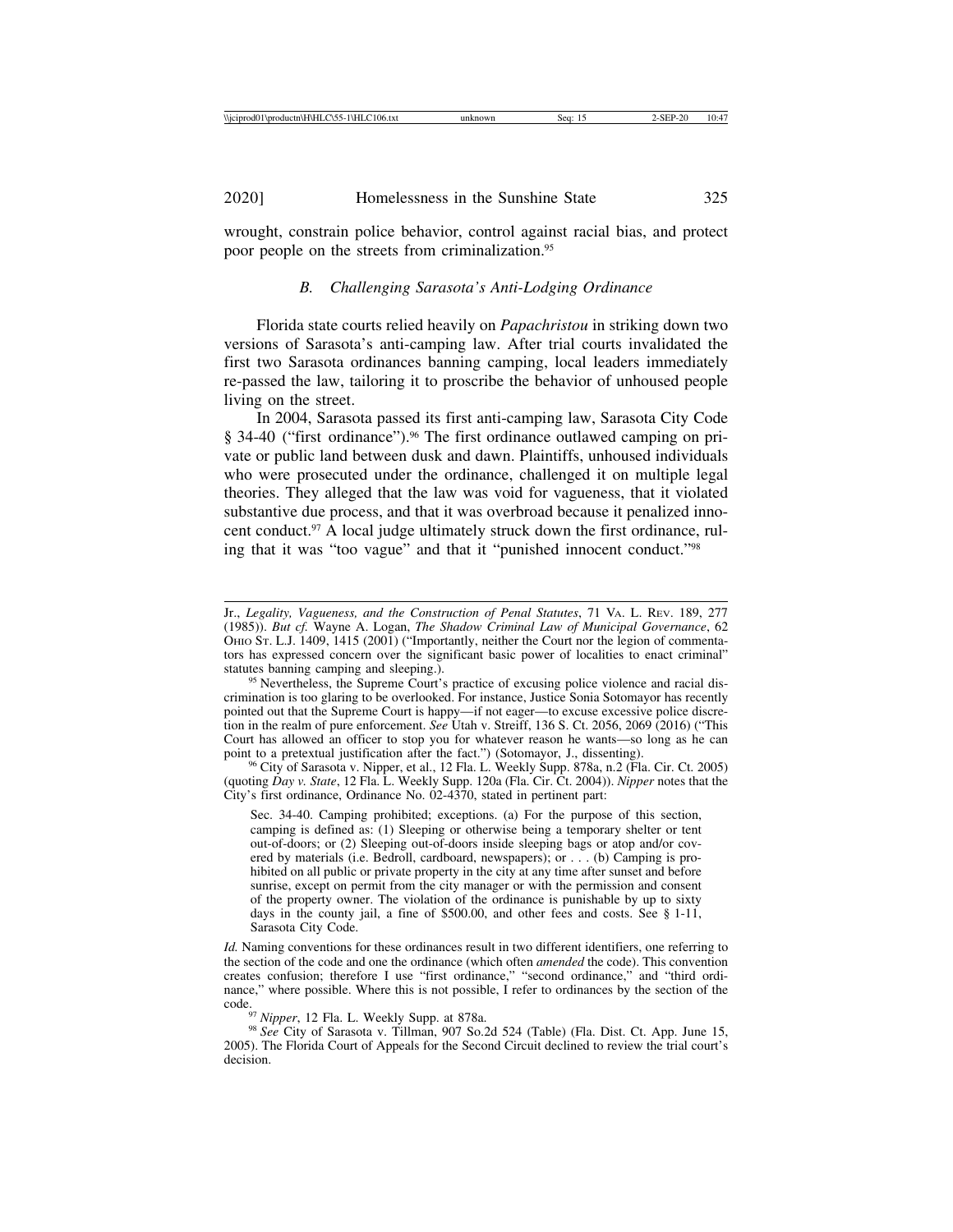However, before the order could be enforced, the City of Sarasota withdrew the first ordinance and passed Ordinance No. 05-4600 ("second ordinance"), laying out the criminal penalties for those convicted of lodging.<sup>99</sup> This 2005 ordinance also required police to offer shelter to an individual before citing them for a violation of the law.100 Evidence of a violation included "being in a tent, hut, lean-to . . . or being asleep atop or covered by materials in a public place or private place out-of-doors without the permission and consent of the property owner." However, the ordinance required additional evidence to prove "lodging," including finding "numerous items" of "personal belongings" or observing that the person is "asleep" and, once awakened, "states that he or she has no other place to live."101

City officials hoped the law would: (1) improve the aesthetics of the downtown area; (2) improve access to shelter; and (3) improve safety.<sup>102</sup> Specifically, it was intended to target people lodging semi-permanently.<sup>103</sup> Police Chief Peter Abbott stated, "We believe in helping people, we believe in rehabilitation, . . . [b]ut at a certain point, some tough love has to come in."104 City Commissioner Danny Bilyeu said, "I realize this ordinance is not going to cure homelessness . . . [but] I think this is going to be a valuable tool."105

§34-41 Lodging out-of-doors prohibited. (b) For purposes of this section, lodging out-of-doors shall have occurred when it reasonably appears, in light of all the circumstances, that private or public property is being used for living accommodation purposes. The following activities which shall be considered in making this determination shall include, but shall not necessarily be limited to the following  $\dots$  : (1) Erecting, using or being in any tent, hut, lean-to, shack or temporary shelter for sleeping activities. (2) The laying down of bedding, such as a blanket or sleeping bag or similar material for the purpose of sleeping. (3) The nature and extent to which personal belongings are present. (4) Carrying on any cooking activities. (5) Making a fire. (6) Doing any digging or earth breaking activities. (7) The length of time the person has been at the same location. (8) Statements made by the person using the public or private property regarding his or her intent. (9) Statements of any other person or persons relating to their observations of the use of the public or private property.

*Nipper*, 12 Fla. L. Weekly Supp. at 878a, n.3; *see also* Sarasota, Fla., Ordinance No. 05-4600

<sup>100</sup> *Id.*<br><sup>101</sup> *Id.* at (c).<br><sup>102</sup> Rab, *supra* note 100. *Cf.* Nat'l Coalition for the Homeless, 20 Meanest Cities: Narra*tive of Florida's Meanest Cities*, HOMELESS VOICE 7, http://www.homelessvoice.org/cover/ paperpdf/0802HomelessManBeatenByBat4Web.pdf, *archived at* https://perma.cc/NK4D-

<sup>103</sup> In 2005, City Attorney Mark Singer said that "[t]he new rule applies 24 hours a day and is aimed more at camping than sleeping on a bench." Rab, *supra* note 99.

<sup>104</sup> Rab, *supra* note 99. **Reset is a bench**. The same ordinance, "[p]olice said they were tasked 105 *Id.* In a 2011 newspaper article on the same ordinance, "[p]olice said they were tasked with changing the culture downtown to make it more friendly, more inviting and more vibrant. Working together, [Police Lt. Randy] Boyd said, has been the key with getting all parties to come to a common goal, *making downtown a better place.*" William Mansell, *Police: Outdoor*

<sup>99</sup> Lisa Rab, *Sarasota Drafts New No-Lodging Ordinance*, HERALD-TRIBUNE (Feb. 8, 2005), https://www.heraldtribune.com/article/LK/20050208/News/605210046/SH/, *archived at* https://perma.cc/EH4C-LHQ5. The text of Ordinance No. 05-4600 read, in pertinent part: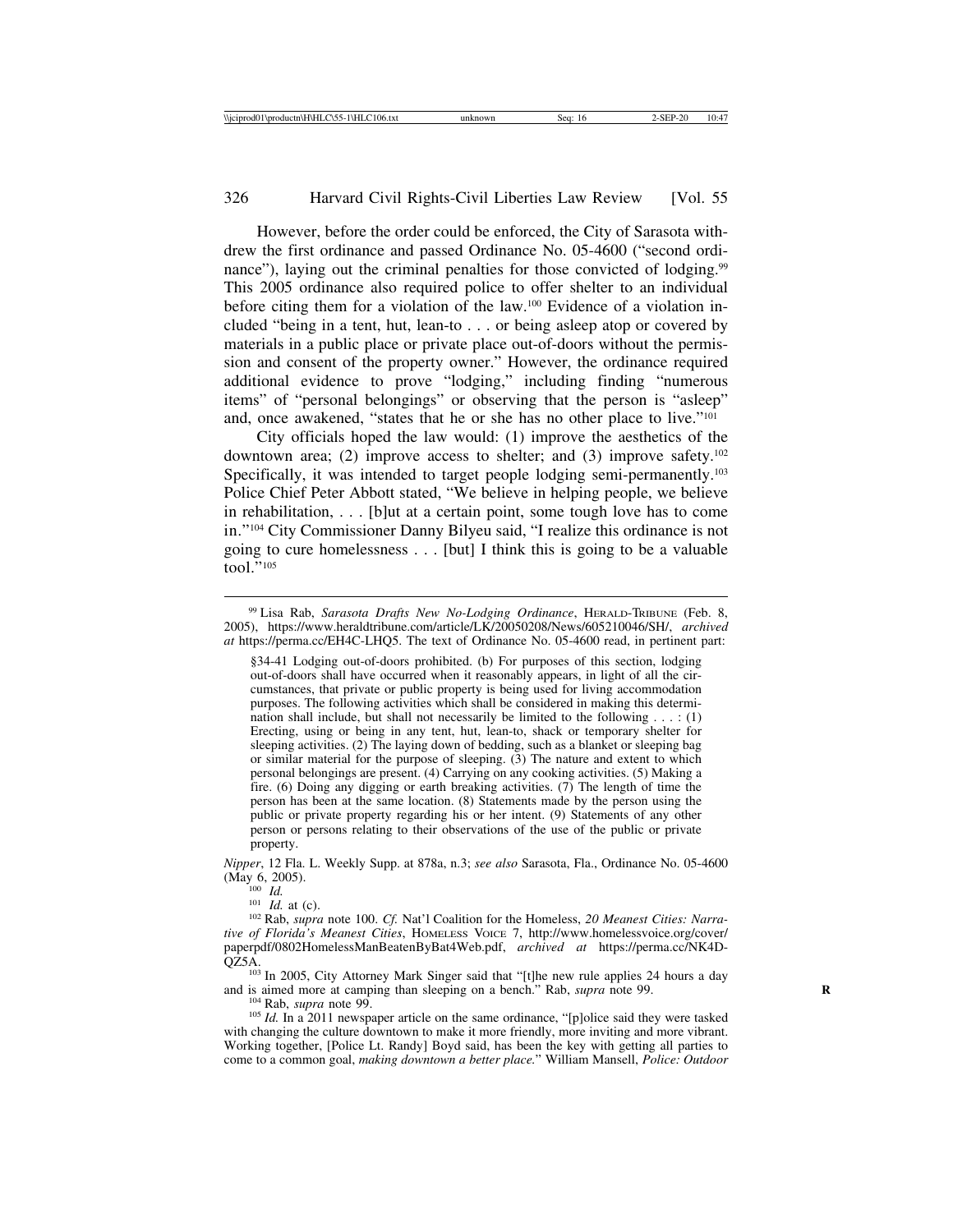Plaintiffs brought suit against the second ordinance in June of 2005.<sup>106</sup> Advocates argued that the law still violated substantive due process (punishing otherwise innocent conduct) and that it gave officers excessive discretion.107 The court agreed:

The court is mindful that in seeking to prohibit unsanitary and potentially harmful conditions, the new ordinance attempts to better define camping or as referred to in the current ordinance 'lodging out-of-doors.' However, these 'guidelines' by which the police are to determine whether a person has violated § 34-41 are still subject to nothing more than the police officer's individual preferences.108

In its decision, the court notes that the ruling does not give individuals a "right to sleep outside," and finds "the intent behind the ordinance is valid," but "the means used to enforce the law are" not.109 Moreover, the court stresses that the ruling "should *not* be read as prohibiting the City of Sarasota from drafting and enforcing an ordinance preventing persons from 'squatting,' 'camping' or 'lodging,' on public property or private property."110 Vagueness doctrine, as applied here, defeats the statute, but the court also concludes, without explanation, that the law was *not* "subject to arbitrary enforcement."111

The *Nipper* court issued its opinion in June 2005, but on August 15, 2005, Sarasota lawmakers passed yet another new ordinance, Ordinance No. 05-4640 ("third ordinance") in response to the court's ruling.112 The Ameri-

<sup>106</sup> City of Sarasota v. Nipper, et al., 12 Fla. L. Weekly Supp. 878a (Fla. Cir. Ct. 2005).<br><sup>107</sup> See id.<br><sup>108</sup> Id. (citing City of Sarasota v. Tillman, 907 So.2d 524 (Table) (Fla. Dist. Ct. App. June 15, 2005)).

15, 2005)). <sup>109</sup> *Nipper*, 12 Fla. L. Weekly Supp. at 878a (citing *Joel v. City of Orlando,* 232 F.3d 1353

<sup>110</sup> Nipper, 12 Fla. L. Weekly Supp. at 878a.<br><sup>111</sup> *Id.* 112 Sarasota, Fla., Ordinance No. 05-4640 (Aug. 15, 2005). This ordinance amends Chapter 34, Article V, Section 34-41 (Lodging Out-of-Doors: Prohibiting the Use of Public or Private Places) to read as follows:

Sec. 34-41 Unlawful lodging out-of-doors prohibited. (a) The following words and phrases, when used in this section, shall have the following meanings: (1) Lodging out-of-doors means using public or private property for *living accommodation purposes* by the erection, use or occupation of any tent, hut, lean-to, shack or temporary shelter for sleeping purposes or the laying down of bedding, such as a blanket or sleeping bag or similar material for the purpose of sleeping. (2) Living accommodation purposes means to remain living, to dwell or to reside at a place for a period of time for the purpose of using such place as a home. (b) It shall be unlawful for any person to use any public or private property in the city out-of-doors for lodging except with the permission and consent of the City Manager or the property owner.

*Lodging Ordinance Working*, SARASOTA PATCH (July 13, 2011) (emphasis added), https:// patch.com/florida/sarasota/police-outdoor-lodging-ordinance-working, *archived at* https:// perma.cc/RK57-HU7X. "'Businesses are coming back and our homeowners are staying [downtown] . . . We don't want to ever lose sight of the fact that we have a whole lot of successes [with the ordinance] and can't think of a whole lot of failure,' [Police Lt. Randy] Boyd said."  $Id$ .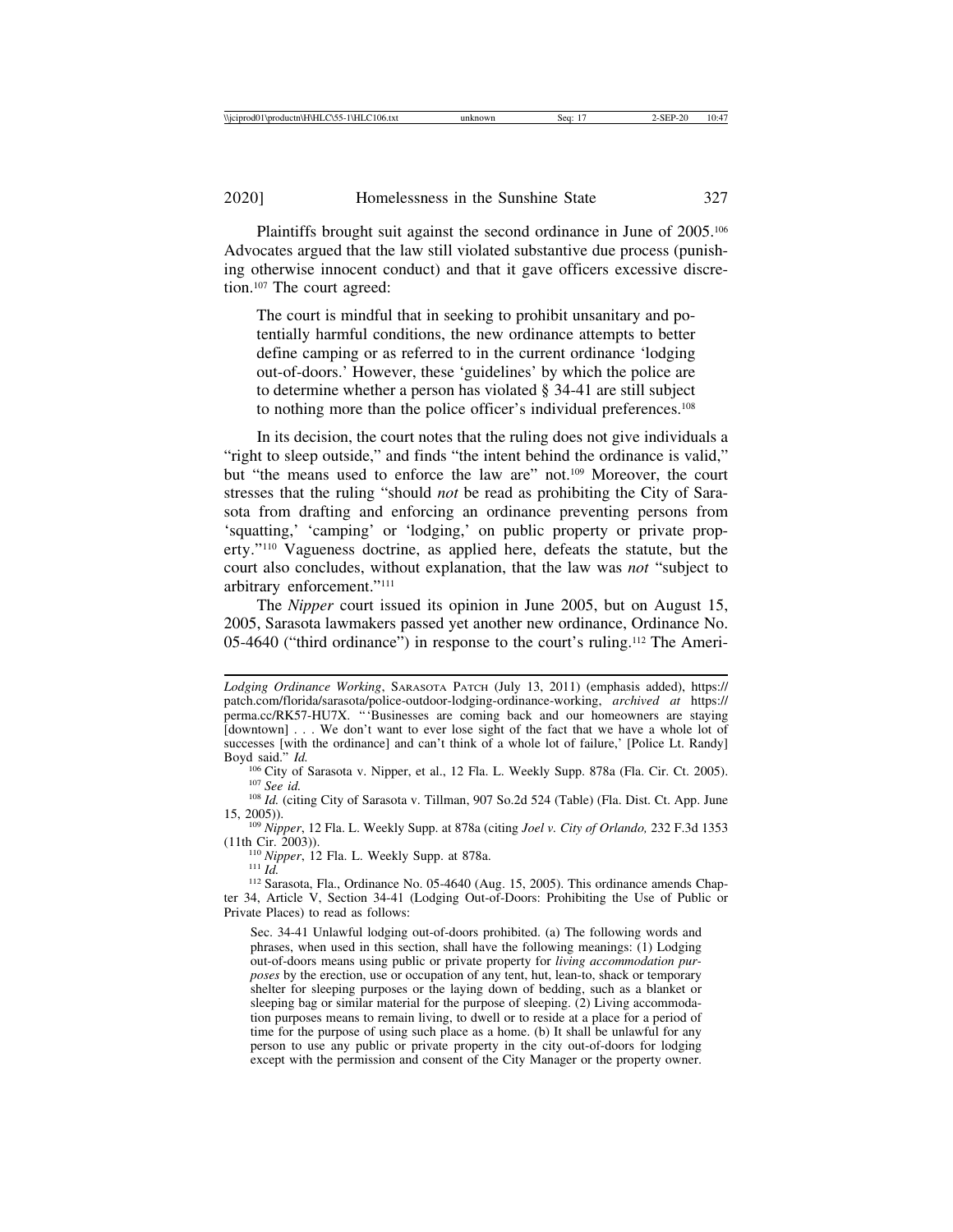can Civil Liberties Union quickly brought suit, alleging that the third ordinance was still unconstitutionally vague. In *City of Sarasota v. McGinnis*, 113 decided at the end of 2005, the court disagreed, crediting the city's goodfaith efforts in pursuit of its aesthetic, sanitation, and health policy goals.<sup>114</sup> The court held that a person of "ordinary intelligence" could understand what the law prohibits and further finds that defendants failed to present any facts suggesting that the ordinance causes "arbitrary and capricious application by the city police officers."115

The court ruled against the plaintiffs on their other argument, that the law violates substantive due process (by punishing otherwise innocent conduct such as sleeping).116 *McGinnis* reasoned that since the statute defined lodging as "using public or private property for living accommodation purposes," the law criminalized voluntary actual conduct, not one's mere existence.117 *McGinnis* also found "conduct" to be sufficiently definite given the

disposed of according to Chapter 705, Florida Statutes.<br><sup>113</sup> City of Sarasota v. McGinnis, 13 Fla. L. Weekly Supp. 371a (Fla. Cir. Ct. 2005). <sup>114</sup> Id. at 371a.<br><sup>115</sup> Id. The last point is unsurprising, considering that the law had been in place for less

than six months.<br><sup>116</sup> *Id.* ("[T]he ordinance in the case at hand draws a distinction between conduct that is

unlawful and mere sleeping, conduct which is essentially innocent.")*; see also id.* at n.7 ("*Liv-*

<sup>(</sup>c) Being in a tent, hut, lean-to, shack or in a temporary shelter or being asleep atop or covered by materials in a public place or private place out-of-doors without the permission and consent of the City Manager or the property owner may be evidence of a violation but is not alone sufficient to constitute a violation of this section. One or more of the following must also exist before a law enforcement officer can find probable cause to issue a summons or to make an arrest: (1) Numerous items of personal belongings are present; (2) The person is engaged in cooking activities; (3) The person has built or is maintaining a fire; (4) The person has engaged in digging or earth breaking activities; (5) The person is asleep and when awakened states that he or she has no other place to live. (d) Except as provided for in subsection (e), whenever a law enforcement officer has probable cause to believe that a violation of this section has occurred, he or she shall advise the person of the violation and afford the person an opportunity to be transported by a law enforcement officer to a public shelter. The law enforcement officer shall advise the person that all of his or her personal property which is not taken to the public shelter, except that which is of no apparent utility or which is in an unsanitary condition, shall be inventoried and stored by the Sarasota Police Department for a maximum of sixty (60) days, until reclaimed. If the person elects to be transported to a public shelter the law enforcement officer shall make available such transportation as may be available for such purpose and the person making such election shall not be charged with a violation of this section. If the person refuses to be transported to a public shelter, then such person may be charged with a violation of this section. (e) Subsection (d) shall not apply to any person who can not be properly identified, or is intoxicated by alcohol or drugs or who, within the past year, was previously charged with a violation of this section or who elected to be transported to a public shelter. For purposes of this subsection, proper identification shall include, but not be limited to, a driver's license, a government or employment identity card with photograph or other form of identification, which would satisfy a reasonable law enforcement officer as to the identity of the person. (f) Any personal property that was inventoried and stored by the Sarasota Police Department for a person transported to a shelter under the provisions of this section which has not been reclaimed within sixty (60) days of the date the personal property was inventoried and stored shall be deemed abandoned and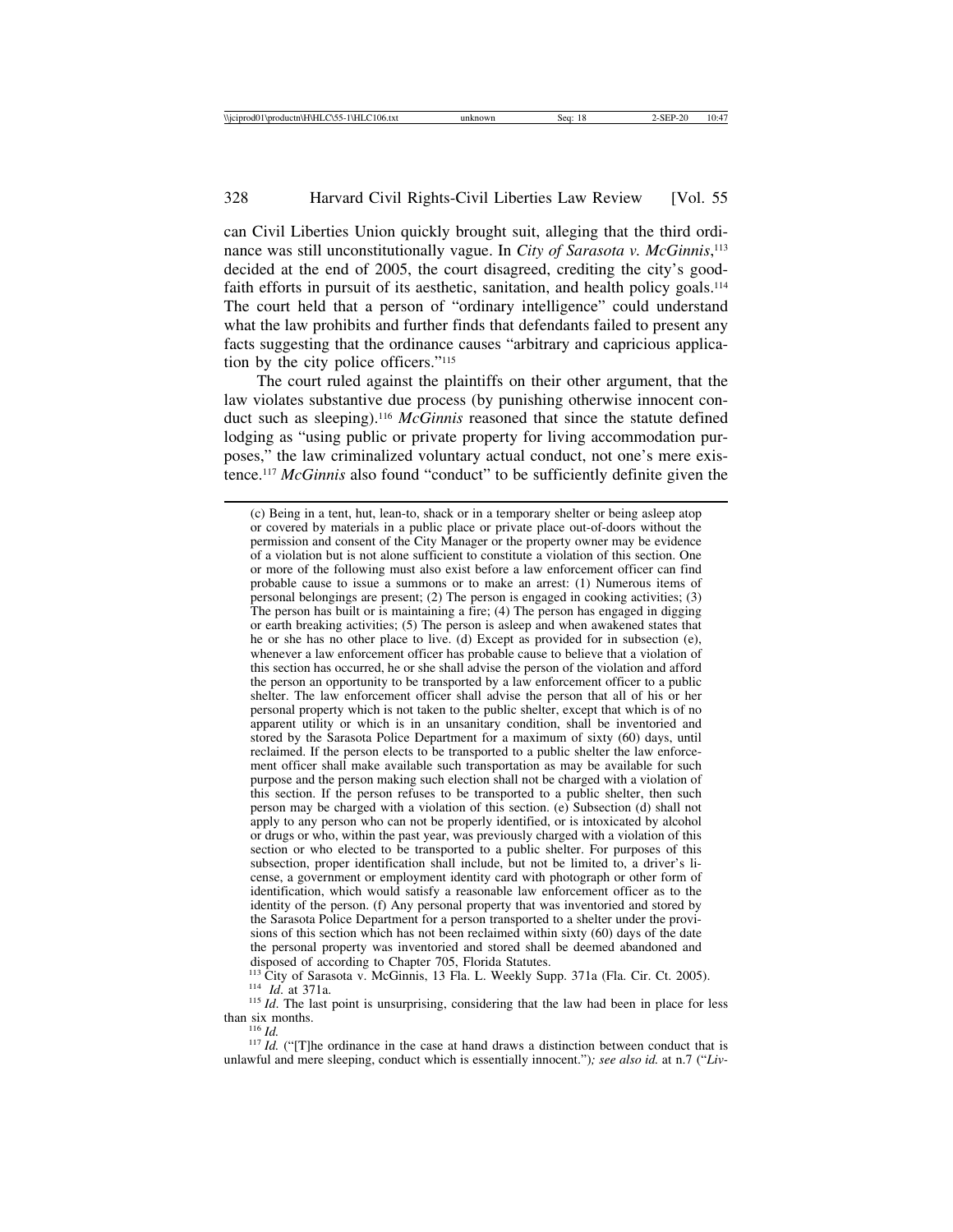elements that a prosecutor must establish for guilt to attach.118 *McGinnis* affirmed that the City of Sarasota had finally written a constitutionally sound law.

## II. LITIGATION AND LEGISLATION

### *A. The emergence of the tailored statute*

In Sarasota, litigation resulted in a law that became more "tailored."119 This tailored statute, in turn, plausibly helps to ensure widespread guilt among criminal defendants accused of violating the ordinance, by decreasing the "proof problem" that prosecutors must overcome to establish defendants' guilt. This tailoring resulted in an increase in the Sarasota police's effective power to "adjudicate" defendants' guilt.<sup>120</sup>

As the Sarasota lawmakers revised the law in response to litigation, its language narrowed. The first ordinance, passed in 2004, was quite broad: "Camping is prohibited on all public or private property in the city at any time after sunset and before sunrise  $\dots$  ."<sup>121</sup> The statute defined camping as "[s]leeping or otherwise being in a temporary shelter or tent out-of-doors[,] [or] [s]leeping out-of-doors inside sleeping bags or atop and/or covered by materials (i.e. [b]edroll, cardboard, newspapers)."122 Another section of the code gave additional instruction on the law's intended enforcement: "The . . . activities which shall be considered in making this determination shall in-

The defendants do not challenge the City of Sarasota's claim that it is seeking to promote aesthetics, sanitation, public health, and safety by enacting an ordinance to prevent lodging out-of-doors on public property or private property without the city manager or owner's permission. As for the second step, a rational basis exists for believing that prohibiting lodging out-of-doors on public or private property would further public health, sanitation, safety and aesthetics.

*Id.* <sup>119</sup> By tailored, I mean a heightened level of detail, such that the statute could describe only the actions of people who live on the street.

 $120$  Some may find the nearly ten years of litigation that led the City of Sarasota legislature to repeatedly edit its anti-camping law to be an example of the system working: Courts instruct lawmakers about infirmities in the criminal code and the lawmakers adjust to create constitutionally compliant laws. Others may view this sequence of events as a failure, since the advocates' goal was to remove the law from the books altogether. Either way, the lawsuits led to

<sup>121</sup> Sarasota, Fla., Ordinance No. 05-4600 (d) (May 6, 2005). <sup>122</sup> *Id.* 

*ing accommodation purposes* is further defined as . . . ['*]to remain living, to dwell or to reside at a place for a period of time for the purpose of using such place as a home.[']")* 

<sup>&</sup>lt;sup>118</sup> "(1) Numerous items of personal belongings are present; (2) The person is engaged in cooking activities; (3) The person has built or is maintaining a fire; (4) The person has engaged in digging or earth breaking activities; [or] (5) The person is asleep and when awakened states that he or she has no other place to live." City of Sarasota v. McGinnis, 13 Fla. L. Weekly Supp. 371a (Fla. Cir. Ct. 2005)*.* The court also rejected plaintiffs' contention that the statute violates Equal Protection. In determining whether the city has a valid interest in the goals of the ordinance and a rational basis for the mechanism for achieving them, the court confirmed earlier decisions' endorsements of the law's goals: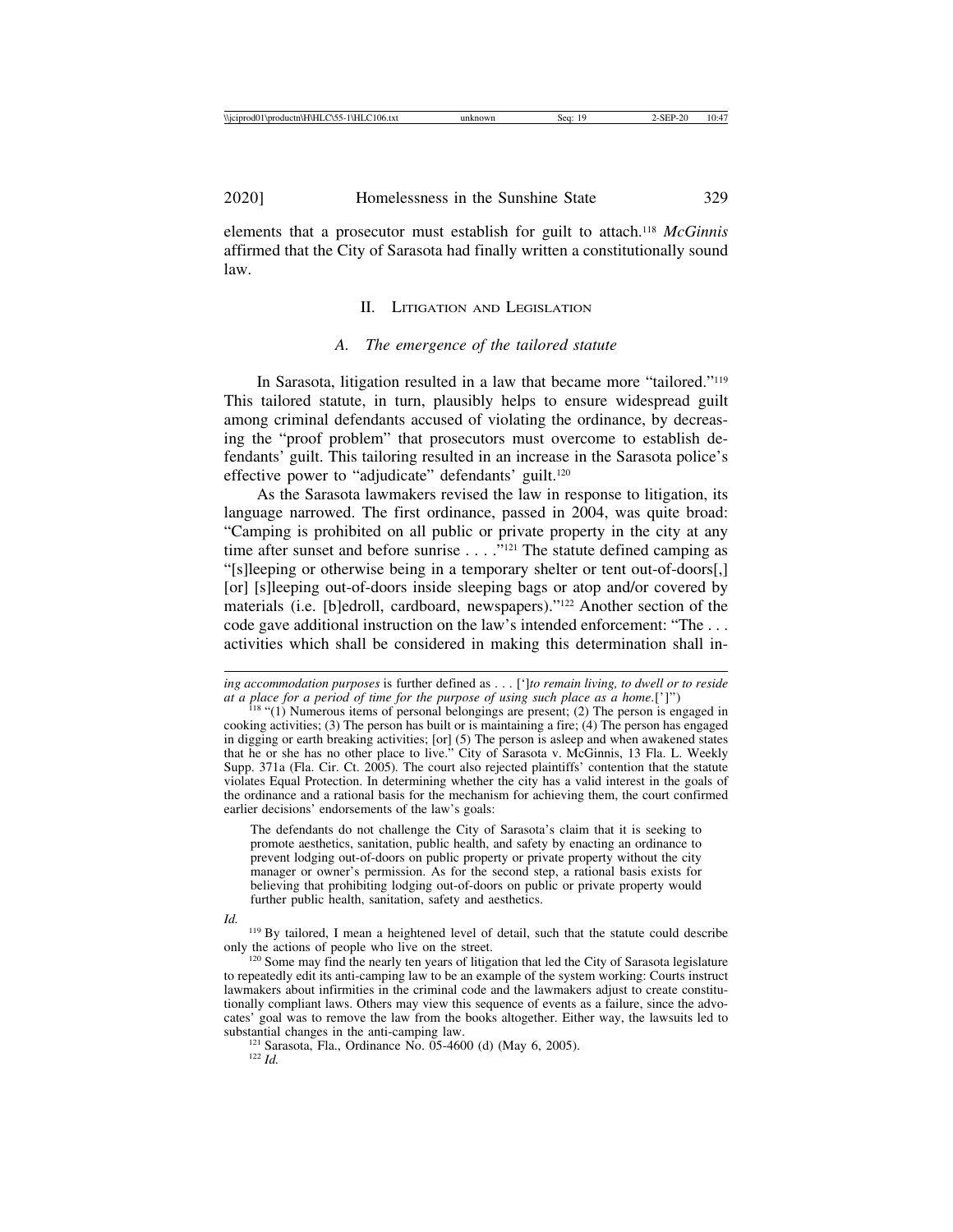clude, but shall not necessarily be limited to" a series of elements describing activities of camping.123 Because it does not define camping to suggest permanent outdoor dwelling, this first ordinance's language swept in a number of activities: someone resting in a park after sunset, a child asleep under a shade structure, or friends enjoying a picnic. It also describes an unhoused person resting. As previously mentioned, the Circuit Court for Sarasota County in *Tillman* concluded that the law was excessively subject to enforcement at the whim of a police officer and struck it down as unconstitutionally vague.<sup>124</sup>

The ordinance became increasingly detailed as time passed. While the first ordinance, No. 05-4600, still allowed law enforcement (and ultimately the prosecution) to largely define the proscribed "camping,"125 the Sarasota City Council quickly passed the second ordinance, with still more detail.126 The third ordinance was even more detailed: It prohibited "using public or private property for living accommodation purposes *by* the erection, use or occupation of any tent, hut, lean-to, shack or temporary shelter for sleeping purposes or the laying down of bedding, such as a blanket or sleeping bag or similar material for the purpose of sleeping."<sup>127</sup> The statute defined "[l]iving accommodation purposes" to mean "to remain living, to dwell or to reside at a place for a period of time for the purpose of using such place as a home."128

The turning point for the City of Sarasota's legal case, however, comes when the City Council remakes the optional factors for police to "consider" into a checklist of behaviors, which define the "crime."129 This corrects the constitutional infirmity: "Being in a tent, hut, lean-to, shack or in a temporary shelter or being asleep atop or covered by materials" may be evidence of camping but police are required to make an additional finding that the individual has "[n]umerous items" of personal belongings, is "engaged in cooking activities," is building or using fire, is "engaged in digging or earth breaking activities," *or* that the individual "is asleep and when awakened states that he or she has no other place to live."130 This change explicitly

<sup>123</sup> *Id.* <sup>124</sup> *See* Tillman, et al. v. City of Sarasota, No. 2003 CA 15645 NC (Fla. Cir. Ct. 2004). Specifically, the court found that when charged as a criminal offense, the statute was unconstitutionally vague. The City of Sarasota appealed the *Tillman* decision to the Second District Court of Appeals. *See* Day v. State, 12 Fla. L. Weekly Supp. 120a (Fla. Cir. Ct. 2004). The Second District denied the City's petition for writ of certiorari per curiam without an opinion. *See* City of Sarasota v. Tillman, 907 So.2d 524 (Table) (Fla. Dist. Ct. App. June 15, 2005).<br><sup>125</sup> *See* Sarasota, Fla., Ordinance No. 05-4600 (May 6, 2005).

<sup>&</sup>lt;sup>126</sup> See Sarasota, Fla., Ordinance No. 05-4640 (Aug. 15, 2005).<br><sup>127</sup> *Id.* (emphasis added).<br><sup>128</sup> *Id.*<br><sup>129</sup> Sarasota v. McGinnis, 13 Fla. L. Weekly Supp. 371a (Fla. Cir. Ct. 2005); *see also*<br>Sarasota, Fla., Ordinanc

<sup>&</sup>lt;sup>130</sup> See Sarasota, Fla., Ordinance No. 05-4640 (Aug. 15, 2005). Furthermore, officers are required to inform the party that they have the option of being transported to a shelter *unless* they have previously been cited, lack the "proper" identification, or are intoxicated. *Id.* at (d)- (e).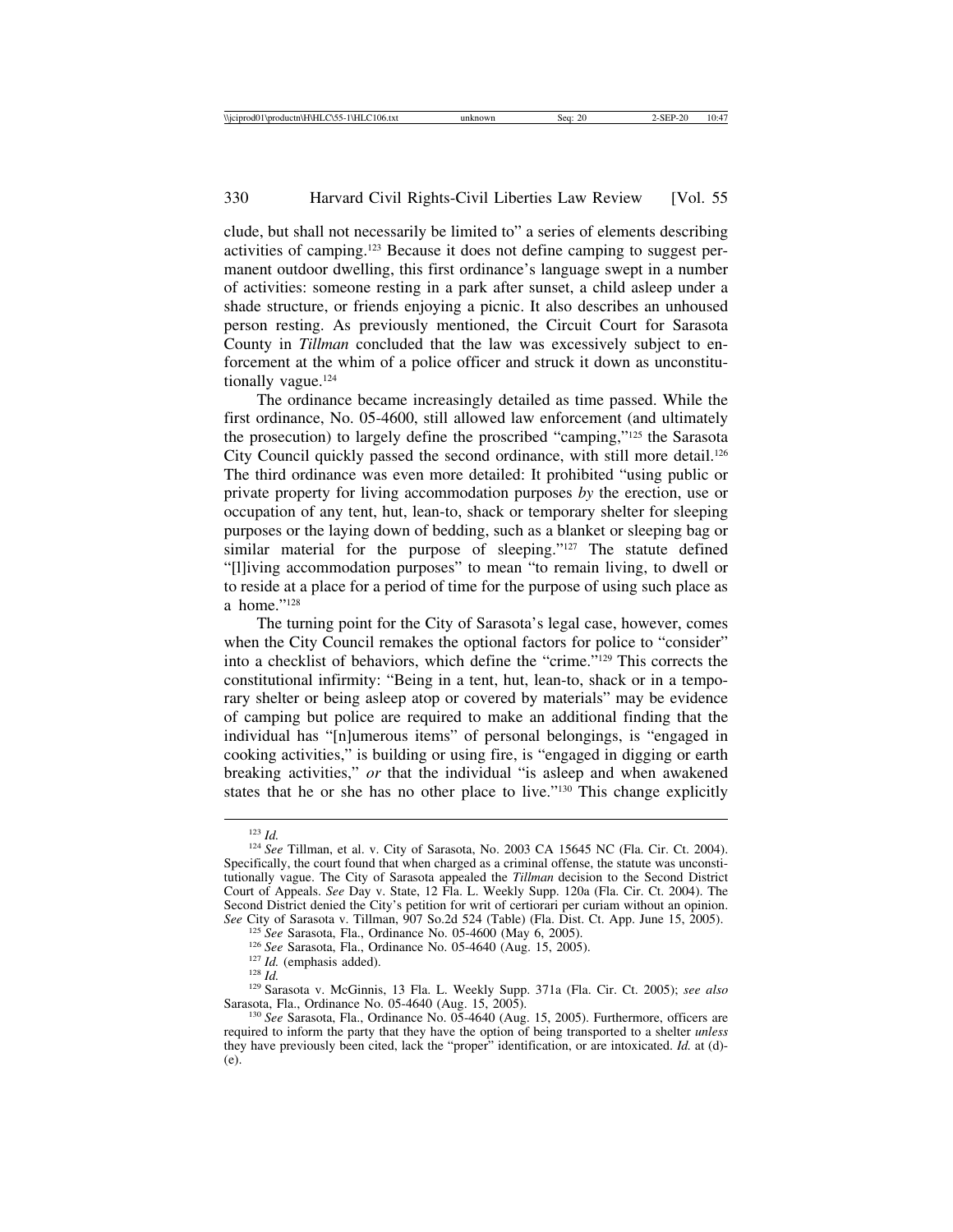criminalizes the conduct of unhoused people with surgical precision: The word count of the pertinent sections of the third ordinance rose to 600 words, $^{131}$  up from 117 in the first ordinance. $^{132}$ 

## *B. Tailored statutes and the certainty of guilt*

The "tailoring" process of vagueness challenges on the anti-lodging law shapes the criminal legal process defendants face. Vague statutes are thought to be dangerous for criminal defendants because they leave the offense open to police interpretation. However, a vague statute may also result in legal *protections* to defendants: An ambiguous term or statute as a whole can increase the burden on the prosecution to prove a defendant's guilt beyond a reasonable doubt. Even a little ambiguity in a statute requires the prosecution to work harder to apply the law to individual defendants' conduct. This means a defendant is more likely to succeed at trial.<sup>133</sup> In contrast, the elements of a detailed and constitutionally compliant law might be easier for the prosecution to prove.

By way of illustration, apply several different anti-camping statutes to the following facts:

At the location I came in contact with [Deborah Roberts] who was sleeping laying down on a blanket covering herself with another blanket. [Roberts] had several personal belongings next to her. Dispatch checked with Salvation Army and spoke to James who advised that there was 6 [shelter] beds available. I then asked [Roberts] if she wanted to go to Salvation Army she refused [sic] . . . [Roberts] was then arrested and transported to [Sarasota County] jail. . . .<sup>134</sup>

Assume that Statute A simply states, "No camping." In the City of Sarasota, where the municipal law applies, prosecutors would review this case, which police would have charged under Statute A. A prosecutor's job

<sup>&</sup>lt;sup>131</sup> Sarasota, Fla., Ordinance No. 05-4640 (Aug. 15, 2005).<br><sup>132</sup> *See* Sarasota, Fla., Ordinance No. 02-4370 (May 6, 2002).<br><sup>133</sup> Take, for example, the difference between laws banning any possession of narcotics and laws banning the possession *with intent to sell* those narcotics. The second class of law is more difficult to prove because the intent element requires additional evidence beyond the police report describing the weight of drugs found. However, there is a possibility that the specificity of the law is irrelevant. For a general discussion of the meaning and import of police discretion and statutory language, *see* Charlie Gerstein & J.J. Prescott, *Process Costs and Police Discretion*, 128 HARV. L. REV. F. 268, 271 (2015) (citing Josh Bowers*, Grassroots Plea Bargaining*, 91 MARQ. L. REV. 85, 86 (2007)); *see also* David Cole, *Foreword: Discretion and Discrimination Reconsidered: A Response to the New Criminal Justice Scholarship*,

 $134$  A pseudonym has been used to preserve the individual's anonymity. Beskin Aff.  $\llbracket$  1 (on file with author). This individual's probable cause affidavit also discussed an outstanding warrant; it is therefore unclear whether the arrest would have proceeded without the warrant. Nevertheless, the defendant was ultimately charged under the anti-lodging statute.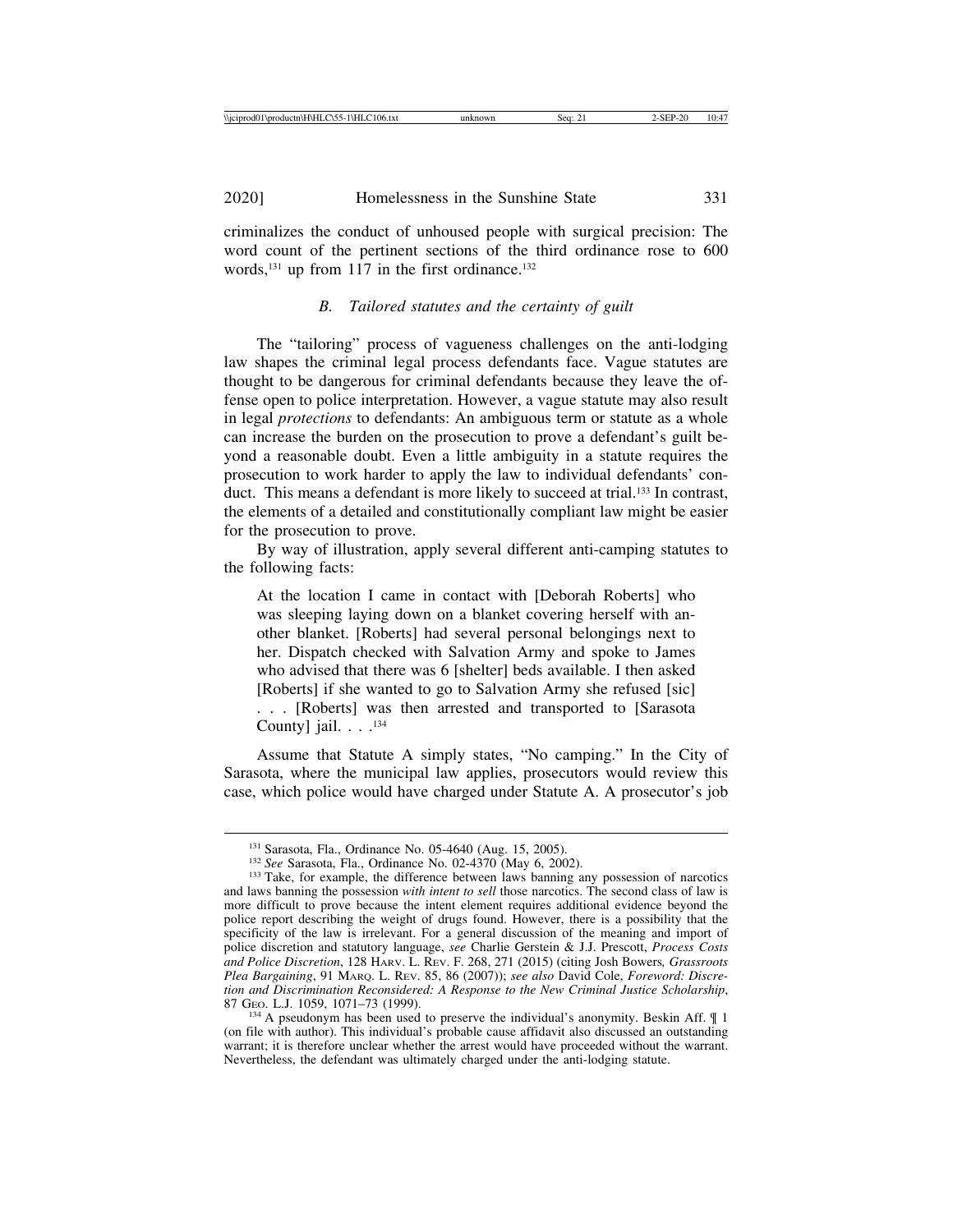would be to prove each element of the offense beyond a reasonable doubt. Therefore, they must first establish what "camping" is, and then argue that being covered by a blanket and having personal belongings constitutes "camping." The indefiniteness of Statute A creates opportunities for the defense. The defense might call the defendant to testify that they were not "camping," but merely resting. The defense might cross-examine the arresting police officer about the basis for their belief that the defendant was "camping"; a fact-finder would be presented with the question of whether using blankets is sufficient to constitute "camping."

What if Statute B governs? Statute B defines camping as "Sitting or lying down in public and possessing one of the following: personal belongings, newspapers, a shopping cart, or bedding." Now, the prosecutors offer the police report to prove that the defendant was resting outside and had bedding. Bedding was a delineated element, which the state needed to prove "camping" under Statute B. The defense would have no argument to make about the meaning of camping. Under the other affidavit discussed in the Introduction, including a description of Ms. Roberts sleeping or sitting in public with her personal belongings, the defense would face a similar challenge. Statute B would eliminate the opportunity to raise a defense and lessen the chance to convince a fact-finder of reasonable doubt. The antilodging law's vagueness could provide a legal defense because it makes the prosecution's burden of establishing guilt beyond a reasonable doubt, the "proof problem," more challenging to overcome.

The same reasoning applies to Sarasota's anti-lodging ordinance.135 The first ordinance prohibits camping overnight "on all public or private property in the City."136 The statute defines "camping" as "[s]leeping or otherwise being in a temporary shelter or tent out-of-doors [or] [s]leeping outof-doors inside [a] sleeping bag or atop and/or covered by materials (i.e. [b]edroll, cardboard, newspapers)."137 A prosecutor would find Ms. Robert's relevant behavior, namely "laying down on a blanket covering herself with another blanket," in the report. The statute states that being inside a sleeping bag, or bedroll, or otherwise "covered" by "materials" is enough for a violation.138 However, the statute does not definitively state that any one of these elements is required. It allowed officers to make their own determinations after considering the definition provided. Here a defense attorney may be able to argue that being "covered" by materials could also sweep in a person who is covered by over-large clothing. This, the defense could argue, is not clearly "camping"; in other words, the statute does not sweep in Ms. Roberts's behavior. The defense could further argue that Ms. Roberts's behavior was not "camping" but resting and that the law did not prohibit her

<sup>135</sup> *See* Sarasota, Fla., Ordinance No. 02-4370 (May 6, 2002). <sup>136</sup> *Id.* <sup>137</sup> *Id.* <sup>138</sup> *Id.*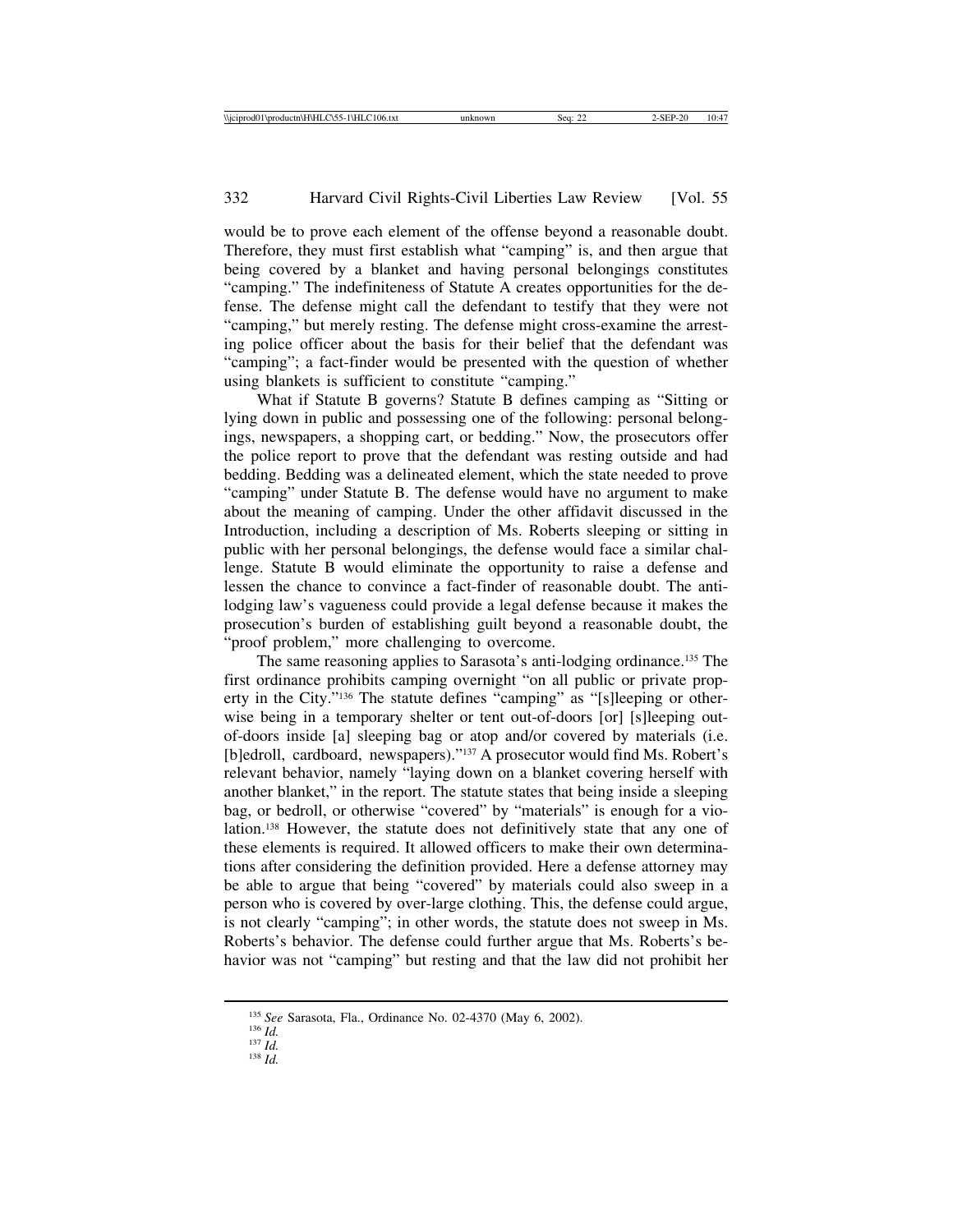conduct simply because she was "covered" by some fabric. Ms. Roberts's has some avenues for challenging whether her behavior was, in fact, "camping."

Fewer opportunities for challenge exist under the second ordinance. The second ordinance specifies factors that officers were to consider in assessing whether an individual is camping. The second ordinance had been revised to give more detailed descriptions of camping and introduced the idea that the defendant intended to use the "out-of-doors" for "living accommodations purposes."139 The ordinance still did not require police to make any particular finding in determining this element. In Ms. Roberts's case, the affidavit notes three of the elements of the second ordinance: First, camping is "[t]he laying down of bedding, such as a blanket or sleeping bag or similar material for the purpose of sleeping."140 Second, the presence of "personal belongings."141 And third, the officer's obligation to offer a shelter bed to the defendant.142 It is unclear how police officers or prosecutors would have determined Ms. Roberts's intention to sleep or a broader intention to use the out-of-doors as "living accommodations."143 In fact, in *Nipper*, the court described a problematic scenario in which "[t]wo police officers faced with the same identical factual situation could reasonably take opposite actions."144 If one of those officers decided to charge the offense, the defense could challenge the application of whatever elements the officer felt were dispositive of the defendant's intention to use the outdoors for "living accommodations purposes."145 If the case went before a fact-finder, the defense could reasonably argue that the defendant lacked the intention to camp—and this issue of intent could provide reasonable doubt in a way that the existence or non-existence of a blanket cannot.146 It creates a corresponding opportunity for the defense.147 Ms. Roberts's guilt is not necessarily an open-and-shut case for the state.

Next, consider a prosecution under Sarasota's third anti-camping ordinance. The statute allows a finding that the lodging was done for the purpose

<sup>147</sup> See Nipper, 12 Fla. L. Weekly Supp. at 878a (quoting SARASOTA, FLA., CODE § 34-41).

<sup>139</sup> *See* City of Sarasota v. Nipper, et al., 12 Fla. L. Weekly Supp. 878a (Fla. Cir. Ct. 2005)

<sup>&</sup>lt;sup>140</sup> See Sarasota, Fla., Ordinance No. 05-4600 (May 6, 2005).<br><sup>141</sup> See id.<br><sup>142</sup> See id.<br><sup>142</sup> See id.<br><sup>143</sup> Nipper, 12 Fla. L. Weekly Supp. at 878a (quoting Sarasota, Fla., Code § 34-41).<br><sup>144</sup> Id.<br><sup>144</sup> Sarasota City

SHOP MEETING OF JULY 13, 2011 1 (2011), http://sarasota.granicus.com/DocumentViewer.php? file=sarasota\_1a9d764969db3bab57b72a9770b28cd2.pdf, *archived at* https://perma.cc/33FY-842. <sup>146</sup> *Cf.* Abigail Caplovitz, *Drafting Limits: Statute Text and the Police Discretion to Define*

*Disorder*, 5 J. L. & Soc. CHALLENGES 93, 123 n.128 (2003) ("Quality of life statutes that encode an intent requirement are trying to make this distinction [between those who should be criminalized and those who should not be]. However, ... intent in the quality of life context may be very difficult to prove. . . .").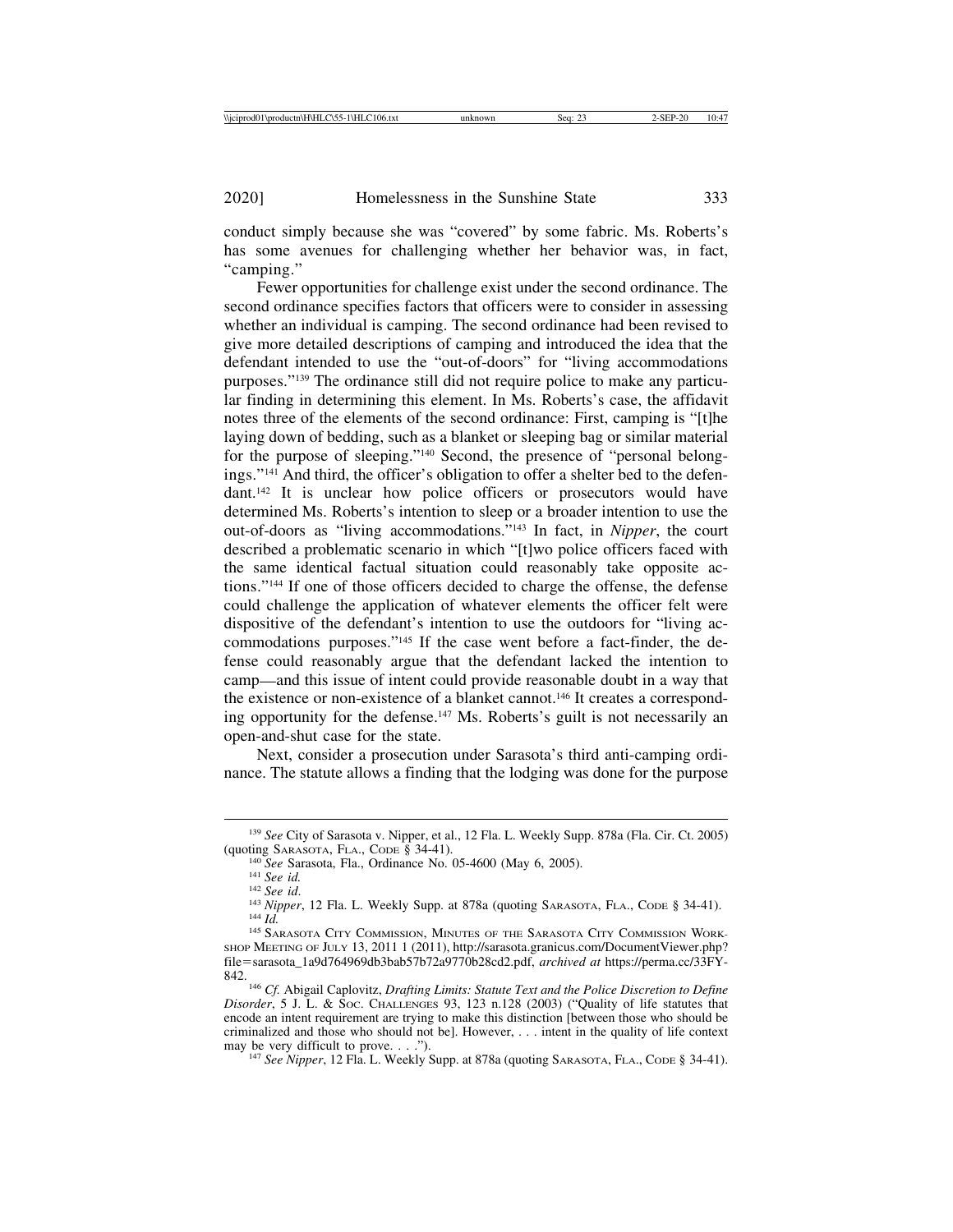of living accommodations if one of the enumerated elements is met.148 The third ordinance details the posture, position, physical objects, and even speech that can fulfill the elements of the statute.<sup>149</sup> Ms. Roberts was "laying" down . . . [with] bedding," including "a blanket . . . for the purpose of sleeping," and had "several personal belongings" beside her.<sup>150</sup> The prosecutor can now establish the elements of the third ordinance with the police report alone. The previously available avenues for questioning the applicability of the law to the defendant's conduct have vanished.

The increased tailoring of the Sarasota anti-camping ordinance inoculates it from attack. By narrowing its target population from a wide swath, including picnickers, to solely unhoused people, the City Council diminishes defendants' ability to contest the charges. This Note does not attempt to ask whether the tailoring of the anti-lodging statute changed police behavior.<sup>151</sup> It would be almost impossible to measure, primarily because so many factors affect police enforcement.152 Instead, this Note suggests that the practical effect of a tailored law is to allow prosecutors to more easily meet their burden to convict defendants under the third ordinance than under the first. The result is that the doctrine may have accomplished one of its goals more exact notice to potential defendants—but it has also resulted in outcomes that entrench police power and harm unhoused individuals.

#### III. METHODS

I used the following process to obtain data on enforcement of anti-lodging law in Sarasota. First, I chose a jurisdiction by speaking with advocates active in litigation and public defense to identify jurisdictions with relevant laws. Second, I gathered publicly available data on case outcomes, incarceration, fines, and demographics. Third, I compared Sarasota data to available national data on misdemeanor enforcement. In choosing a location to study, I considered the availability of data, quantity of laws criminalizing vagrancy-type behavior, the population of unhoused people, and reputation for harsh enforcement. I consulted extensively with national and regional experts and advocates.153 Florida's unusually severe laws that criminalize

Poverty (Oct. 5, 2017); Telephone Interview with Matthew Barfield, Vice President, ACLU of

<sup>&</sup>lt;sup>148</sup> *See* Sarasota, Fla., Ordinance No. 05-4640 (Aug. 15, 2005).<br><sup>149</sup> *Id.*<br><sup>150</sup> Beskin Aff. ¶ 1 (on file with author), *supra* note 134.<br><sup>151</sup> *See* Papachristou v. City of Jacksonville, 405 U.S. 156, 171 (1972) (int der "even-handed administration" which is required "as the great mucilage that holds society together").<br><sup>152</sup> Confounding variables refer to the idea that while one figure—for example police be-

havior—may be potentially related to another—e.g., the wording of vagrancy statutes—many *other* phenomena also have the potential to have a relationship to the police behavior. Thus, if budget decisions, political goals, crime rates, and business association lobbying are all ongoing, it would be overreaching to argue that the changes to a statute did or would change police behavior.<br><sup>153</sup> Telephone Interview with Tristia Bauman, Senior Att'y, Nat'l Ctr. on Homelessness and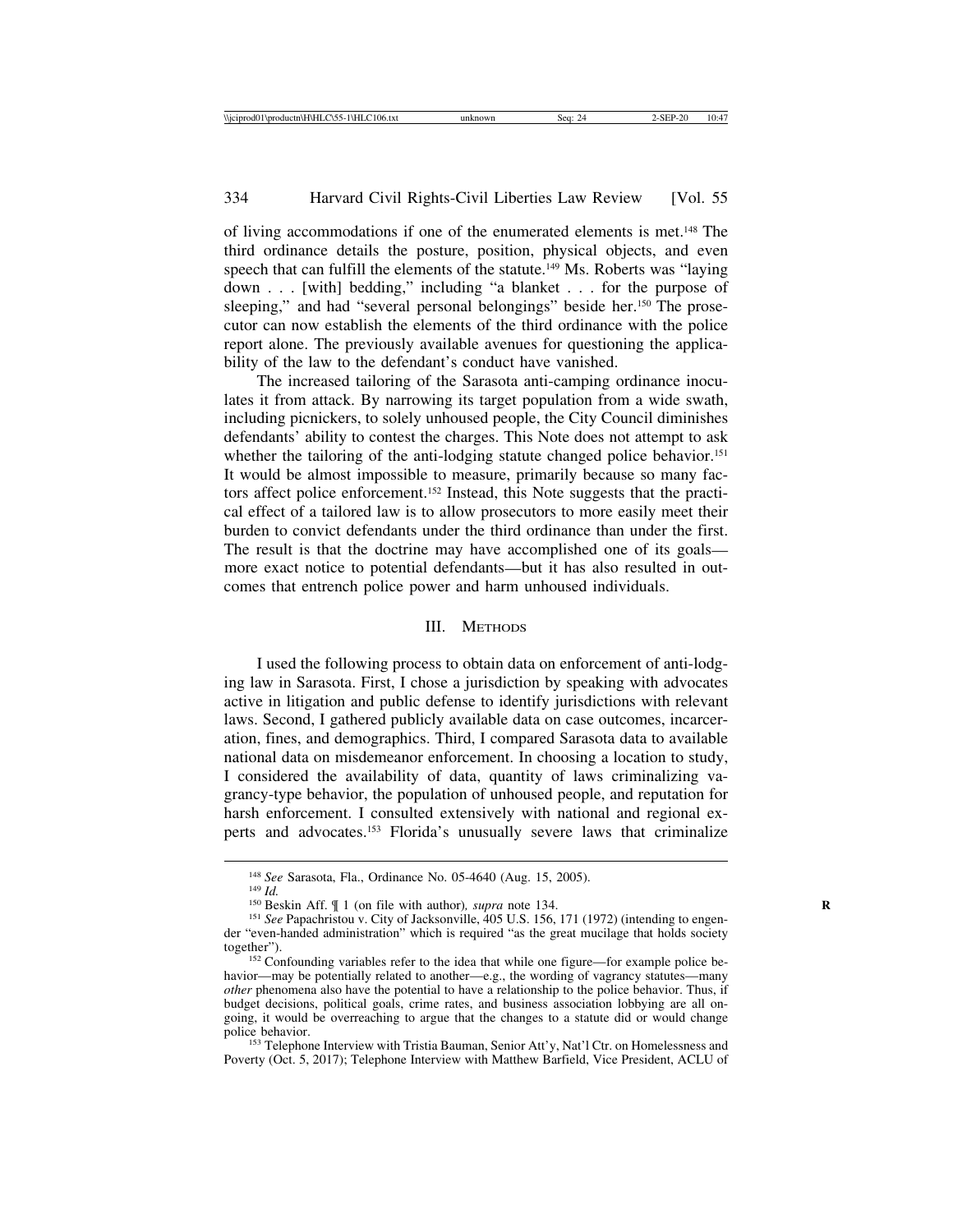homelessness are largely passed at the municipal level.<sup>154</sup> Cities often charge vagrancy-type laws as infractions, making data collection difficult; these infractions do not appear in searchable, public databases.155 In Sarasota, the clerks of court databases allow the public to search by statute and time period *in addition to* name or case number.156 This feature made my research possible.

In order to gather this data set, I identified potential ordinances using the Sarasota County Clerk of Court data and filtering by "County Ordinance" and "Municipal Ordinance." I additionally filtered for periods of time, to reveal enforcement data for all for the local laws. Since the search function limits searches to thirty day periods, I searched for January 1, 2017 to January 30, and recorded case numbers for all cases of that were filed in that period. Next, I searched for February 1 to February 28, 2017, and so on, through December 31, 2017. Once I collected all case numbers for prosecutions under local ordinances in 2017, I eliminated those prosecutions under laws prohibiting alcohol and drug use and vehicle-related traffic violations. The statutes that remained were: Lodging Out of Doors (Sec. 34-41), Unlawful Activity Closed Public Park,<sup>157</sup> Obstructing Pedestrian or Vehicle Traffic,<sup>158</sup> Solicit Funds,<sup>159</sup> Solicitation and Distribution on Public Roads,<sup>160</sup> Pedestrian Activity in Median,<sup>161</sup> and Injure/Deface Trees, Shrubs, Flowers.162

After gathering all case numbers, each of which refers to an individual prosecution, I searched the Sarasota clerk of court site for details from each case. Most court documents, including complaints and documentation of

Fla. (Nov. 15, 2017); Telephone Interview with Kirsten Anderson, Staff Att'y, Southern Legal Counsel (Oct. 24, 2017). It goes without saying that many other statutes can and likely are used against those without homes, perhaps to a disproportionate degree. An interesting project would be to expand a similar search to other low-level misdemeanors such as open container or drug possession, which might reveal that there is a broader ecosystem of laws used against

<sup>&</sup>lt;sup>154</sup> E-mail from Aaron Getty, Assistant Pub. Defender, Sarasota Cty, to author (April 6, 2018, 09:57 EST) (on file with author) ("Solicitation and Camping are both second-degree misdemeanors, punishable by up to 60 days in the county jail. Defendants in Florida are enti-<br>tled to counsel if any amount of jail is a possible outcome.").

<sup>&</sup>lt;sup>155</sup> *See* No SAFE PLACE, *supra note* 7, at 50. This is true even when the statute *may* be charged as either a misdemeanor or a civil citation

<sup>&</sup>lt;sup>156</sup> See Clerk of the Circuit Court and County Comptroller Karen E. Rushing, *supra* note 27.

<sup>&</sup>lt;sup>157</sup> Sarasota, Fla., Ordinance No. 07-4714 (Jan. 2, 2007). <sup>158</sup> This ordinance appears via the County Clerk records of prosecution as a basis for charging individuals with a misdemeanor but the ordinance itself appears to no longer exists in

<sup>&</sup>lt;sup>159</sup> One individual was charged under "SOLICITATION WITHOUT REGISTRATION CERTIFICATE," which referred to a statute passed in 2006. The city formally abandoned the statute in 2013 after plaintiffs successfully challenged it. I have lumped this together with "SOLICIT FUNDS."

<sup>&</sup>lt;sup>160</sup> Sarasota, Fla., Ordinance No. 13-5060 (April 23, 2013).<br><sup>161</sup> Sarasota, Fla., Ordinance No. 14-5089, § 1 (May 5, 2014).<br><sup>162</sup> Sarasota, Fla., Ordinance No. 21-42 (1971).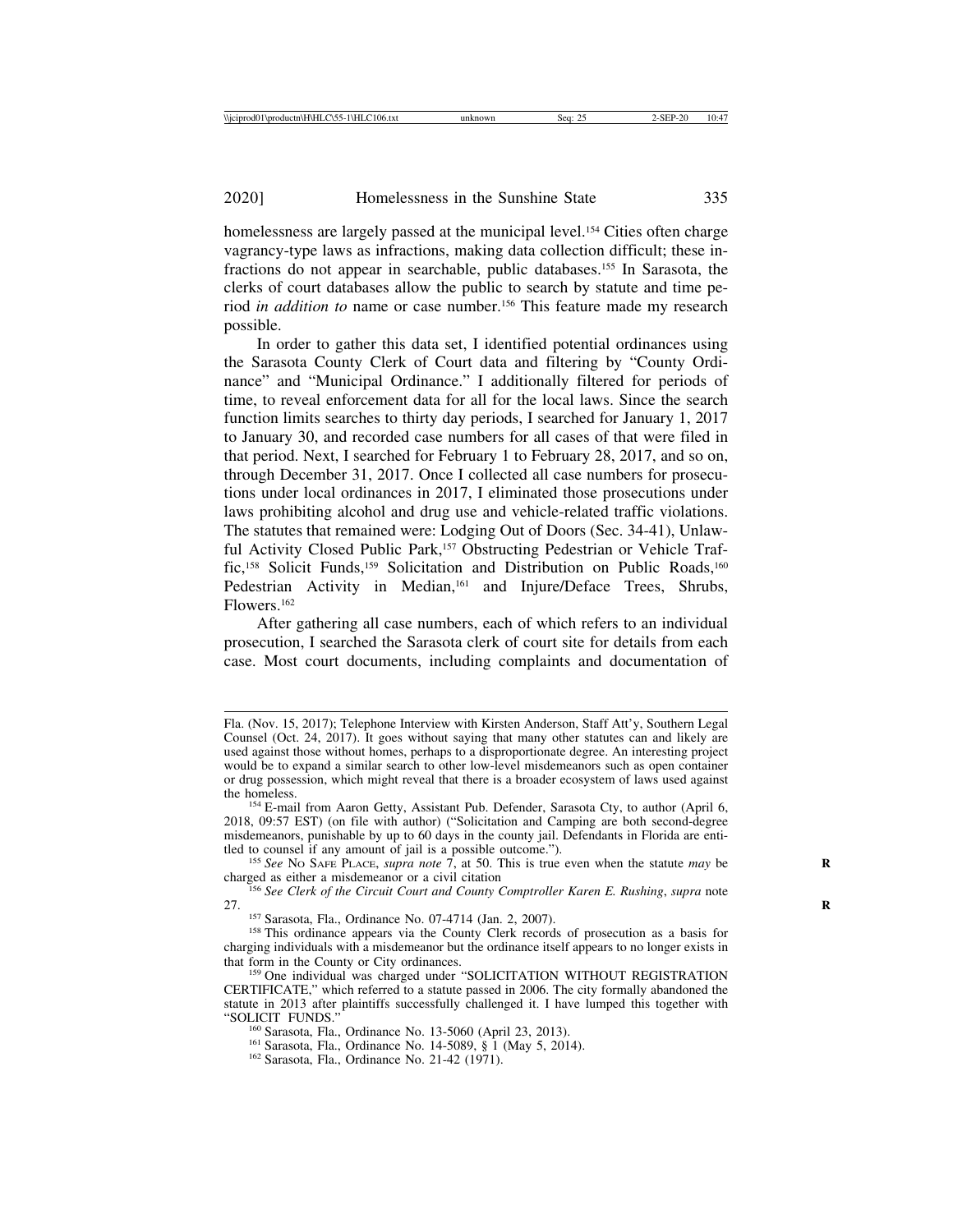events in court, were available online.163 I first looked for demographic data, which include race, gender, age, and housed/unhoused status. Not all police reports provide gender information. I determined housing status by the address given on the police probable cause affidavit or application for services to the public defender. Most often, individuals gave no address or the address of Sarasota's largest shelter. Others gave home addresses and, while these could have represented addresses where they had relatives or could receive mail but did not reside, I counted these individuals as "housed." This may suppress the estimate of unhoused status among defendants.

Court records appear in an electronic interface that shows some information, while other information appears only on scanned court documents. Overall, records generally consist of information on adjudication, case outcomes, and penalties. Adjudication include prosecutors' choice to pursue or to decline charges, the resolution of the case (guilty, not-guilty, dismissal by judge, later dismissal by prosecutors, or diversion), warrants issued, and the period of time from citation/arrest to adjudication. Legal dispositions of cases (e.g. no contest pleas, guilty pleas, acquittals, etc.) appear on the home page of individual case interfaces and I crosschecked those dispositions with the plea forms. I measured case durations by noting the dates on which charges were filed and the dates on which defendants entered pleas, or the date on which a case was dismissed or otherwise resolved.

Data on the consequences of each charge include the fines and fees for each case such as fines for public defender services as well as the city crime fund and other law enforcement and court funding. The periods of incarceration include all days that individuals spent in custody including the time prior to case resolution (either resulting from an arrest or because an arrest warrant issued), not just the post-sentencing period. The total days of incarceration (dating from appearance to release on bond or following plea, etc.) were not calculated by the court, so I approximated the in-custody time based upon court records. To do this, I examined documents from defendants' court appearances ("minute orders"). Each of these showed whether the defendant was (a) in custody at the time of their appearance in court, and therefore whether they were taken into custody upon arrest, (b) whether they were remanded into custody for failure to appear in court, (c) were remanded for other reasons, (d) arrested on a previously-executed warrant, or (e) sentenced to jail time. To determine the end date of defendants' time in custody, I searched the same documents for evidence that the defendant (a) was granted a release without a bond, (b) made a bond payment, or (c) entered into a plea agreement that indicated credit for time served (these result in immediately release).

The distinction between the City of Sarasota and the County of Sarasota warrants discussion. The litigation I discuss pertains to the anti-lodging law

<sup>&</sup>lt;sup>163</sup> Some documents were password protected because of confidentiality, but all information for this study existed in accessible documents.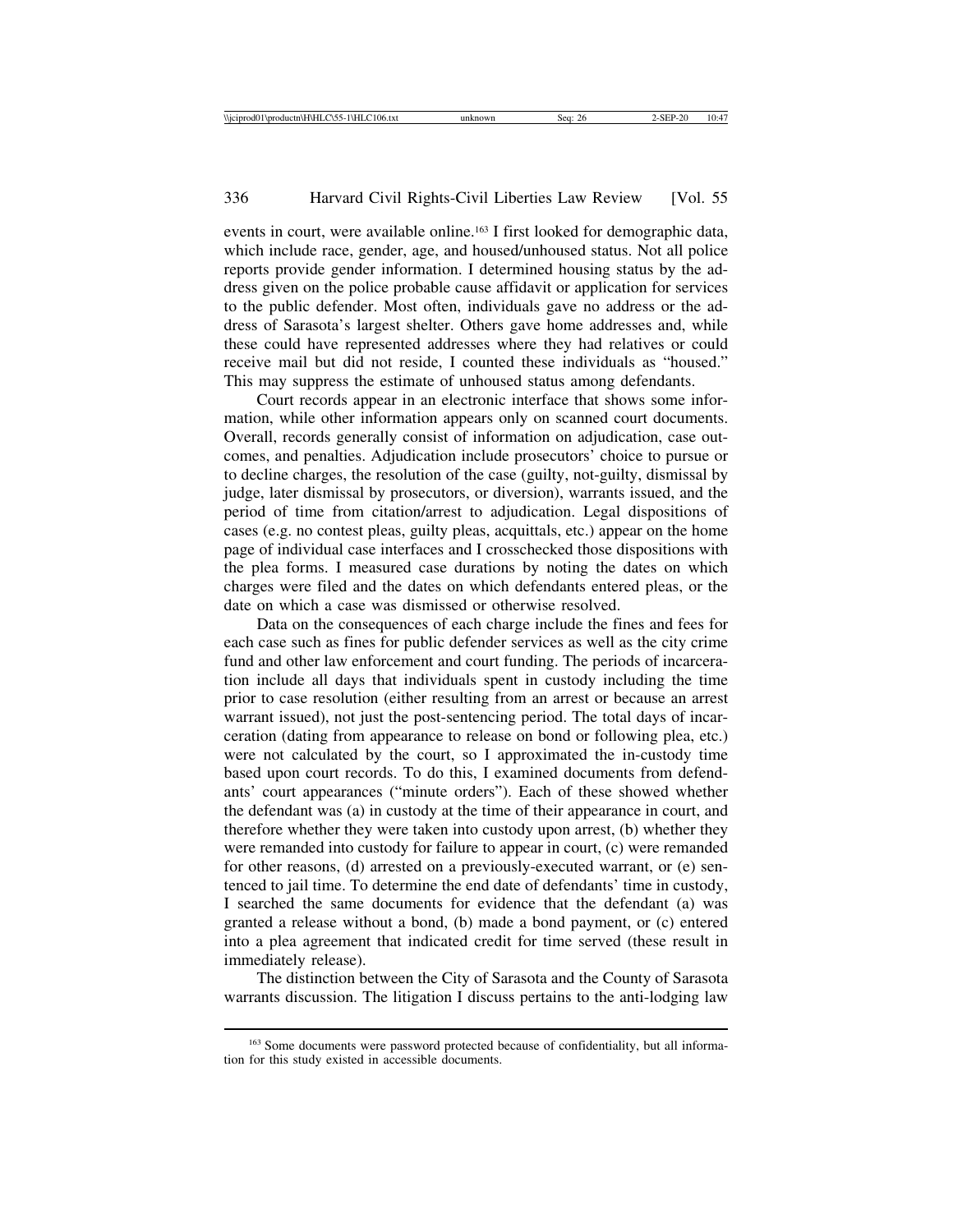from the City of Sarasota. It is a *municipal* statute. However, the County has also passed ordinances and laws targeting unhoused residents. In an effort to describe this criminalization of homelessness in the region, I present data on all of these laws. Municipal statutes apply just within the City of Sarasota while the County statutes apply throughout the entire County (which includes the City).

However, the County of Sarasota prosecutes violations of the law. As a result, in order to compare the racial make-up of those prosecuted under a particular law to the total population of the relevant community, I had to decide what the relevant "base" community should be. The racial make-up of the unhoused population, which would have provided important insights into how enforcement of the ordinances compares to the unhoused population's racial demographics, is unavailable.<sup>164</sup>

In lieu of that, I have included a comparison of racial disparity under the County of Sarasota's racial demographics *and* the City of Sarasota's racial demographics. On one hand, the City data offer a desirable comparison because the law is a *City* ordinance. However, unhoused persons do not have a fixed address. Therefore, the racial make up of the entire County, as well as the City, is relevant to examining racial disproportionality in the enforcement of a City ordinance. In fact, since unhoused persons may move within the County (exiting and entering the City), County demographics may be the most appropriate comparison.

## IV. DATA

The data I display here captures every prosecution of all vagrancy laws in the City and County of Sarasota in 2017. The results of this research are represented as means of showing the scope and scale of such prosecutions; separately, I describe enforcement of the anti-lodging statute, which is the primary focus of this paper. It is worth noting the limitations on this survey. My inquiry does not track trends over time, control for particular variables, or assert causal relationships between variables. Instead it provides a description of enforcement with an eye to the details that greatly influence how individual people experience the criminal legal system under this region's anti-loitering statute and, for comparison, under all of the region's vagrancy statutes.

Data on the enforcement of all Sarasota vagrancy laws in 2017 shows: (a) nearly all individuals charged were unhoused, (b) prosecutors in these

<sup>&</sup>lt;sup>164</sup> The racial demographics of the unhoused population in this area, and more generally, are ripe for additional research. *See News Release*, *supra* note 25 (documenting the total population but not the racial demographics of the County's unhoused population). It would be ideal to have the racial demographics *of the unhoused population* in the City and County of Sarasota, to evaluate for racial disproportionality in enforcement. However, current methods of gathering data about the unhoused population are generally inadequate. S*ee Don't Count on It, supra* note 25 (analyzing the "Point in Time" survey's limitations as a measure of unhoused populations).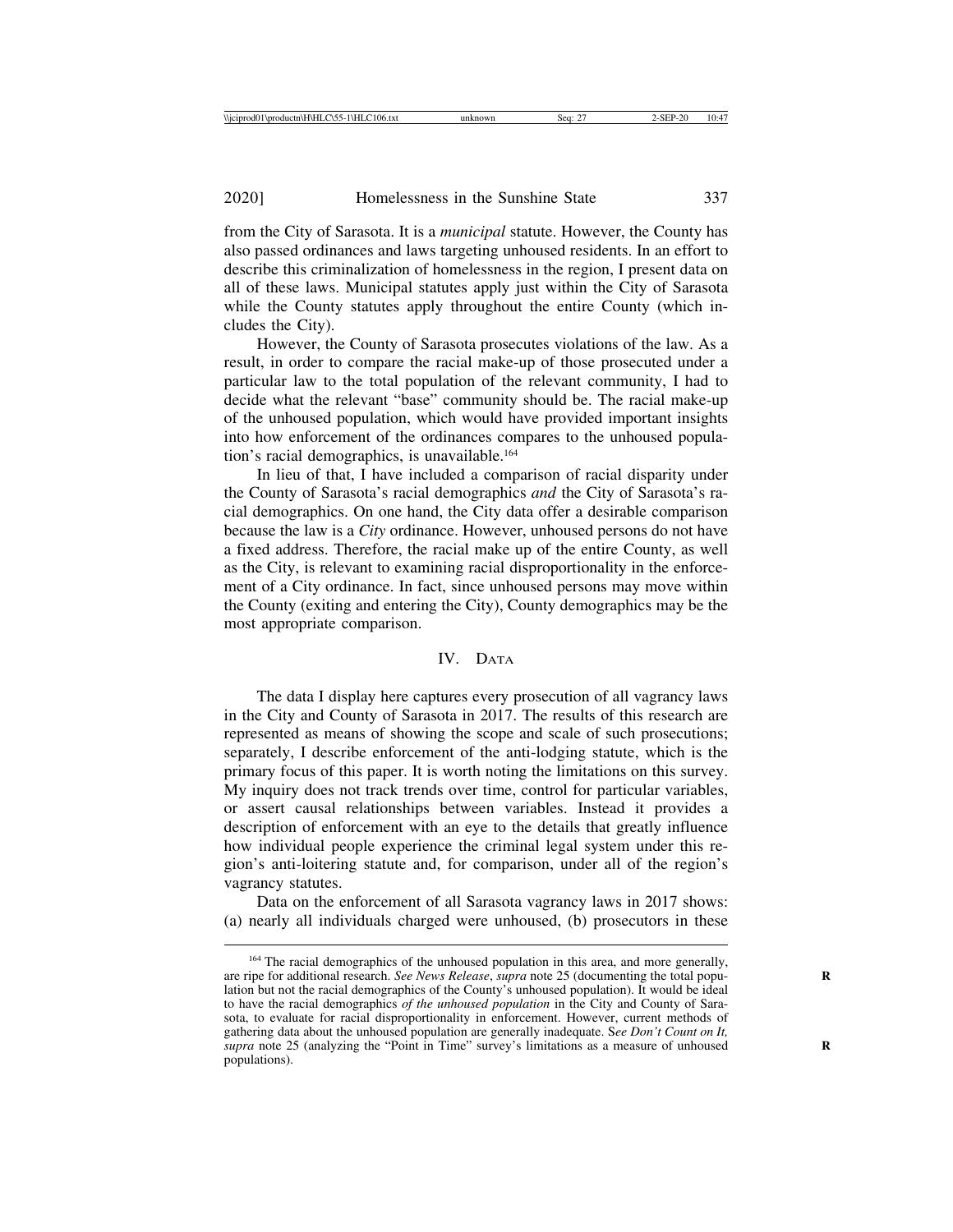jurisdictions nearly always pursued charges, (c) judges virtually never dismissed cases, (d) nearly all charges resulted in convictions, and (e) the vast majority of cases were resolved by guilty pleas (and rarely ended in any form of diversion).

## **Per-capita charging**

First, data show the per capita charging rate for vagrancy offenses is extremely high compared with national levels. National levels come from a study by Megan Stevenson and Sandra Mayson in 2018, which examined enforcement data through 2016.<sup>165</sup> From 1980 to 2016, nation-wide enforcement per 100,000 residents declined from fifteen to nine.166 In the County of Sarasota, however, the enforcement per 100,000 residents in 2017 was sixtytwo. $167$ 

#### **Demographics of defendants**

All but eleven charges were brought against people who provided either the city shelter or another non-private residence as their address.168 The County of Sarasota had a population of 419,119 in 2017.<sup>169</sup> That year, there were 877 homeless individuals residing in Sarasota County.170

Of the 261 charges in 2017 under the City of Sarasota's anti-camping law, the DA charged 181 unique individuals. This means that 30% of the charges brought were against someone *who had been charged at least once before*. Interestingly, just eleven of these citations involved custodial arrests at the time of the police contact; the remainder constituted legal arrests for which people received tickets to appear in court.

Ninety-six percent of charges under all laws, including those in the City and County, were brought against a person who listed no address or the address of the largest shelter in the area. Just four percent listed a separate residential address. (Even then, individuals may not reside at the listed address.)

In the County as a whole, those prosecuted under all the laws criminalizing behaviors of homelessness (including the anti-lodging law) were 76% male and 22% female.171

<sup>165</sup> *See* Megan T. Stevenson & Sandra G. Mayson, *The Scale of Misdemeanor Justice*, 98 B.U. L. REV. 731, 753 (2018) (source of data). This is an imperfect baseline, with which to compare the City of Sarasota's enforcement of vagrancy laws in 2017.

compare the City of Sarasota's enforcement of vagrancy laws in 2017. <sup>166</sup> *Id.* <sup>167</sup> There were 261 charges in 2017 under the City of Sarasota's anti-camping law. The County population that year was 419,119. *Sarasota County*, *supra* note 23.<br><sup>168</sup> Police citations and arrest affidavits reported a home address. In the vast majority of

cases, this was listed as the shelter address in Sarasota: 507 Kumquat Ct., Sarasota, FL, 34236.<br><sup>169</sup> Sarasota County, supra note 24.<br><sup>170</sup> News Release, supra note 25, at 2.<br><sup>171</sup> These figures do not add to 100. See, s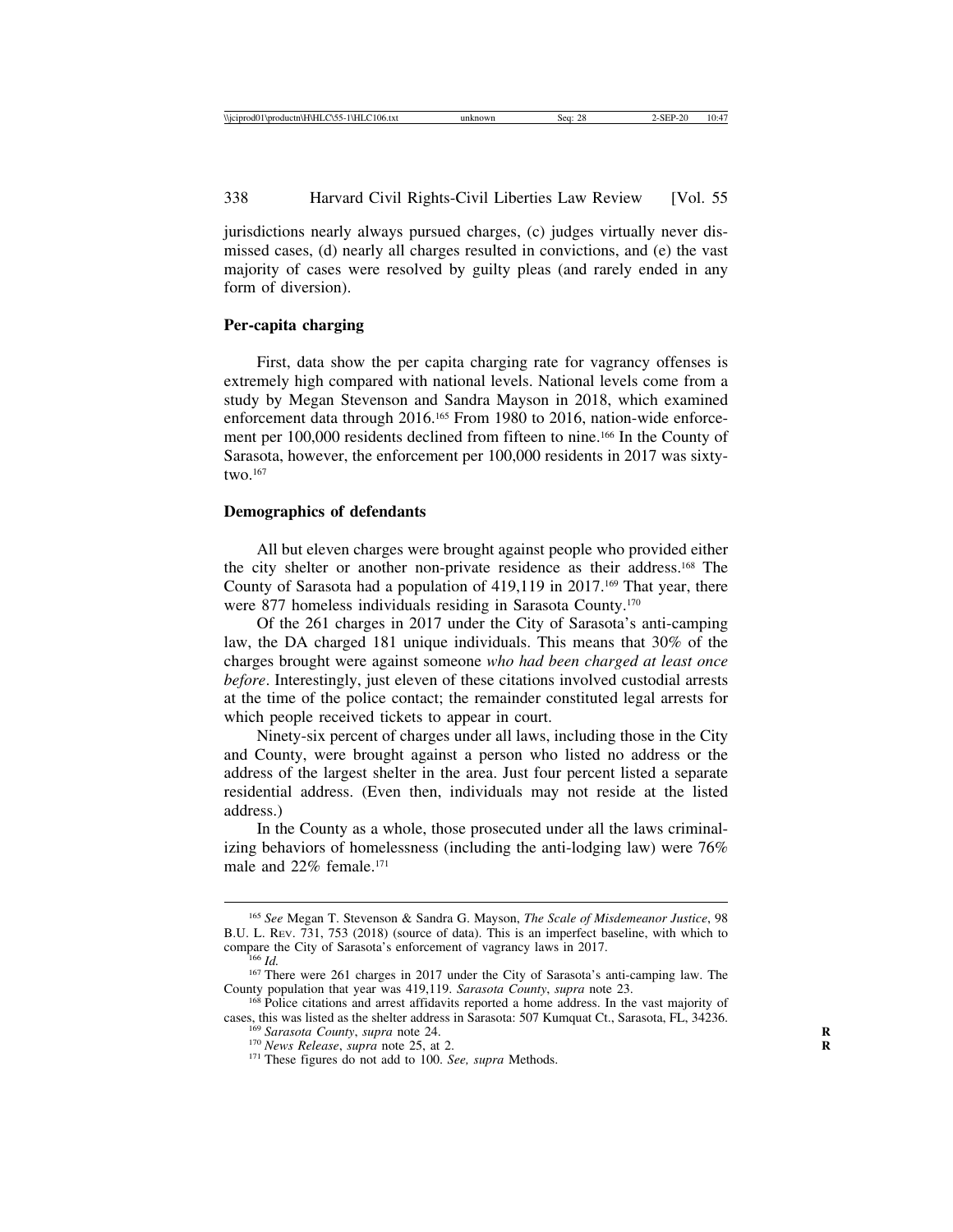Comparing enforcement by race to population by race, I measured charging rates against the racial demographics of the City of Sarasota and the County of Sarasota. In 2017, in Sarasota County, just 4.5% of the population was Black,<sup>172</sup> while 92.9% of residents were white and 9.1% were "Hispanic or Latino."173 Thus enforcement showed some racial disproportionality in Sarasota County (4.5% by population compared to 14% of defendants). In one category of crime ("Unlawful Activity Closed Public Park"), Black defendants were 36% of those charged. However, the overall vagrancy arrests appear proportionate when compared to the demographics of the City of Sarasota: 13.9% Black (compared with 14% of defendants), 81.2% white, and 18.3% "Hispanic or Latino."174

# **Case dismissal**

Of all 261 cases, just 5% of cases did not proceed (fourteen of 261); both judges and prosecutors dismissed a few. (Of those cases that did not proceed, two cases were diverted. In six, the person charged was found incompetent to stand trial. Two were dismissed or vacated. In three, the state declined to file or abandoned charges.) In 5% of charges the defendant participated in mental health or other alternative court.

These figures were similar to those under the anti-lodging statute alone. In 2017, police entered 112 charges under the anti-lodging statute alone.<sup>175</sup> The state dropped charges in just seven cases. Two charges were "dismissed" or "vacated." In three, the state abandoned charges. Two individuals were diverted. In six, the person charged was found incompetent to stand trial.

# **Convictions, bond, warrants, fines, and incarceration**

Of all the 261 vagrancy-type charges, in 92% of cases (239 of 261), the defendant was convicted.176 Most pled guilty or *nolo contendere*. 177 Warrants were issued in 23% of charges (sixty of 261) because of failures to appear in court; most of the time defendants were arrested on these warrants.178 Bond

<sup>&</sup>lt;sup>172</sup> Sarasota County, *supra* note 24.<br><sup>173</sup> Sarasota County, *supra* note 24.<br><sup>174</sup> Sarasota City, Florida; ACS Demographic and Housing Estimates; 2017: ACS 5-Year *Estimates Data Profiles* (2017), U.S.CENSUS BUREAU, https://data.census.gov/cedsci/table?q=sarasota%20city,%20Florida%20Race%20and%20Ethnicity&g=1600000US1264175 &tid=ACSDP5Y2017.DP05&t=race%20and%20Ethnicity&layer=VT\_<br>2018\_160\_00\_PY\_D1, archived at https://perma.cc/G2KA-95SV [hereinafter *Sarasota City*].

<sup>&</sup>lt;sup>175</sup> All but one of these were filed under the third ordinance. However, one charge in 2017 was entered under a now-defunct statute, abbreviated as "Camping Prohibited."

 $176$  2017 refers to the year of the offense; some convictions themselves took place after 2017 had ended.

 $177$  I did not track the type and number of pleas but since virtually no cases went to trial, pleas effectively account for virtually all guilty findings.

 $178$  This figure excluded those warrants issued but lifted prior to an arrest.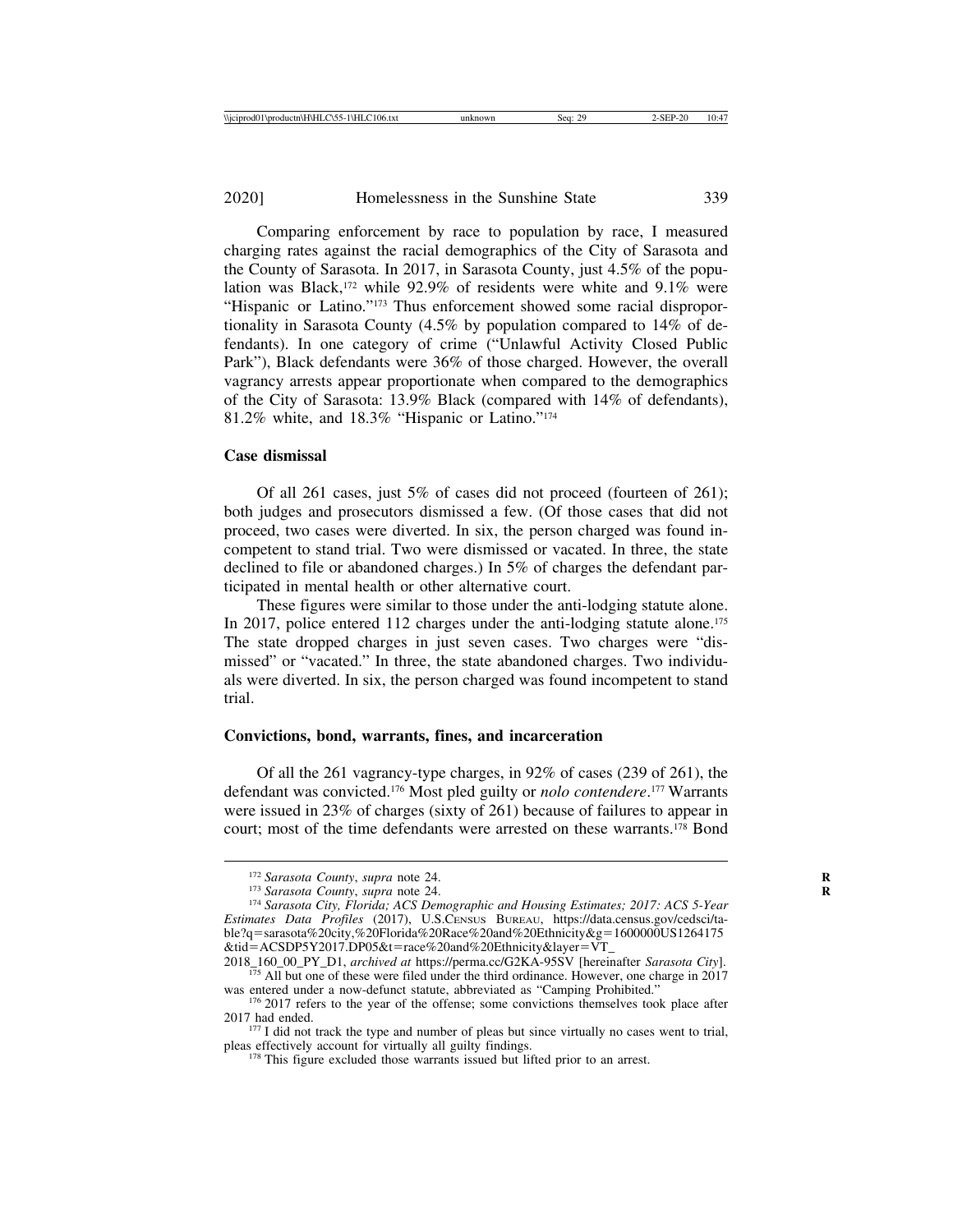was set in 17% of charges (forty-six of 261), and amounts ranged from \$50 to \$5,000; the average amount was \$1,813. (For comparison, one Florida study examining bond amounts in 2018 found that the average bond amount was \$3,000 (but this included individuals charged with felonies as well as misdemeanors).)<sup>179</sup>

Average days spent in jail varied by *type* of alleged offense: 6.6 per offense for solicitation charges and 2.5 days for lodging charges, all pretrial. For comparison, another researcher studied 2017 pretrial detention in Florida and found, "Overall, two-thirds of the overall spent from between one and seven days in jail, while 56% of the sample spent between one and three days in pretrial confinement."180

Fines per defendant averaged just above \$300 for defendants convicted of vagrancy crimes (this figure ranged from an average of \$315 for solicitation charges to \$300 for lodging type crimes). In eighteen percent of cases, the court referred defendants to debt collection on their fines. While the court assessed \$81,723 during the year, it *recouped only \$1,940*.

# **Case duration**

The vast majority of prosecutions under the City of Sarasota's *antilodging law* resolved within the year; just nine cases were still open in January of 2018, at the time I gathered the data.181 Of the cases that had resolved at the beginning of 2018, most had resolved in less than one month. Fiftynine cases resolved in under one month, twelve cases resolved within the first two months, ten cases resolved in the first three months, and twenty resolved in more than three months; in eleven, the individual either died or the state declined to prosecute.

#### **Punishment and multiple charges**

One striking finding related to punishment that defendants received when they were prosecuted more than once. Charges against people who had had at least one prior prosecution accounted for approximately 30% of all prosecutions. Those individuals who were prosecuted more than once received more jail time with each subsequent prosecution. The time spent in jail increased from 6.6 days in jail on a "first offense," to *nine days* in jail (for those who were charged two or more times), to *thirteen days* in jail (for those charged three or more times).

<sup>&</sup>lt;sup>179</sup> David E. Krahl, Detaining or Releasing Defendants From Pretrial Confinement 16 (Feb. 25, 2019) (unpublished paper, University of Tampa), http://docplayer.net/131543758- David-e-krahl-ph-d-the-university-of-tampa-department-of-criminology-and-criminal-justice-february-25-2019.html, archived at https://perma.cc/XRR9-MTXM.

<sup>&</sup>lt;sup>180</sup>*Id.* at 41.<br><sup>181</sup> Research constraints prevented me from calculating the case duration of all City and County of Sarasota prosecutions under laws criminalizing homelessness.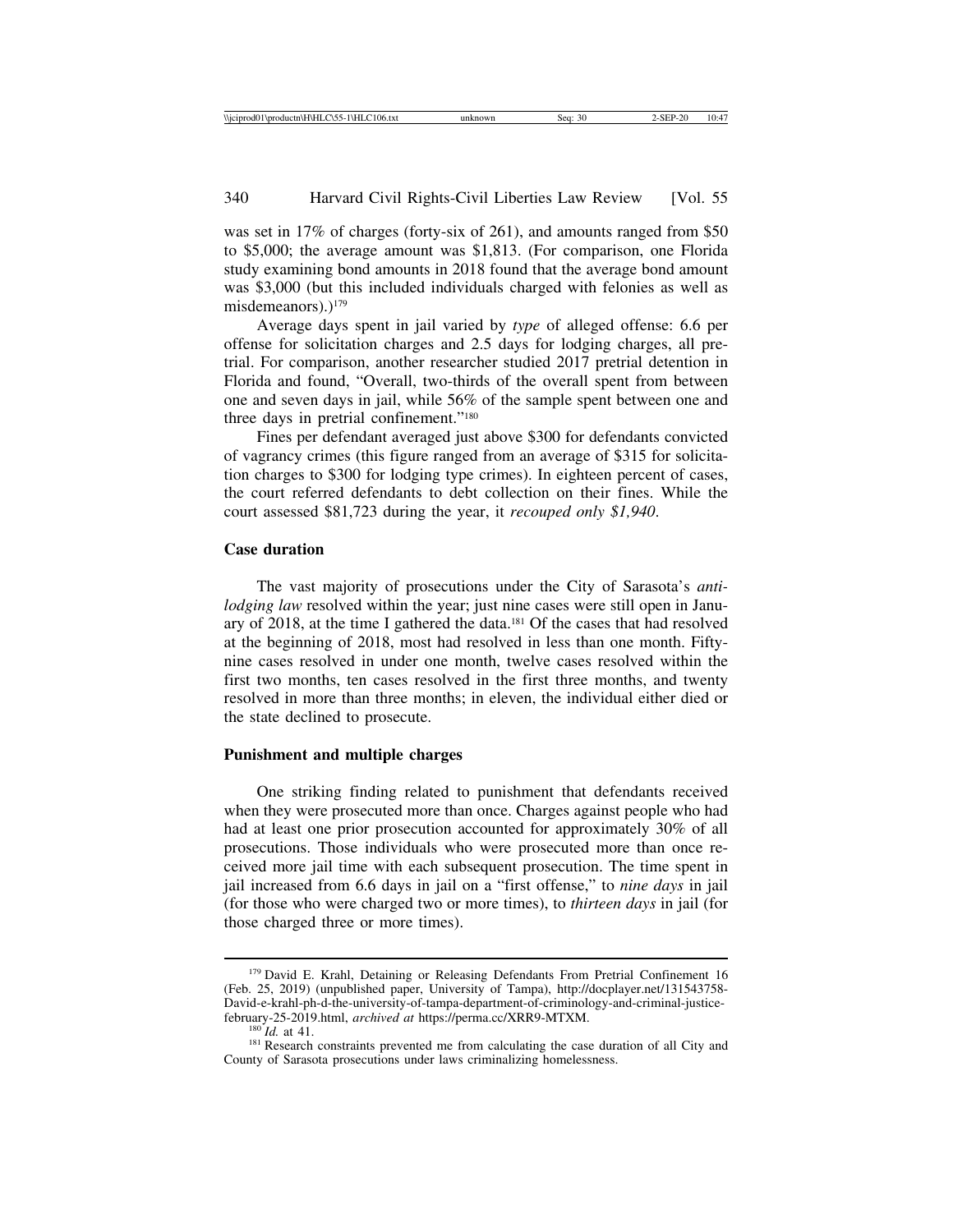

*Incarceration by number of prosecutions (2017)*

V. DISCUSSION

### *A. Vagueness doctrine, police discretion, and police power*

"It is not as if," *Papachristou* brought about "the withdrawal of public power from the lives of vagrancy laws' targets," namely people of color and poor people.182 Nor here. Sarasota leadership systematically refused to withdraw public power. By creating a surgically precise statute in response to litigation, a statute for which officers can memorialize *all* necessary elements in a report, the city likely enhanced the ability of police to ensure conviction by making the crime easier to prove.

This Note has presented enforcement data as a way of both asking whether vagueness doctrine has accomplished its goals and of describing the forms of public power that continue to operate. While litigation may have reduced so-called arbitrary enforcement in that it has constrained the individuals whom the police may cite under the statute, data suggest that the statute may have helped to create a new form of absolute power in police officers to ensure, merely by arresting them, that defendants will be convicted. This research suggests that defendants accused of violating this mod-

<sup>&</sup>lt;sup>182</sup> See Tani, *supra* note 29, at 1653. Anna Lvovsky has identified other statutes that filled the gaps left by the stricken vagrancy laws after *Papachristou*. They include "loitering with intent to commit a specific crime; and second, loitering in any circumstances that threatened the public safety." Anna Lvovsky, *The Judicial Presumption of Police Expertise*, 130 HARV. L. REV. 1997, 2039 (2017) (citing *State v. Caez*, 195 A.2d 496, 497 (N.J. Super. Ct. App. Div. 1963); Henrichs v. Hildreth, 207 N.W.2d 805, 808 (Iowa 1973)). Both loitering laws that Lvovsky discusses contain a state of mind requirement, which makes these crimes much more nebulous and challenging for prosecutors to prove. In contrast, the specificity of the Sarasota statute requires the state to prove substantially less, because the proof needed is in the police report.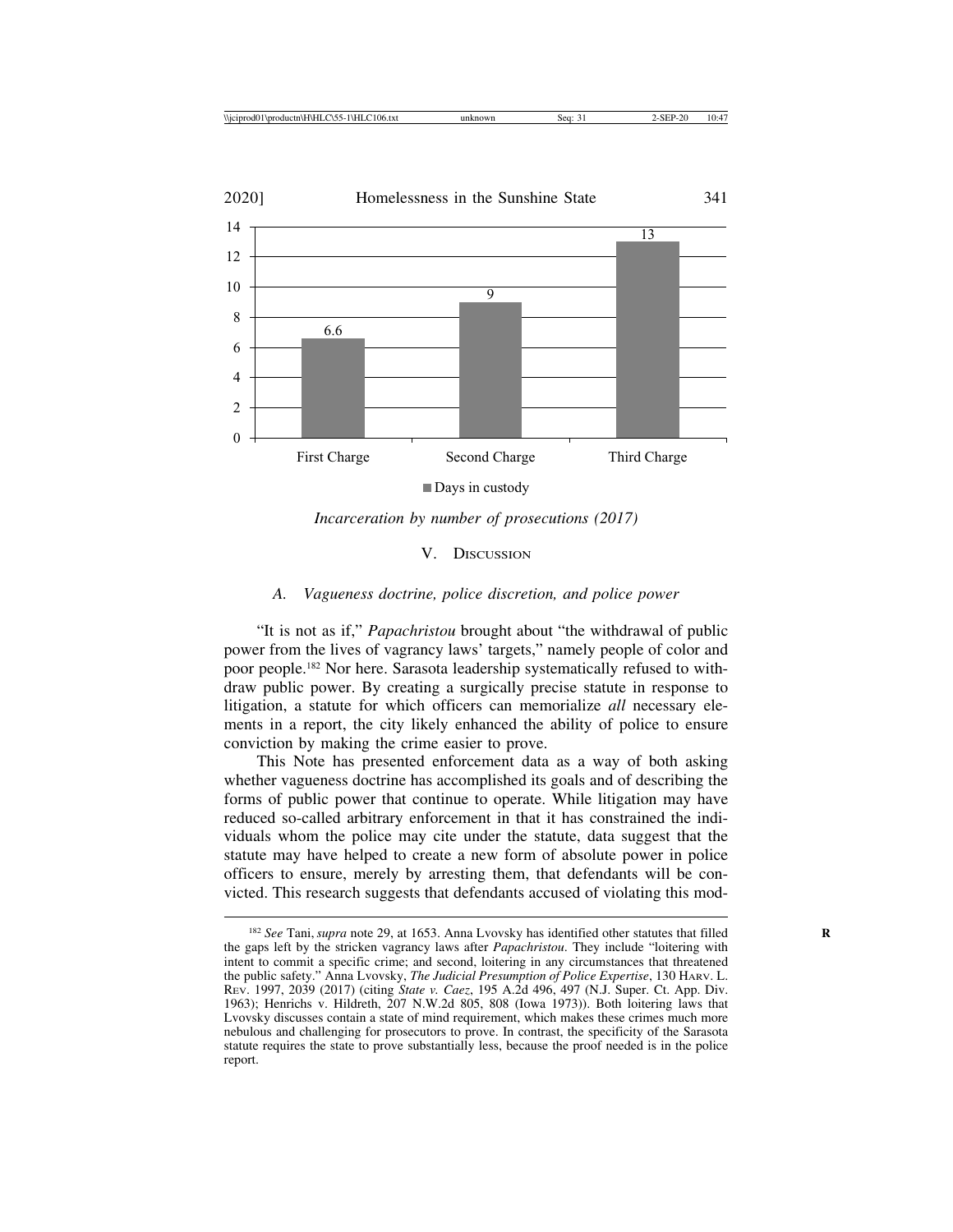ern vagrancy law receive a swift guilty finding without meaningful opportunities to combat the charges against them. These results resonate with Christopher Agee's conclusion that "[t]he legal terms upon which the courts and legislatures dismantled the vagrancy law regime" actually "catalyzed the development of the carceral state."183

It is important to note that Florida procedures for initiating charges against defendants under municipal and county ordinances differ from the majority practice in other jurisdictions. Florida procedures give police a striking degree of power to charge crimes.184 A prosecutor generally decides which, if any, crimes to charge based off of information that police have gathered.185 In jurisdictions that do not utilize grand juries, prosecutors often write "informations," which summarize the alleged events, the offenses charged, and the legal bases for the charges.186 However, Florida Rules of Criminal Procedure allow "prosecutions for misdemeanors, municipal ordinances, and county ordinances [to be made] by notice to appear."187 The rule further provides, "[i]f a person is arrested for an offense declared to be a misdemeanor of the first or second degree or a violation, or is arrested for violation of a municipal or county ordinance" and "demand [by the defendant] to be taken before a judge is not made, notice to appear may be issued by the arresting officer."188

In contrast to the practice of felony criminal prosecutions, prosecutors play no role in *initial* charging decisions against defendants; the police write a report, which goes to the District Attorney. The officers separately provide defendants with a written notice to appear in court.<sup>189</sup> After a defendant appears in court, prosecutions under first- or second-degree misdemeanors proceed in the same manner as for other crimes: Prosecutors retain the power to drop charges. Defendants are offered the chance to accept or waive counsel and the chance to plead guilty, not guilty, or *nolo contendere*. 190 To the ex-

<sup>&</sup>lt;sup>183</sup> *See* Agee, *supra* note 12, at 1659 (internal quotations omitted).<br><sup>184</sup> Alexandra Natapoff has shown that a significant majority of jurisdictions have deviated from conventional practice. She writes, "police officers can file criminal charges" without the approval or consent of prosecutors "[i]n hundreds of misdemeanor courts in at least 14 states." Alexandra Natapoff, When the Police Become Prosecutors, N.Y. TIMES (Dec. 26, 2018), https://www.nytimes.com/2018/12/26/opinion/police-prosecutors-misdemeanors.html?, *archived at* https://perma.cc/YQ2X-FQY5. In misdemeanor cases, "charging often is complete upon a sworn declaration, usually called a probable cause statement, arrest report, or charging statement, made by the arresting officer"; therefore, "the prosecutor is likely to see the case file for the first time the day before or the morning of the scheduled trial." *See* Surell Brady, *Arrests Without Prosecution and the Fourth Amendment*, 59 MD. L. REV. 1, 22 (2000). It is common, if surprising, that police, not prosecutors, control the initiation of many criminal

charges.<br><sup>185</sup> David A. Sklansky, *The Nature and Function of Prosecutorial Power*, 106 J. CRIM. L.<br>& CRIMINOLOGY 473, 502–03 (2016). & CRIMINOLOGY 473, 502–03 (2016).<br><sup>186</sup> *See* Brady, *supra* note 184.<br><sup>187</sup> FLA. R. CRIM. P. 3.140.<br><sup>188</sup> FLA. R. CRIM. P. 3.125(b). <sup>189</sup> *Id.* <sup>190</sup> FLA. R. CRIM. P. 3.125(k)(1).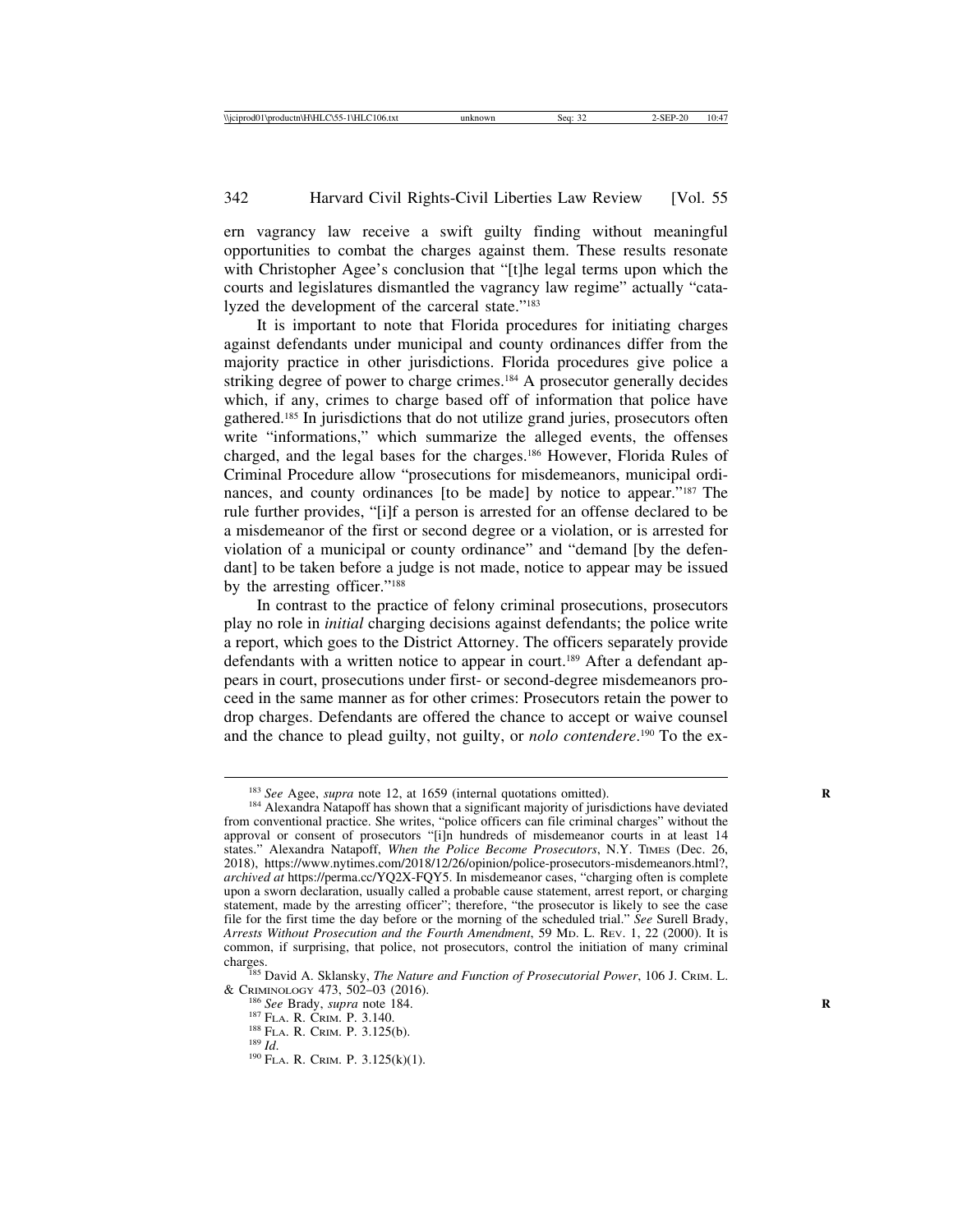tent that the police officers' decisions have greater potential to be final under a tailored statute, in Sarasota, this power is given to police who are already empowered to charge cases initially. The Sarasota phenomenon is consistent with the theory that effective police power over defendants' outcomes is extremely high under the third ordinance, which is the most tailored version of the statute.191

Enforcement of all laws criminalizing Sarasota vagrancy in different forms (anti-lodging as well as anti-solicitation ordinances, ordinances banning standing in the median, or being in parks after hours) suggests that police decisions will likely be upheld under any of these ordinances. The data do not prove that tailoring statutes to target unhoused people makes guilt under the laws easier to achieve. However, in Sarasota, the third ordinance may reify police's existing power to determine which defendants enter the system, and to thereby decide which defendants are found guilty, to a greater degree than the first ordinance.192 Dorothy Roberts has pointed out, referencing *Morales*, that vagueness doctrine appeared to have protected against a "Chicago ordinance [that] simply codifie[d] a police practice . . . already prevalent in Black communities across America."193 The Chicago

<sup>193</sup> Roberts, *supra* note 29, at 800–01 (citing Albert W. Alschuler & Stephen J. Schulhofer, *Antiquated Procedures or Bedrock Rights?: A Response to Meares and Kahan*,

<sup>&</sup>lt;sup>191</sup> At least in the twenty-first century, law enforcement practices may be formulated such that vagueness doctrine never had a chance of limiting police discretion — the effective power of police overcharging was already too great. The *Papachristou* Court makes a foundational assumption that altering anti-vagrancy statutes affects police behavior. Under that assumption, a statute may constrain police's existing power. This assumption could be false: It could be that police power is drawn from a range of system-wide forces (such as internal policies, lack of oversight by prosecutors, delegation of charging authority by prosecutors to police). Therefore, rather than causing an increase in the effective power of the police to ensure the absolute guilt under the third anti-lodging ordinance, the revisions to the Sarasota statute might have simply fortified the enforcement power that police already possessed. *Cf.* Gerstein & Prescott, *supra* note 137, at 270. Gerstein and Prescott argue that the concern over relative breadth of the vagueness doctrine is moot in light of "process costs." Id*.* I argue that the statutory language is important, not because it does or does not cabin the class of people police may arrest, but because it makes police into more powerful decision-makers for the class of people they do choose to cite. Roberts notes that upholding the Chicago vagrancy law challenged in *Morales* "would have legitimated the already-prevalent practice of police harassment of Black people on city streets." Roberts, *supra* note 29, at 780.<br><sup>192</sup> Other analyses have questioned litigation strategies against laws targeting unhoused

people because it could—unintentionally—result in heightened focus on unhoused persons. In 2006, a law review article characterized the 2005 litigation strategy in Sarasota as a misplaced deployment of the Eighth Amendment. It argued that the litigation should not have focused on the distinction between involuntary and voluntary conduct but instead on protecting "innocent" conduct. The author believed that the strategy could cause further criminalization of homelessness: "[W]hile advocates may claim small victories from the successes of individual challenges insofar as their efforts prevent vague laws from being used to harass the homeless in the short term, such victories seem rather hollow in light of their long-term impact of incentivizing the creation of specificall*y* anti-homeless laws . . . ." Elizabeth M. M. O'Connor, *The Cruel and Unusual Criminalization of Factoring Individual Accountability into the Proportionality Principle*, 12 TEX. J. ON C.L. & C.R. 233, 246 (2006). The results suggest that the author of that paper might have been correct: the implications of confining an Eighth Amendment argument about innocent conduct, much like the arguments about vagueness, may have been to create laws specially tailored to target unhoused people.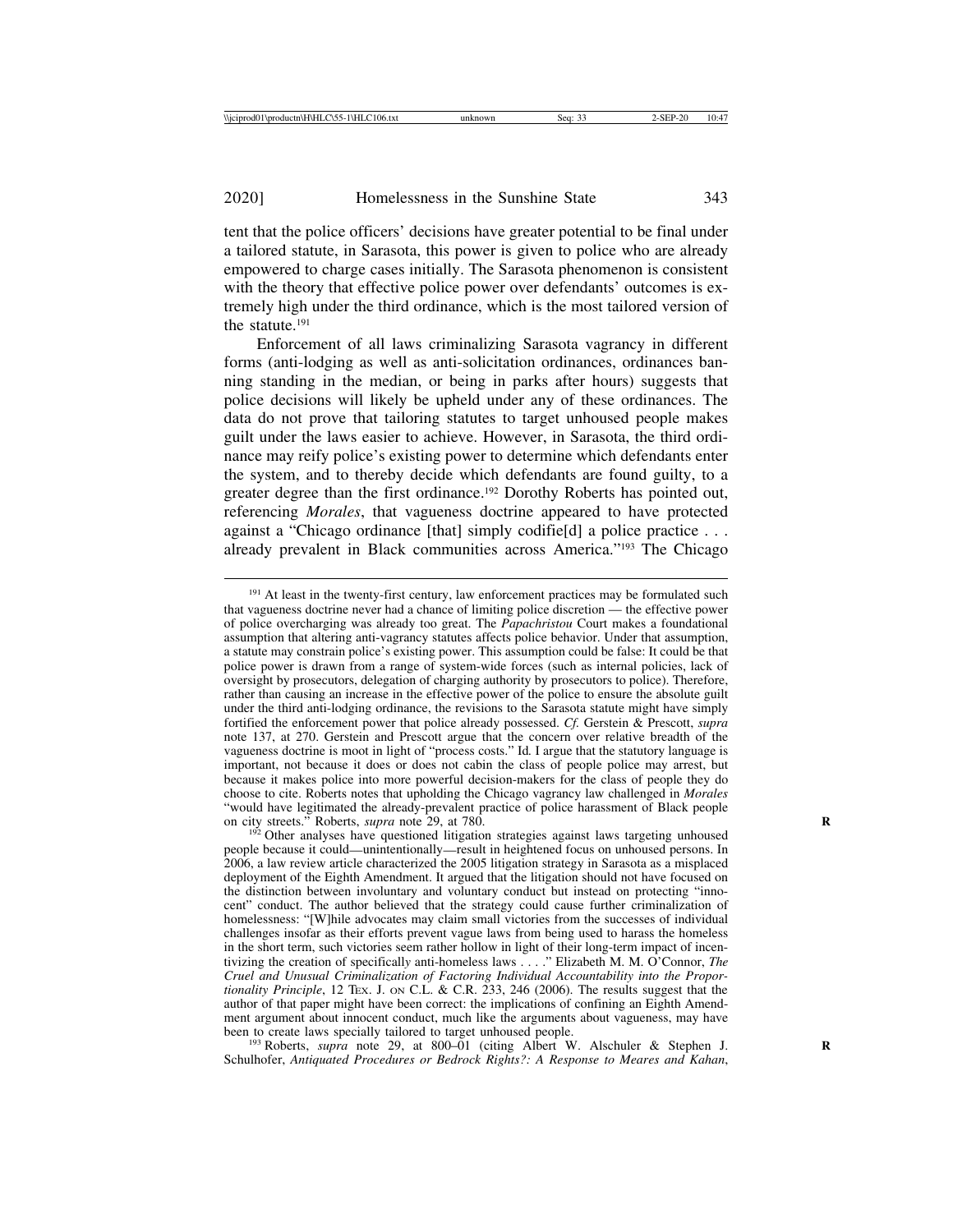ordinance sanctioned existing police practices. Similarly, the legal outcomes in Sarasota raise questions about the balance of power between police and prosecutors, and suggest that the result of lawsuits charging vagueness doctrine has been to shift power toward police.

By comparing the rate at which prosecutors declined to charge defendants under other associated statutes in the City and County of Sarasota, it is possible to see, at the very least, that prosecutors did not assert their power to curb the police's authority to initiate charges.<sup>194</sup> In total, local law enforcement issued 261 charges in 2017 (including prosecutions under Sec. 34-41). The vast majority (all but nine) of the cases resolved by the end of 2017, meaning that any opportunity for dismissal by prosecutors had passed. All in all, prosecutors declined to file or abandoned charges in just three cases. In an additional two, the prosecution dismissed or vacated. An additional two cases were diverted.195 Including those cases that were resolved by dismissal, death, or diversion, in 92% of cases (239 of 261), defendants were convicted, largely by plea. As stated above, 96% of those charged were unhoused. While these statistics include all anti-homeless laws in the region in 2017, the anti-lodging statute was the most commonly charged; the charging pattern holds true for this statute as well.

The data echo other research, which shows prosecutors rarely decline to charge misdemeanor cases.196 Alexandra Natapoff writes, "[i]n the world of petty offenses, the prosecutorial screening function is . . . weak[], in some realms nonexistent. Prosecutors often charge whatever petty offense the police report describes and back off, if at all, only later during plea negotiations."197 In a study of prosecutorial declination, Joshua Bowers found prosecutors were much more likely to decline more serious crimes than to decline lower level crimes. In fact, among "public order" or other victimless crimes, the prosecutorial declination rate is very low.198 Bowers found that Iowa prosecutors declined public order misdemeanors brought to them by

<sup>1998</sup> U. CHI. LEGAL F. 215, 230 (1998)). However, Roberts believes that the employment of vagueness doctrine was appropriate to protect Black communities in Chicago. Roberts, *supra* note 29, at 780. I distinguish the Sarasota case primarily because Roberts does not allude to the **R** Chicago City Council attempting to re-pass the ordinance overturned in *Morales* with greater specificity (perhaps detailing the known "gang colors" and "quintessential hoodies" that are associated with gangs and using that language to enable police to arrest individuals for their mere presence on the street). Roberts writes, "[t]his danger [of racial discrimination] is an important reason to preserve the constitutional prohibition against vague delegations of broad police discretion." *Id.* 194 In comparison to Sec. 34-41, other laws criminalizing behavior associated with home-

lessness showed similar patterns in charging, racial discrimination, incarceration, and fines. <sup>195</sup> In six, the person charged was found incompetent to stand trial. In three, the state

declined to file or abandoned charges. <sup>196</sup> *See* Alexandra Natapoff, *Misdemeanors*, 85 SO. CAL. L. REV. 1313, 1338 (2012)

<sup>(</sup>pointing out that prosecutors often do not perform their screening function); *see also* Josh Bowers, *Legal Guilt, Normative Innocence, and the Equitable Decision Not to Prosecute*, 110 COLUM. L. REV. 1655, 1717 (2010).

<sup>&</sup>lt;sup>197</sup> *Id. Ree* Bowers, *supra* note 196, at 1717.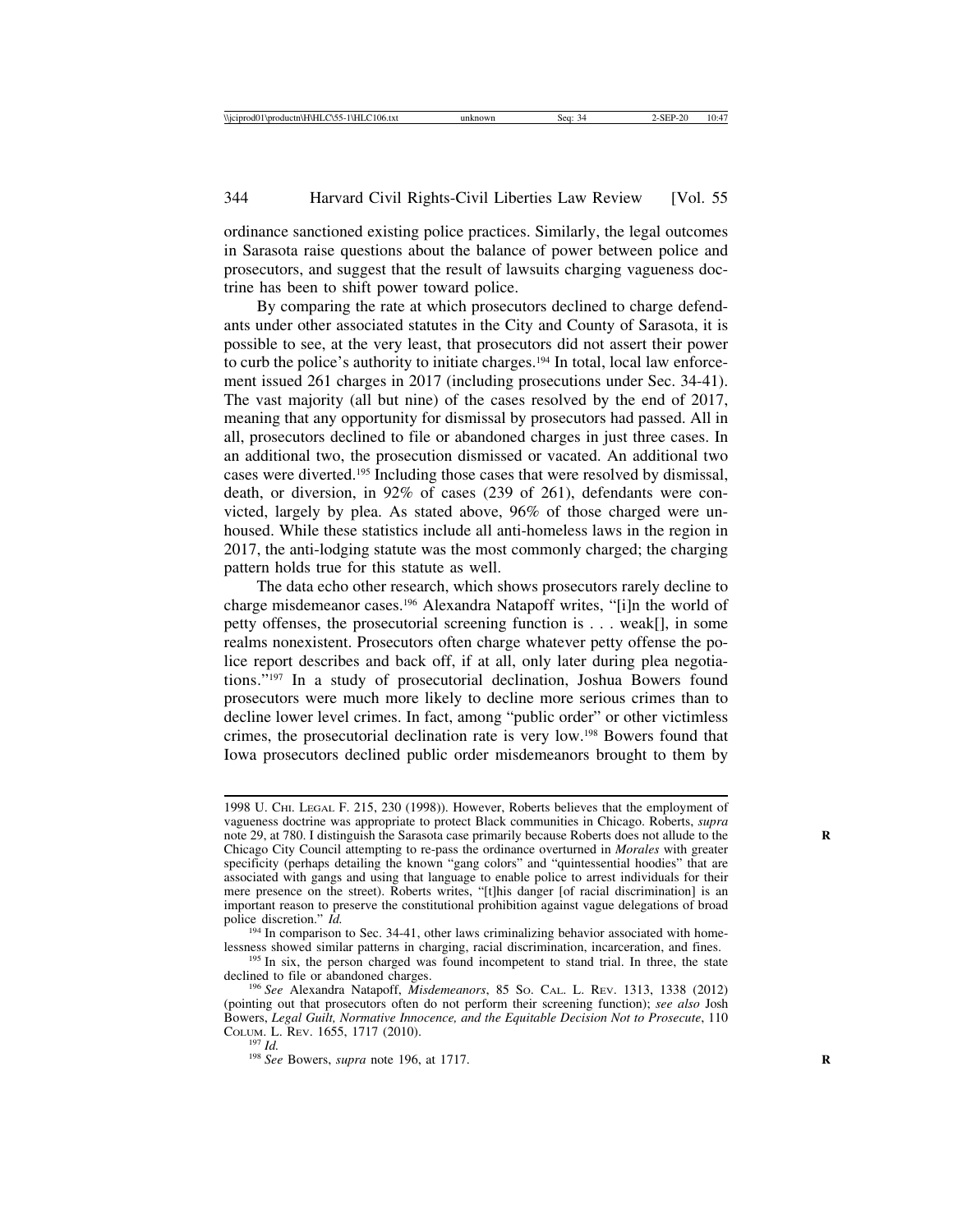police in just 1.31% of cases; the same group declined to charge felonies in 7.04% of cases.199 Similarly, in New York City, prosecutors tended to maintain charges in the vast majority of low-level crimes while dropping felony charges at a higher rate.200 This weak prosecutorial screening function is emblematic of the misdemeanor criminal process.

A more passive role for prosecutors enables the state to complete expedient prosecutions.201 Natapoff has described this phenomenon as a part of "the oxymoron of aggregate criminal guilt" in which misdemeanor defendants are adjudicated guilty *en mass*, certainly without trial, and "without the robust checking mechanisms of the adversarial process."202 A thinner adjudicative process may result in a greater risk of serious due process violations.203 Florida law, which empowers police to directly charge defendants, worsens this erosion.204

Vagrancy offenses are creatures of the misdemeanor family and this Note echoes many scholars' findings on misdemeanors.205 As Surell Brady has pointed out, "The most common, if not mundane, criminal cases are allowed to remain in the system without the application of prosecutorial discretion."206 This lack of screening function by prosecutors characterizes the

1043, 1081 (2013); *see generally*, Natapoff, *supra* note 196, for a discussion of the ways in **R** which misdemeanants receive minimal adjudicative process compared with their felony counterparts, to the extent that misdemeanor convictions come about virtually without a fact-checking mechanism. This "no-fault" regime of mass-processing characterizes the modern misdemeanor system.<br><sup>203</sup> Compelling anecdotal evidence suggests that the repeated contact with the courts that

these statutes create may trigger due process concerns as well. A public defender at the Sarasota Public Defender's office disclosed a *habeas corpus* petition he filed for one person whose name came up frequently among those charged in 2017. That individual continued to receive new citations into 2018. Upon initial appearance for his sixth charge, the judge ordered him incarcerated. The attorney reported that the judge's frustration was largely the reason for this outcome. E-mail from Aaron Getty, Assistant Pub. Defender, Cty. of Sarasota, to author (March 1, 2018, 09:14 EST) (on file with author). In his brief, he argued that the client, was never arrested, and, thus, he never had a 'first appearance' and as a result, he was never placed on a pretrial release that was subject to any conditions. The trial court also failed to make any findings of 'probable cause' as to any of the charges [on which] he was remanded into custody.

Petition for a Writ of Habeas Corpus, J.D. v. Thomas M. Knight, Sheriff of Sarasota Cty. (February 2, 2018) (on file with author, name omitted for anonymity).

 $^{204}$  See Sarasota, Fla., Ordinance No. 05-4640 (Aug. 15, 2005).<br><sup>205</sup> Livingston has also noted the limitations of vagueness doctrine in constraining police discretion. *See* Livingston, *supra* note 75, at 593. <sup>206</sup> Brady, *supra* note 184, at 24.

<sup>199</sup> *Id.* <sup>200</sup> *See id.* at 1720. Prosecutors declined to charge fare evasion in merely 2.25% of cases and prostitution in just 2.26% of cases. *See id.* at 1720. In contrast, the "first core . . . crime to appear on the list" of offenses ranked by the rate at which prosecutors declined to charge "is larceny, which prosecutors declined approximately three times more frequently than turnstile hops or prostitution." *See id.* at 1719. In fact, "prosecutors even declined homicide at more than twice the rate (5.01%) that they declined turnstile hops or prostitution." *See id.* at 1719, n.311.<br><sup>201</sup> *See id.* at 1719, n.311.<br><sup>202</sup> Alexandra Natapoff, *Aggregation and Urban Misdemeanors*, 40 FORDHAM URB. L.J.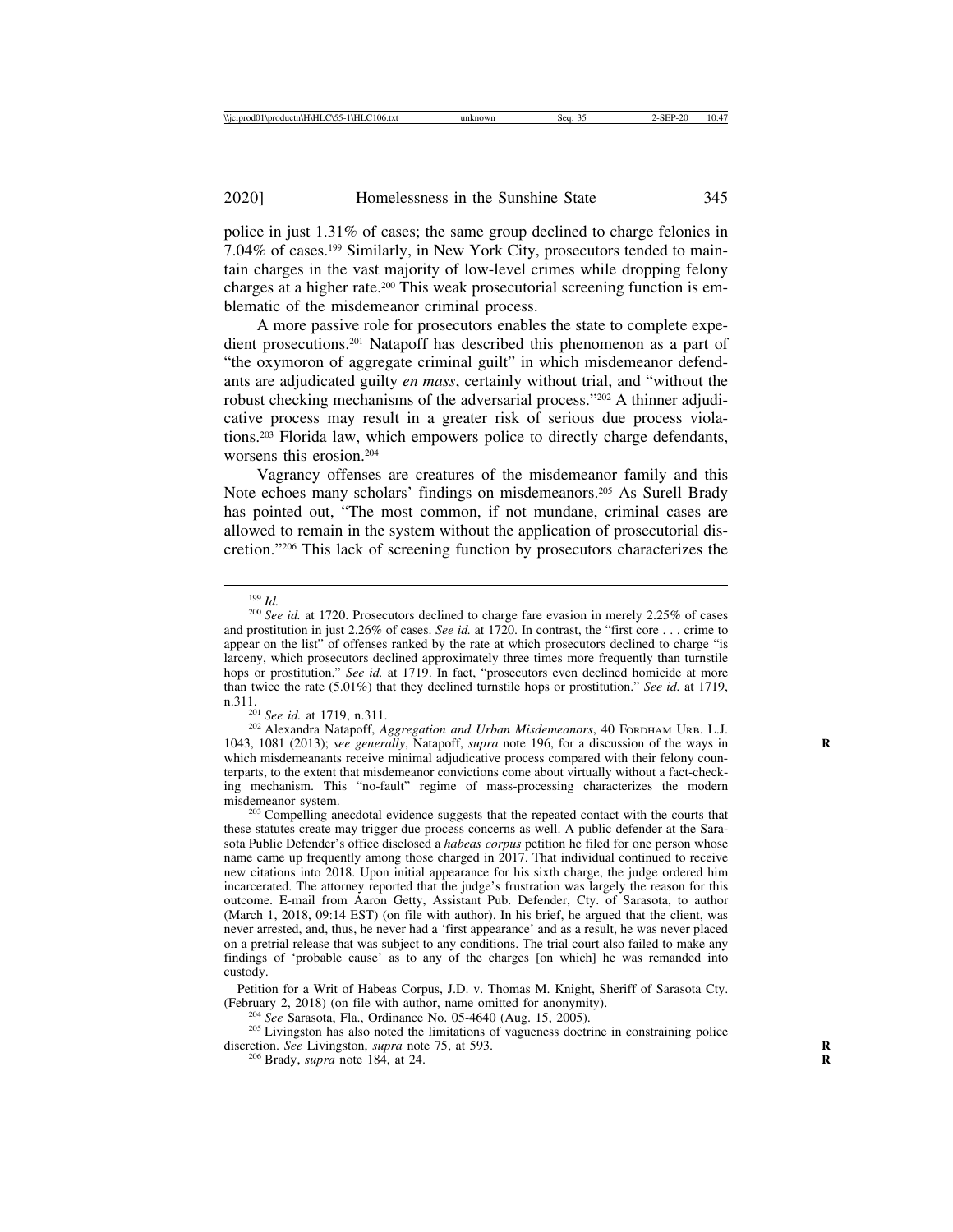Sarasota anti-lodging law.<sup>207</sup> Natapoff has pointed out that misdemeanor adjudication has, writ large, "effectively abandoned the individuated model of guilt and lost many of the essential characteristics of a classic 'criminal' system of legal judgment" because the system shepherds misdemeanor defendants toward guilt with "aggregating" practices that leave few markers of the criminal system.208 In fact, former Florida Supreme Court Justice Gerald Kogan called Florida misdemeanor courts "mindless conviction mills."209 The data from Sarasota reveal just how well the Sarasota vagrancy misdemeanor resembles its cousins.

Nevertheless, some characteristics of prosecutions under the City of Sarasota anti-lodging law diverge from generalizations about misdemeanors. Natapoff notes that a glaring problem with de-individuation in the misdemeanor system is that it becomes easier to convict innocent people.210 The lawsuits charging vagueness doctrine, and the concomitant changes to the law have, however, made the police observations enough to establish all the law's elements. Factual innocence is unlikely, because the law criminalizes unhoused people's existence.

In line with Natapoff's critique, many attempted reforms of the criminal legal system include bolstering public defense offices to move aggressively and assert defendants' rights and to challenge more low-level cases.211 The changes to the anti-lodging law may hinder the success of those efforts. Prosecutors' decisions to maintain charges hinge, at least in part, upon whether charges are defensible. More robust representation is unlikely to help defendants win their cases.<sup>212</sup> Making guilt easier to prove increases the likelihood that the power to ensure that guilt remains, for practical purposes,

<sup>&</sup>lt;sup>207</sup> Similarly, scholars have described the criminal legal system as anonymized and deindividuated. *See, e.g.*, Natapoff, *supra* note 202, at 1068 (analyzing modern misdemeanor criminal courts and the ways in which defendants are cited, charged, adjudicated, and sentenced as a group); Malcolm Feeley & Jonathan Simon, *Actuarial Justice: The Emerging New Criminal Law*, *in* THE FUTURES OF CRIMINOLOGY 173 (1994) (noting that predictive adjudication is "concerned with techniques for identifying, classifying and managing groups" in contrast to an "Old Penology," which "is rooted in a concern for individuals, and preoccupied with such concepts as guilt").<br><sup>208</sup> Natapoff, *supra* note 202, at 1043.<br><sup>209</sup> Alisa Smith & Sean Maddan, Nat'l Ass'n of Criminal Defense Lawyers, Three

MINUTE JUSTICE: HASTE AND WASTE IN FLORIDA'S MISDEMEANOR COURTS 8 (2011), https:// www.nacdl.org/getattachment/eb3f8d52-d844-487c-bbf2-5090f5ca4be3/three-minute-justicehaste-and-waste-in-florida-s-misdemeanor-courts.pdf, *archived at* https://perma.cc/PL4Z-MSEW.<br><sup>210</sup> *See* Natapoff, *supra* note 202, at 1078.<br><sup>211</sup> In 1972, Justice Douglas found, in Argersinger v. Hamlin, that defendants charged with

misdemeanors are entitled to counsel when they are subject to actual time in jail or prison. 407 U.S. 25, 25 (1972). Douglas wrote, "[t]he trial of vagrancy cases is illustrative" of the need for counsel even in cases of "petty" offenses: "While only brief sentences of imprisonment may be imposed, the cases often bristle with thorny constitutional questions." *Id.* at 33 (citing Papachristou v. City of Jacksonville, 405 U.S. 156, 156 (1972)). Justice Douglas's main concern is that counsel provide a bulwark against the abuses of "assembly-line justice." Argersinger, 407 U.S. at 36.

<sup>&</sup>lt;sup>212</sup> *Cf.* Jenny Roberts, *Crashing the Misdemeanor System*, 70 WASH. & LEE L. REV. 1089, 1092–93 (2013) ("In misdemeanor cases . . . pleas happen quickly" because "[a]lmost no one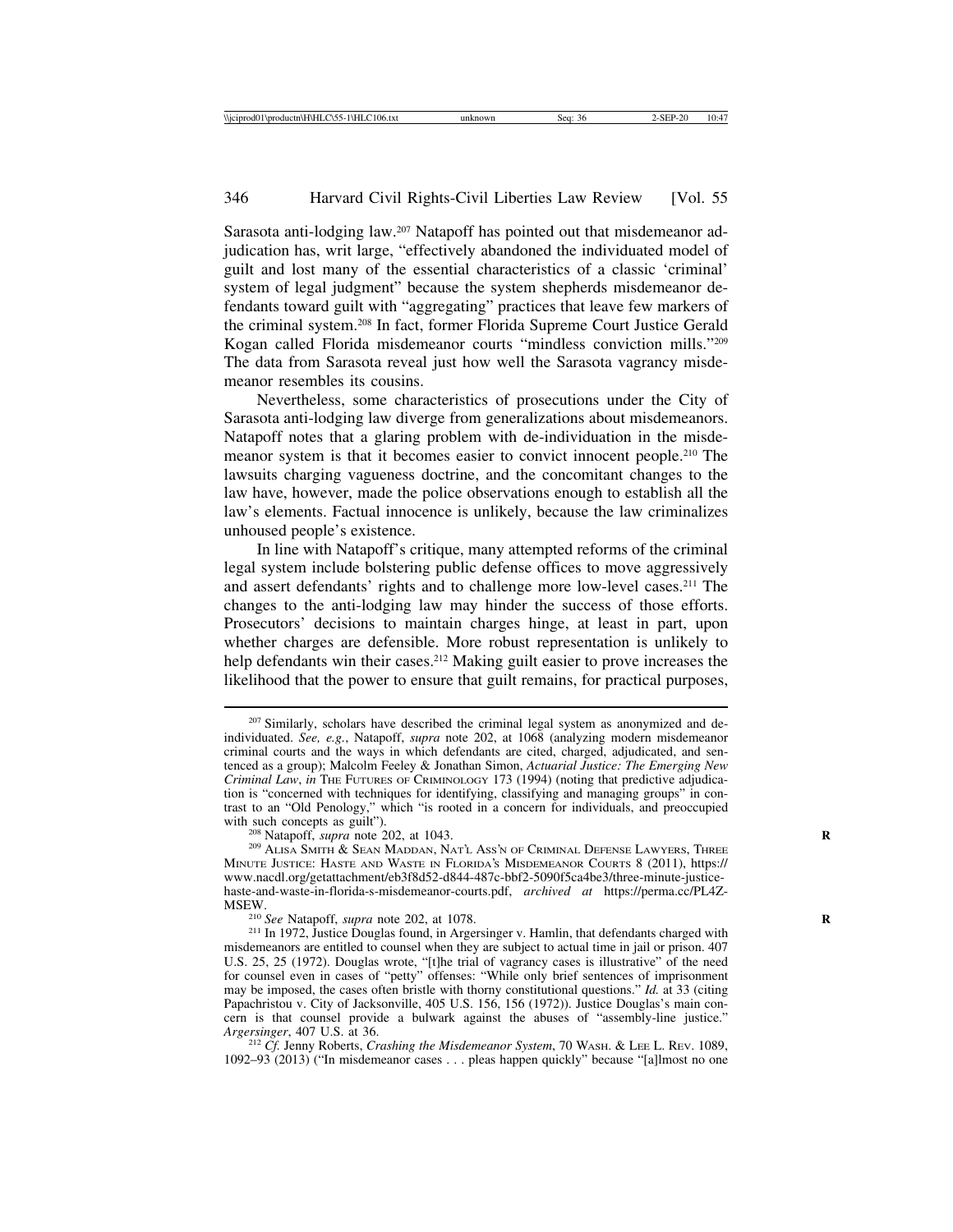with police. This ease of proving cases suggests that misdemeanors may "stick," despite efforts to make prosecution more forgiving. The movement for progressive prosecutors, for example, has emphasized the need to use prosecutorial discretion to decline charges for many categories of crime.213 However, under the Sarasota anti-lodging law, guilt or innocence is imminently clear from police reports. Prosecutors may not find it politically viable to dismiss charges under a perfectly clear law that the legislative body has clearly intended to be enforced. Even if the misdemeanor system were flooded with resources, prosecutors began vetting these cases thoroughly, and amply resourced defense attorneys began fighting them vehemently, these Sarasota cases would be incredibly easy to prove and guilt all but assured.

The City of Sarasota anti-lodging law contributes to shifting *effective* power from prosecutors to police, disrupting contemporary conceptions of the players in the criminal legal system. This represents another way in which criminal adjudication differs wildly between misdemeanors and felonies: Police, not prosecutors, play the critical gatekeeping role. In the felony system, prosecutors tend the entry to systems of formal punishment. As Andrew Crespo notes, prosecutors "are frequently 'the final adjudicators' of the criminal justice system—in practice, structurally empowered to determine through their charging leverage which cases" will be brought and which individuals will be convicted.<sup>214</sup> It is true that police who issue charging documents do not formally charge-bargain or plea-bargain and do not decide which charges "will be settled as opposed to litigated, and under what circumstances and terms."215 Nevertheless, felony adjudication differs greatly from misdemeanor adjudication. The police's charging decisions in the misdemeanors I describe here led almost inexorably to a guilty plea. At least for low-level, "public order" misdemeanors,<sup>216</sup> the prototypical plea bargain and negotiation occurs at a bare minimum, if at all.<sup>217</sup> Among crimes of home-

*Incarceration, with Larry Krasner*, NBC NEWS (July 10, 2018), https://www.nbcnews.com/ think/opinion/how-prosecutors-can-help-end-mass-incarceration-larry-krasner-podcastncna890126, *archived at* https://perma.cc/ZC5Z-7VY4; *see also* Juleyka Lantigua-Williams, Are Prosecutors the Key to Justice Reform?, THE ATLANTIC (May 18, 2016), https:// www.theatlantic.com/politics/archive/2016/05/are-prosecutors-the-key-to-justice-reform/ 483252/, *archived at* https://perma.cc/BV7D-BD3M; Alameda County Public Defenders, *Prosecutorial Accountability*, YOUTUBE (Apr. 23, 2018), https://youtu.be/4aVIEqmR1wE,

<sup>214</sup> Andrew Manuel Crespo, *Regaining Perspective: Constitutional Criminal Adjudication in the U.S. Supreme Court*, 100 M<sub>IN</sub>. L. REV 1985, 2031 (2016) (quoting Rachel E. Barkow, *Institutional Design and the Policing of Prosecutors: Lessons from Administrative Law*, 61

<sup>215</sup> *See* Crespo, *supra* note 214. **R** 216 *See also* Natapoff, *supra* note 202 (discussing the 216 *See* Bowers, *supra* note 196, at 1717; *see also* Natapoff, *supra* note 202 (discussing the prevalence of police-charged crimes and limited role for prosecutors). <sup>217</sup> Crespo, *supra* note 214, at 2031. **<sup>R</sup>**

spends enough time screening, defending, and adjudicating misdemeanors . . . . Judges have been complicit, failing to dismiss weak cases."). <sup>213</sup> *See, e.g.*, Chris Hayes, *Why Is This Happening? How Prosecutors Can Help End Mass*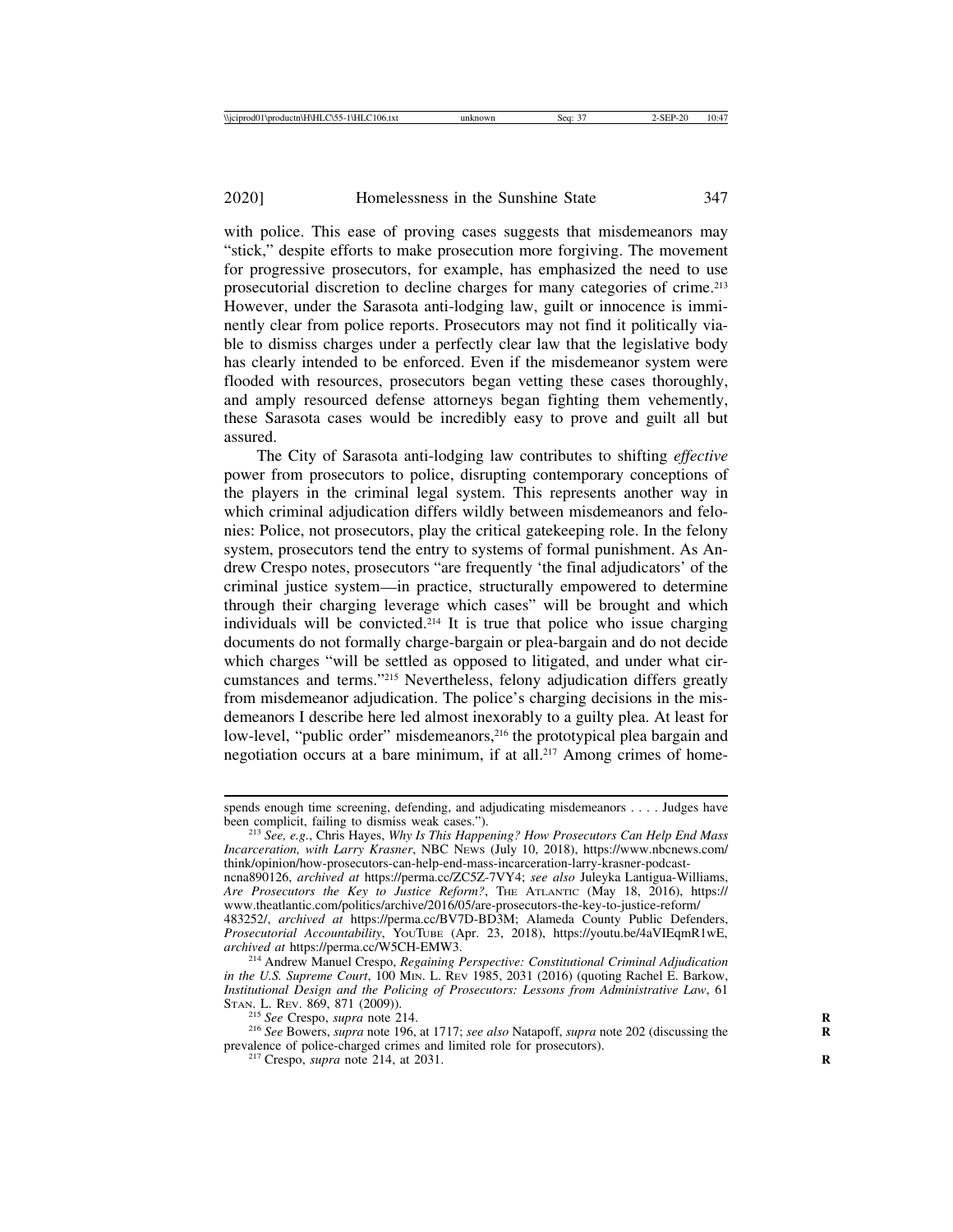lessness in Sarasota, police officers are more accurately described as the effective first and final adjudicators.

While the Supreme Court is concerned about the statute's notice and excessive discretion given to law enforcement, this study has revealed a different power that police wield. This power is troubling, not necessarily in the ways identified by the legal rule in *Papachristou*. These findings do, however, butt up against the opinion's hostility to criminalization of poverty. In fact, William Agee has argued that after *Papachristou*, states "re-implement[ed]" police authority "in ways that abided by the new legal focus on harmful conduct (rather than status)."<sup>218</sup> While loitering-type laws that emerged post-*Papachristou* were "harder" for police to use against any target disrupting public "order," these new statutes "produced a more intractable police power."<sup>219</sup> Under the new anti-lodging law, there is a strong possibility that every single individual charged would be found guilty because the law has been crafted to describe conduct solely attributable and necessary to the existence of someone living on the street. Regardless of whether the theory I propose can be proven empirically, it should unsettle lawyers, judges, and defendants to learn that courts and legislatures, in putatively complying with the Constitution, increase the likelihood that unhoused individuals will be quickly, effectively, and almost perfunctorily found guilty according to the enforcement decisions of individual police officers. This form of police power could be, but has not yet been, considered similar to the excessive police discretion that the Supreme Court labored to constrain in *Papachristou*.

My concerns about enforcement of Sarasota's vagrancy laws exist because of the population that the law affects, not the law's precision, per se. A speeding ordinance is a very precise law. It is also extremely easy to prove: The law specifies that the maximum speed is eighty-five miles per hour and the highway patrol clocks a defendant driving ninety-five miles per hour. This type of violation does not afford the defendant many legal avenues to avoid guilt. Anyone can be found guilty with data from a radar gun. In contrast, only unhoused people were found guilty of violating the anti-lodging ordinance. The anti-lodging statute that makes finding guilt extremely easy is troubling not because of its specificity but because it creates "criminals" out of the most vulnerable residents.

# *B. Racially disproportionate enforcement*

The concern about excessive police discretion expressed in *Papachristou* and its lineage of cases actually implicates multiple anxieties. The first is that police enforcement is arbitrary and the second is that arbitrariness will

<sup>&</sup>lt;sup>218</sup> Agee, *supra* note 12 at 1664.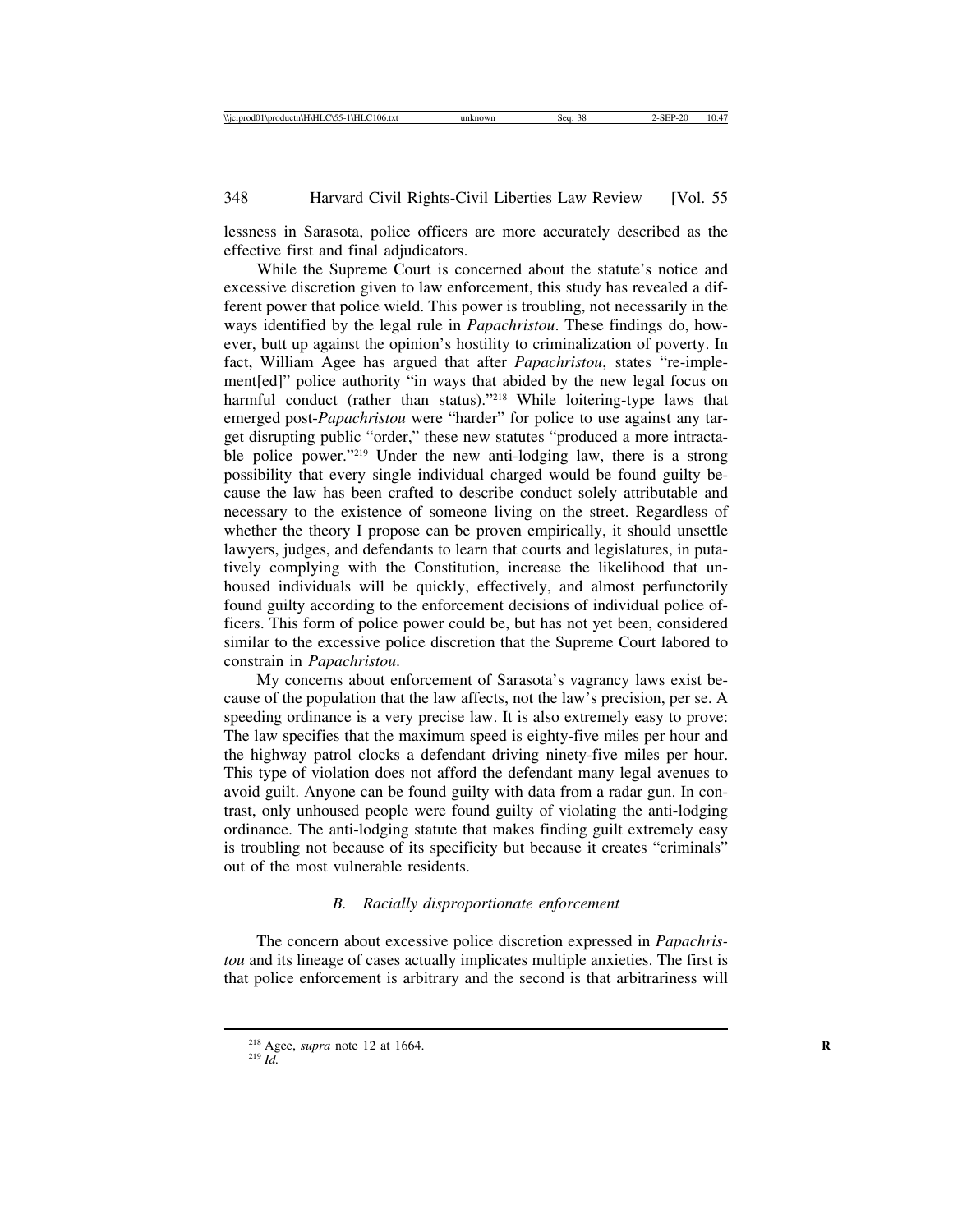enable police to enforce criminal laws in racially discriminatory ways.<sup>220</sup> Dorothy Roberts summarized the Court's concern succinctly. Since American

society [is] characterized by racial inequality . . . the pernicious features of vague laws are likely to be imposed upon disempowered racial groups, and may not be experienced by privileged groups at all. This racial discrimination, then, is an integral part of the law's due process violation and a central reason for limiting police discretion.<sup>221</sup>

Having identified the ways in which the Sarasota enforcement scheme implicates police power to effectively make final decisions, the second issue to consider after the data presented above displays racial disparities in enforcement.

The data cannot confirm whether racial disproportionality in policing under the anti-lodging law exists.222 Racial disproportionality depends on the comparison population. Without additional data on the racial make-up of the unhoused population, $223$  I am limited to comparisons with the racial demographics of the City of Sarasota (14% of defendants were Black compared with 13.9% of the City of Sarasota in 2017)<sup>224</sup> and the County of Sarasota (14% of defendants were Black compared to 4.5% of residents in Sarasota County).<sup>225</sup> However, it is important to reiterate that unhoused people, by definition, do not "reside" in a particular part of the city or county. With this in mind, the population of the prosecuting authority, the County, is a relevant denominator, which would suggest disproportionality. On the other hand, the law applies to the City of Sarasota and that comparison would suggest proportional enforcement.

This Note cannot resolve the question of how the relative specificity of a law affects racial disproportionality in arrests and charging. Nevertheless, the issue is important to consider because courts should be clear-eyed about continuing to argue that more narrowly tailored laws can reduce discrimination. A recent nation-wide survey of misdemeanors found racial disproportionality was significant, particularly against Black individuals.226 It also offers an important glimpse into whether more racially disparate enforcement occurs with respect to laws that are inherently more "discretionary" (including vagrancy laws). Megan T. Stevenson and Sandra G. Mayson aggregate longitudinal data on enforcement of misdemeanors for the first time

<sup>&</sup>lt;sup>220</sup> *See* Papachristou v. City of Jacksonville, 405 U.S. 156, 158 (1972).<br><sup>221</sup> *Id.* (Noting that the court's "courts" condemnation of these laws . . . predate judicial

concern with institutionalized racism. . . .")<br><sup>222</sup> It is also important to note that the sample size for this analysis is small and cannot<br>support statistically significant conclusions.

<sup>&</sup>lt;sup>223</sup> See News Release, supra note 25 and discussion, supra note 164.<br><sup>224</sup> Sarasota City, supra note 174.<br><sup>225</sup> Sarasota County, supra note 24.<br><sup>226</sup> Stevenson & Mayson, supra note 165, at 758–59.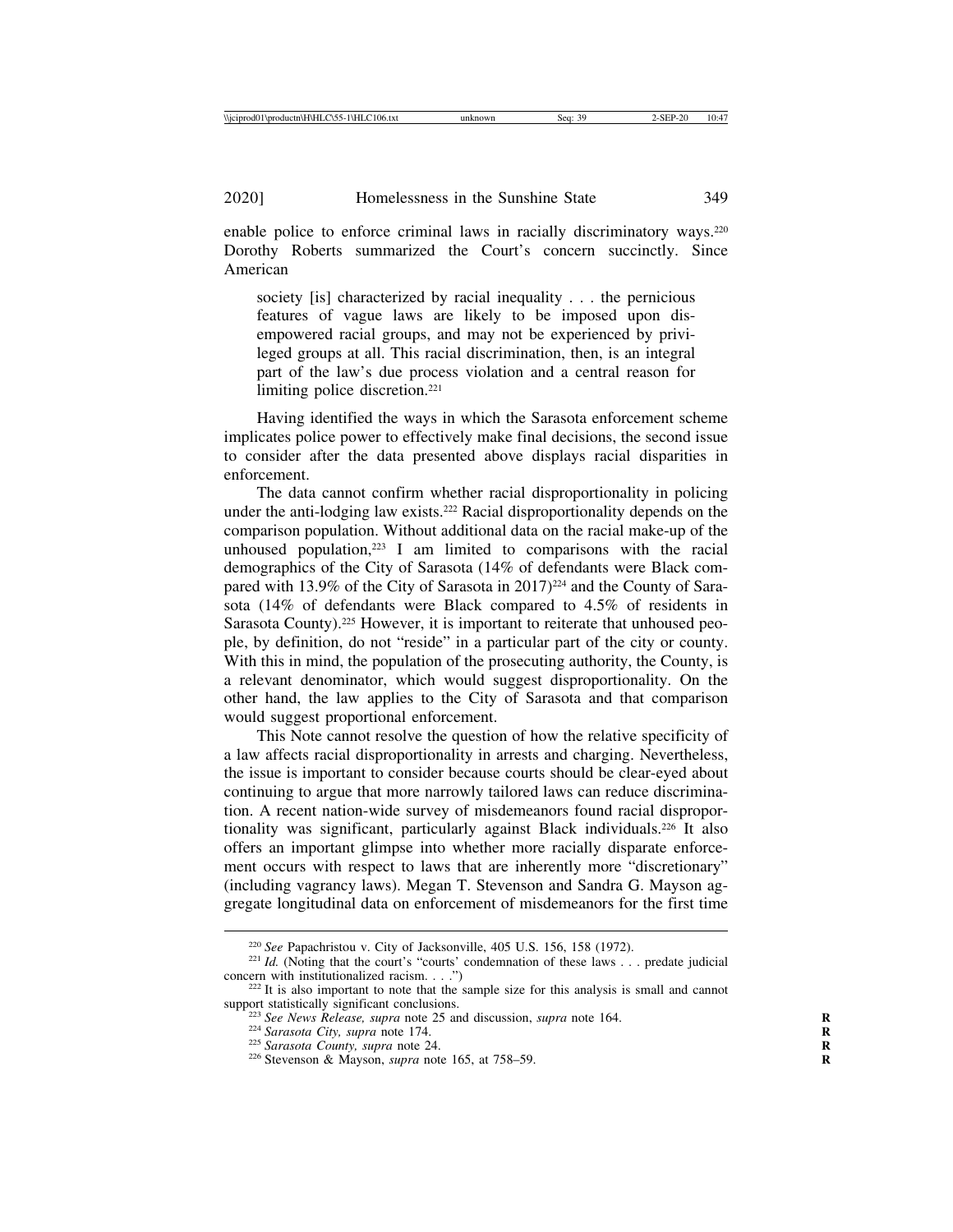in over a decade and measure racial disparity in enforcement, with a focus on the ratio of arrests against Black and white individuals.227 They break down these rates by type of offense and track the data from 1980 to the present. The researchers find that the Black arrest rate for misdemeanors overall has "hovered" around 1.7 times that of the white arrest rate for most crimes228: "The black arrest rate is at least twice as high as the white arrest rate for disorderly conduct, drug possession, simple assault, theft, vagrancy, and vandalism."229

More surprisingly, the ratio of arrests against Black individuals and white individuals has remained virtually constant since 1980; vagrancy arrests are no exception. Racial disparity in arrests has been particularly stable for offenses that are usually thought to give officers greater enforcement discretion. In fact, vagrancy shows the fifth highest rate of racial disparity (after gambling, prostitution, disorderly conduct, and simple assault).230 One explanation that researchers posit is that "offenses with high racial disparity are the most amorphously defined and entail the most discretion in enforcement, and therefore serve as the vehicle for racist policing."231 However, Stevenson and Mayson do not link more discretionary statutes with *greater* racial disproportionality. Public drunkenness, which the researchers categorize as a nonspecific crime because it is "paradigmatic of the type of misdemeanor-classified behavior that only results in arrest if police are nearby and available to intervene," shows a low rate of racial disparity in enforcement.232 "If the persistency of the ranking of racial disparities across offense types suggests deep structural patterns," they write, "those patterns were not immediately obvious to us."233

However, Sarasota findings suggest that courts have been misguided about the curative effects of vagueness doctrine on racial disparity in enforcement. Courts and advocates have historically agreed with Roberts's claim that the "danger" of racial bias in policing is an important reason to preserve the constitutional prohibition against vague delegations of broad police discretion.234 Of course, the Sarasota data cannot prove that the

<sup>227</sup> *Id.* <sup>228</sup> *Id.* <sup>229</sup> *Id.* at 759 ("The black-white arrest rate ratio is simply the arrest rate for black people divided by the arrest rate for white people.").<br><sup>230</sup> *Id.* at 763.<br><sup>231</sup> *Id.* at 770.<br><sup>232</sup> Stevenson & Mayson, *supra* note 165, at 763. In 2014, public drunkenness showed a

<sup>1.14</sup> ratio of black to white arrests. It was the fourth *least* disparate crime category. In contrast, vagrancy had a ratio of 2.55. Of course, their definition of laws that allow greater discretion could differ from mine. For instance, if the public drunkenness statute is extremely specific in its language (e.g., "It is unlawful to appear in public with an alcohol container and a blood alcohol level exceeding 0.05."), this would not parallel the type of vague anti-lodging law because it does not require police to use their own judgment to define a term such as "camping."

<sup>&</sup>lt;sup>233</sup> *Id.* at 770. <sup>234</sup> Roberts, *supra* note 29, at 780.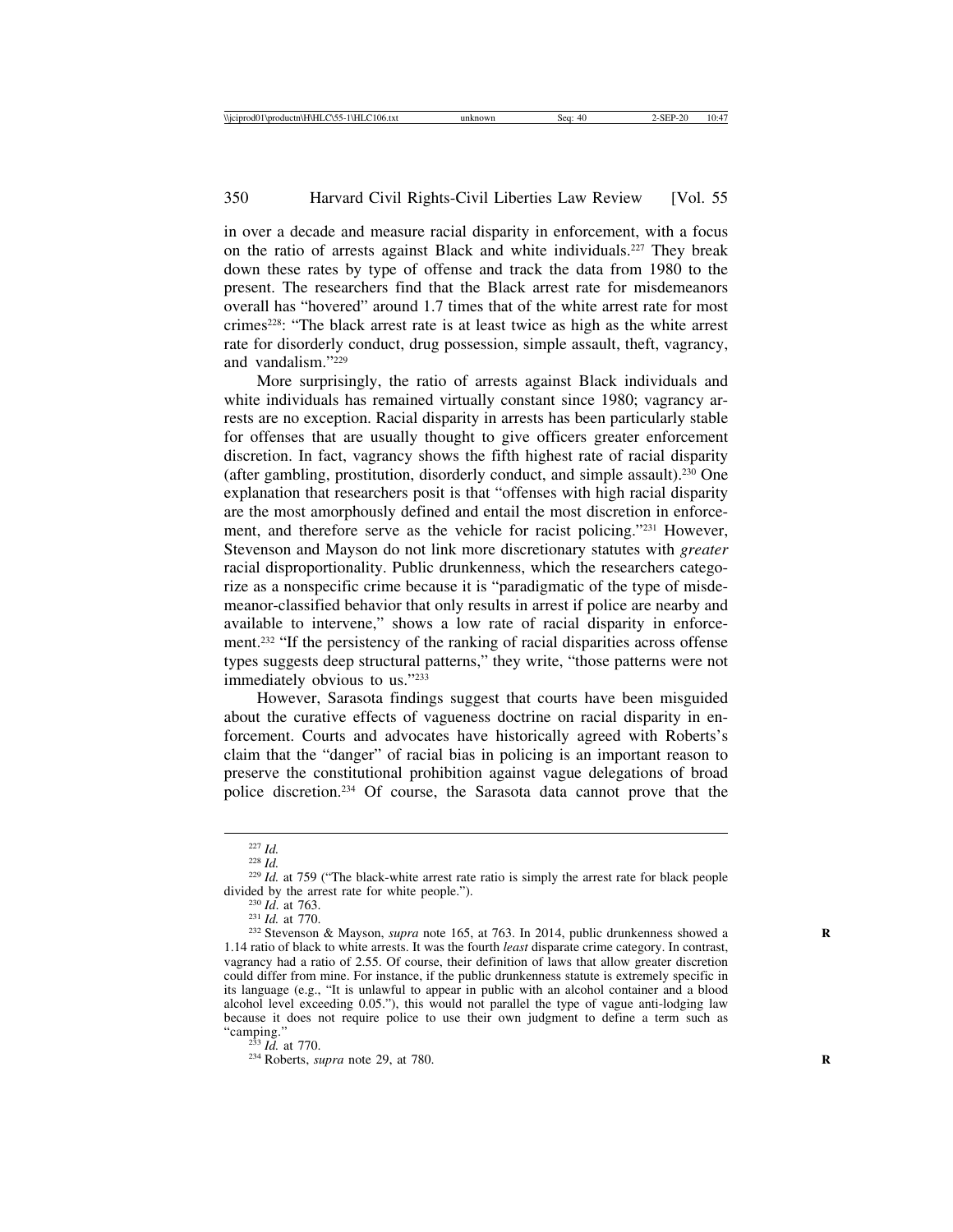changes to the anti-lodging law made no difference in the Sarasota's of discriminatory policing. Stevenson and Mayson's study suggests that more definite laws do not correlate with the disproportionate enforcement against Black individuals, but does not prove that vagueness doctrine *cannot* affect it. The troubling implication is that a more profound logic appears to be sustaining rates of racial disparity across time: "Such persistency" in racial discrimination "suggests deep structural patterns," according to Stevenson and Mayson.235 It seems likely that courts are wrong to believe narrowing the text of statutes will diminish racial discrimination in their application.

When viewed alongside national enforcement data, the Sarasota enforcement data on racial discrimination present more questions than they answer. The data do suggest, first, that vagueness doctrine has increased police control over against whom and with what certainty the individuals cited will receive a conviction and associated punishment. Second, vagrancy laws' enforcement may be associated with racial disparities in policing. Overall, this Note suggests that the changes to Sec. 34-41 stemming from the Sarasota City Council's amendments to the law have buttressed police power over defendants' lives in the sense that any arrest or citation is virtually guaranteed to result in a guilty finding. To the extent that racial discrimination does persist, this represents a troubling "doubling down" on police power to target and harass Black individuals. In the misdemeanor paradigm, formal legal protections, putting prosecutors to their burdens, and robust adversarial processes are traded for bulk processing.236 The implication of this is that formal law, including the text of the statutes that defendants allegedly violate, appears to matter very little with respect to enforcement, including the patterns of racial discrimination in enforcement.

# *C. Punishment*

The formal and effective punishments associated with charges under the anti-lodging ordinance are part and parcel to understanding the "secondorder" effects of vagueness doctrine. Punishment—fines and incarceration, among others—are the felt effects of the new power structure that vagueness doctrine has helped to create. As Melissa Murray has noted, the role of courts large and small is to care about the real life impacts of their decisions, particularly where statutes themselves are imprecise.<sup>237</sup> Although defendants in this case study suffered primarily pretrial incarceration, I characterize this

<sup>235</sup> *Id*. <sup>236</sup> *See id.* at 71–96. <sup>237</sup> Melissa Murray, *Real-Life Effects of Laws Should Matter as Well as the Law*, N.Y. TIMES (Jan. 26, 2015), https://www.nytimes.com/roomfordebate/2015/01/26/the-supremecourt-meets-the-real-world/real-life-effects-of-court-rulings-should-matter-as-well-as-the-law, *archived at* https://perma.cc/LA38-T68N ("In many cases, constitutional and statutory text is imprecise or opaque, admitting multiple interpretations. In such cases, judges consider many variables, including the real-world consequences of their decisions.").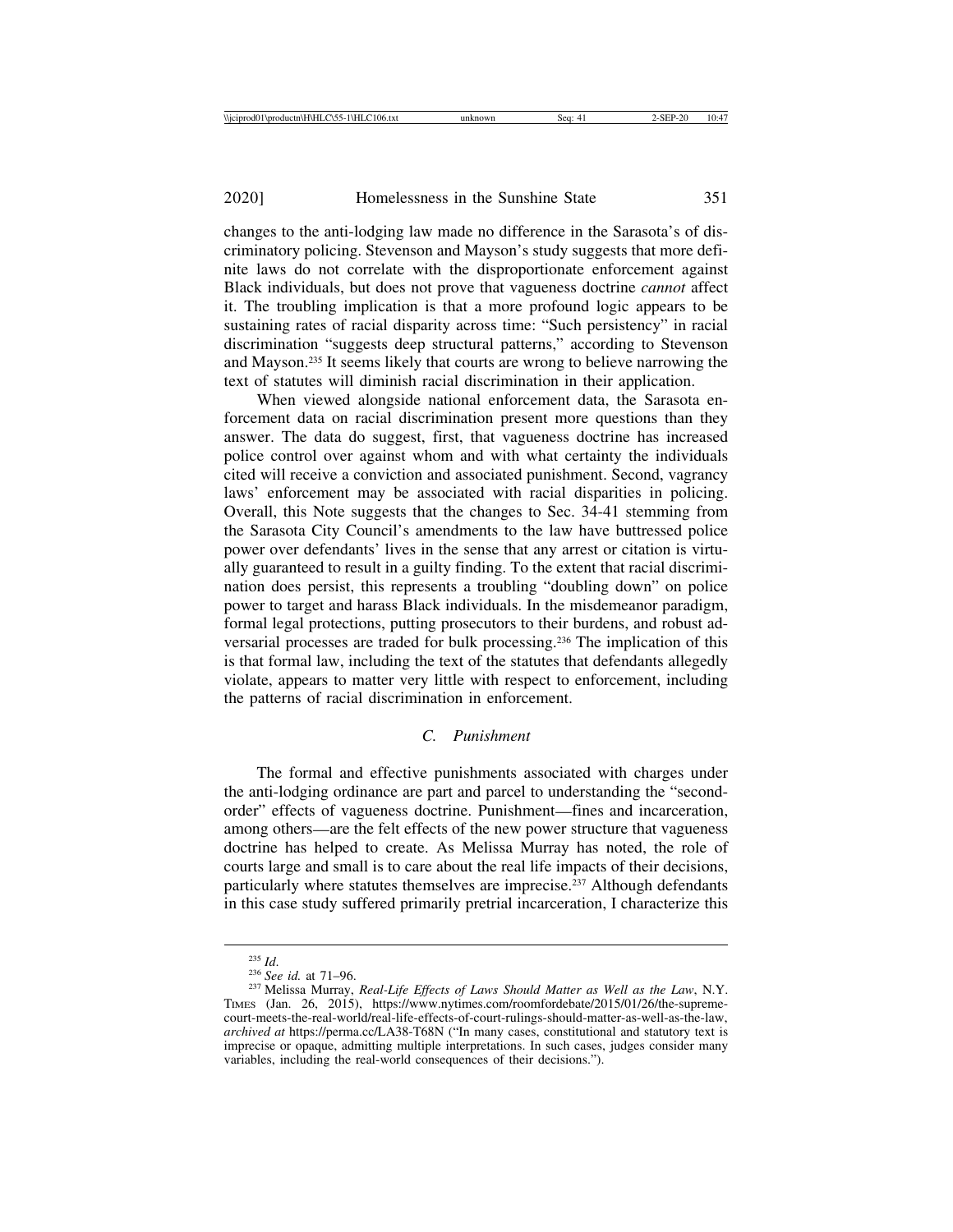as "punishment" because, as the classic critique of the criminal legal system says, the "process is the punishment."<sup>238</sup> Plus, this modern, narrower statute affords—*de facto*—fewer possibilities to check police's work. Therefore, courts should still be concerned about the consequences of enforcement. Punitive outcomes under the anti-lodging law are important to study, first, because of what they say about the on-the-ground reality of this vagrancy law, and, second, because for defendants, punitive outcomes represent the most relevant consequences of the modern criminal vagrancy regime: It reveals the realities of the police's "order maintenance."239

The degree of punishment associated with charges under the anti-lodging law makes any increase in effective police power more worrisome. The likely increase in effective police power to ensure guilt should concern the legal community because (1) courts already defer to officers in many situations, including probable cause240 and factual determinations necessary for finding guilt<sup>241</sup>; (2) police reports err more frequently with respect to lowlevel crimes than with any other type of crime242; and (3) police are accountable to almost no one.<sup>243</sup> When police charge crimes and prosecutors exer-

<sup>240</sup> Lvovsky, *supra* note 182, at 2058 (arguing that the modern "judicial understandings of policing [is] as a task based on and producing systematic insight into crime").

 $^{241}$ *Id.* at 2056 ("The courts' acknowledgment that police officers may harbor 'expert' knowledge . . . [arose] in the realm of evidence," where as early as the 1950s judges recast officers as professional authorities on criminal patterns — even regarding matters previously admitted as lay testimony or left to scientific professionals.").

<sup>242</sup> Stanley Fisher, *Just the Facts, Ma'am: Lying and the Omission of the Exculpatory Evidence in the Police Reports*, 28 NEW ENG. L. REV*.* 1, 14 (1993) ("Another feature of police work that fosters lying . . . is pressure on patrol officers to produce 'activity' (such as arrests, traffic stops, or parking tickets) that will demonstrate to the public that the department is

<sup>243</sup> See generally DAVID SKLANSKY, DEMOCRACY AND THE POLICE (2007). In a sense, the police's enhanced power comes *from* prosecutors (and perhaps also from defendants). The data are consistent with this theory. If prosecutors often dropped charges under these tailored laws, it would be more likely that prosecutors' intervening decisions would make the difference. Similarly, if cases went to trial more often, then a prosecutor's active negotiation "in the shadow of trial" would be more meaningful to case outcomes. Since these misdemeanors rarely went to trial and since prosecutors effectively never declined to charge cases, this example complicates a widespread theory in criminal law, which is that prosecutors have ultimate discretion and therefore ultimate power. Prosecutors do, of course, have formal power, but these charging practices reveal that police are the most controlling and often most outcomedeterminative decision makers.

<sup>238</sup> *See generally* MALCOLM M. FEELEY, THE PROCESS IS THE PUNISHMENT: HANDLING CASES IN A LOWER CRIMINAL COURT (1979) (documenting insufficient representation and process in Connecticut misdemeanor courts); *see also* Josh Bowers, *Punishing the Innocent*, 156

 $239$  In addition, at least some scholars have proposed that "collateral consequences be considered when determining what procedural safeguards must be afforded defendants" because the "longstanding approach" of determining right to counsel by the *potential sentence* of incarceration "fails to reflect an important new reality: that severe penalties in the form of collateral consequences are no longer reserved for felony convictions but are now triggered by misdemeanor convictions as well." *See, e.g.*, Paul T. Crane, *Charging on the Margin*, 57 WM.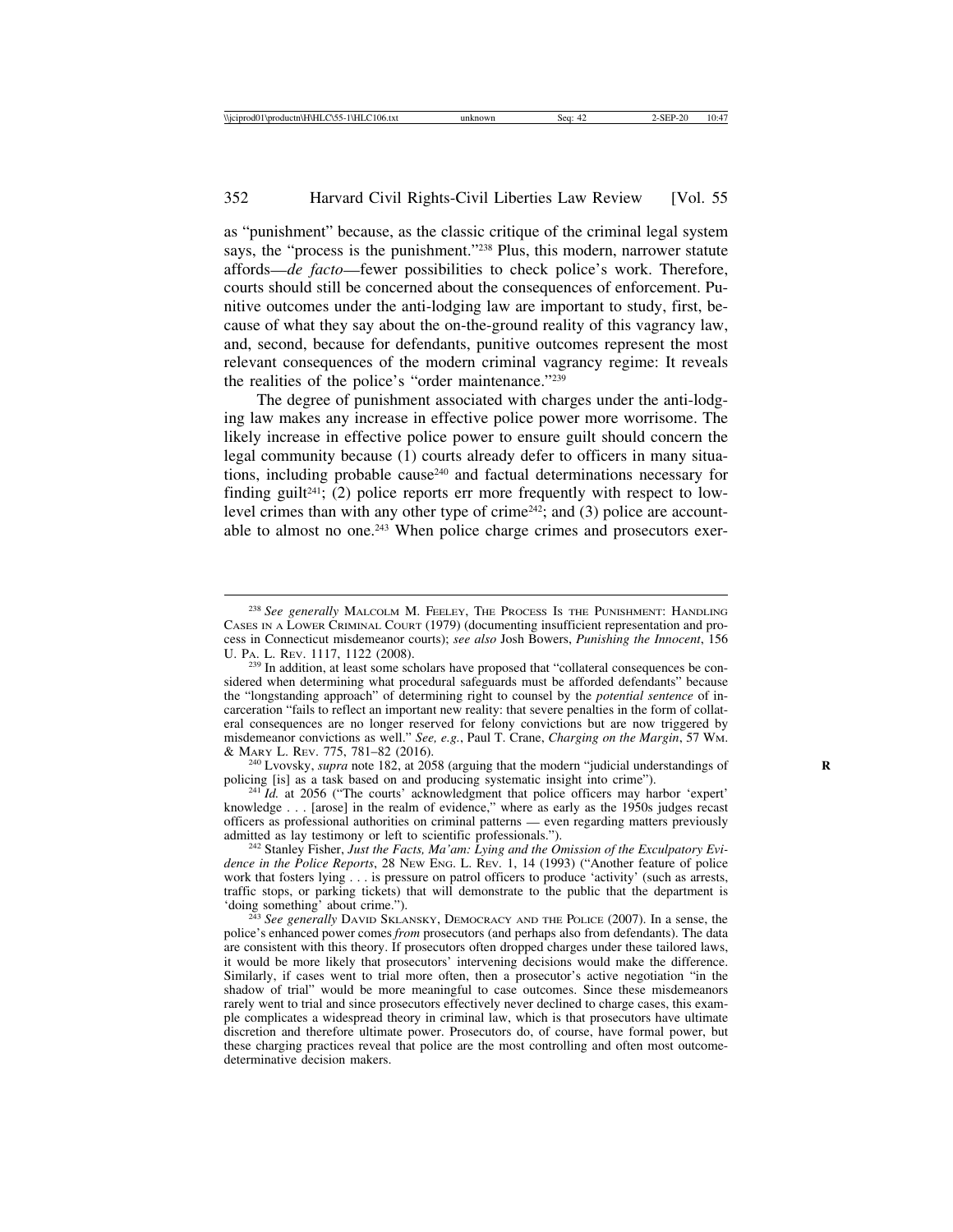cise discretion, police act with almost total power to ensure that guilt will be found against unhoused people.244

The criminalization of lodging, camping, panhandling, and other behaviors of homelessness generate important questions about the uses of punishment and criminal law.245 Judges evaluating these laws in Sarasota state that cities deserve deference to their chosen regulation of their public spaces.246 One problem with this deference is that it has been blind: judges have not had reliable information about the laws' effect on unhoused people. To date, no study that I am aware of has done the labor-intensive work of cataloguing the enforcement data of Florida laws similar to those in Sarasota City and County. Therefore, judges' decisions have not weighed harm to defendants. Actors in the criminal legal system should care about defendants because of their vulnerability and because only those people "about whom the system cares" will receive the basic due process guarantees.<sup>247</sup> This study shows that severe punishment and certain guilt are part and parcel of criminal process under the anti-lodging law. This punishment should be considered in light of police power, although this is not currently an element of vagueness in the *Papachristou* analysis.248

## **CONCLUSION**

The Sarasota anti-lodging statute provides a window into the messy and unpredictable nature of America's decentralized criminal legal system. It reveals the import of community pressures on the passage and re-passage of certain laws, and shows the extent to which local governments will go to protect laws that local leaders believe are important. The inter-institutional

"Many deep and abiding constitutional problems are encountered primarily at a level of 'low visibility' in the criminal process—in the context of prosecutions for 'minor' offenses which carry only short sentences. We do not believe that the Constitution contemplates that people deprived of constitutional rights at this level should be left utterly remediless and defenseless against repetitions of unconstitutional conduct."<br><sup>246</sup> See, e.g., Sarasota v. McGinnis, 13 Fla. L. Weekly Supp. 371a (Fla. Cir. Ct. 2005).

<sup>&</sup>lt;sup>244</sup> Roberts, *supra* note 29, at 803 (discussing *City of Chicago v. Morales*, 527 U.S. 119 (1999)).

 $245$  The Supreme Court has rejected the notion that "low level" crimes should evade scrutiny. Discussing mootness in Sibron v. New York, 392 U.S. 40, 52–53 (1968), the Court held that,

<sup>&</sup>lt;sup>247</sup> See Alexandra Natapoff, *The Penal Pyramid*, *in* THE NEW CRIMINAL JUSTICE THINKING 92 (S. Dolovich & A. Natapoff eds., 2017).

<sup>&</sup>lt;sup>248</sup> See, e.g., Alex Swoyer, *Homeless People in L.A. File Lawsuit Against 2016 Cleanup Ordinance to Protect Private Property*, WASH. TIMES (July 30, 2019), https://www.washington times.com/news/2019/jul/30/homeless-people-in-la-file-lawsuit-against-2016-cl/, *archived at* https://perma.cc/6EFD-9SUT (reporting on an ongoing claim by unhoused plaintiffs that a Los Angeles "cleanup" law, which allowed "sweeps" of unhoused people's belongings, was impermissibly vague); Andrew Johnson, *Timeline of San Diego's Ban on Sleeping in Cars*, NBC 7 SAN DIEGO (May 14, 2019), https://www.nbcsandiego.com/news/local/Timeline-of-San-Diegos-Ban-on-Sleeping-in-Cars-509920591.html, *archived at* https://perma.cc/J546-N7Y7 (describing arguments by plaintiffs that San Diego's ban on sleeping in cars was unconstitutionally vague).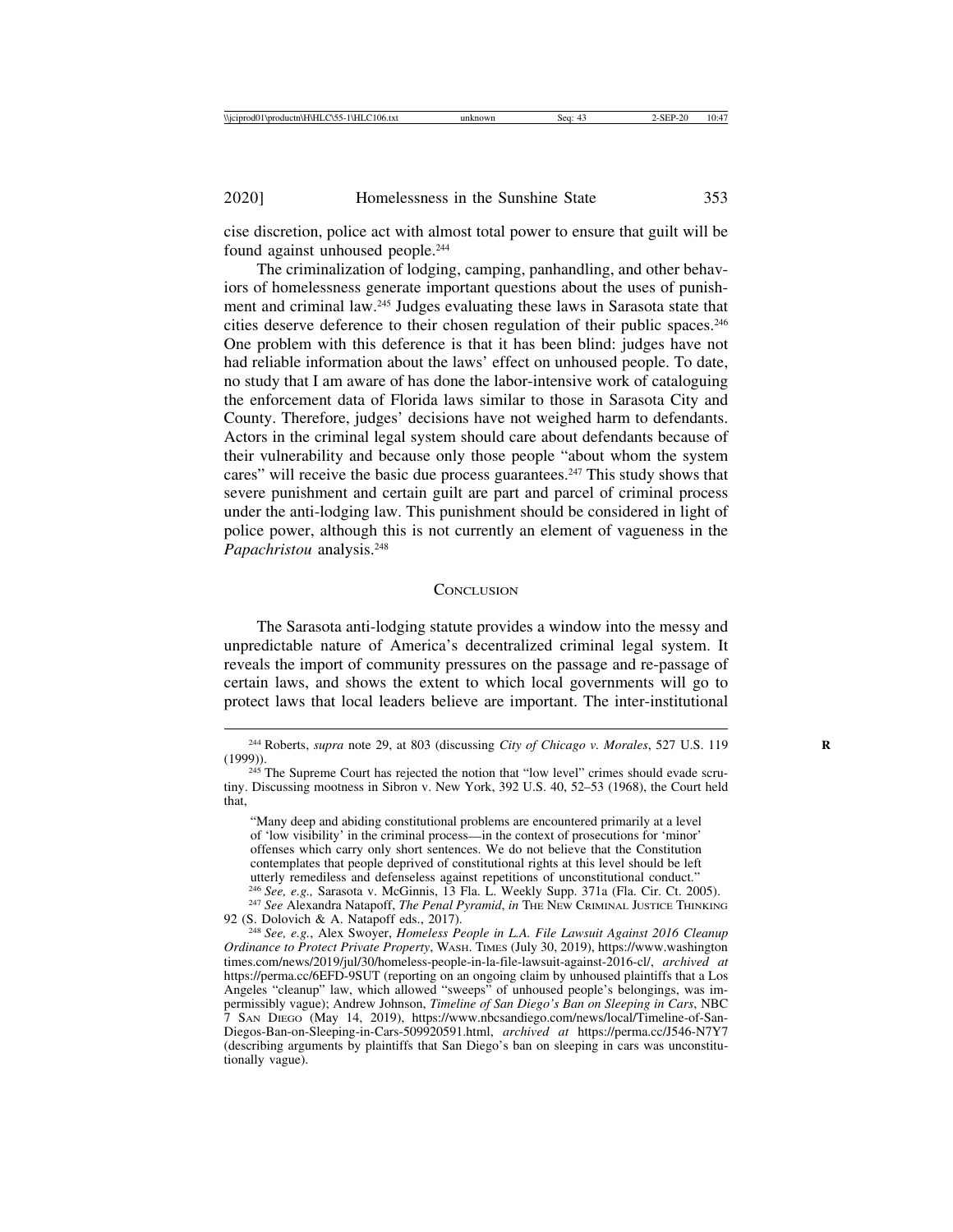process of creating these laws is both "hallmark" of the lowest tier of the American criminal system and a window into the production of classifying, surveilling, and punishing a disproportionately Black subset of the population that has been forced onto the streets.249 This case study adds to a growing discussion about the lower 80% of all criminal charges in the United States<sup>250</sup>

In 1972, *Papachristou* blew a "gaping hole" in local criminal codes around the country.251 This enforcement study helps to reveal what came next: the rise of modern vagrancy laws. This study also reveals what the *Papachristou* Court did and did not achieve. According to the plain language of *Papachristou*, vagueness doctrine was intended to protect against arbitrary police action that would lead to discrimination.252 Was this aspiration successful, at least in part? This study suggests that the doctrine has not diminished police authority to maintain order in service of racial hierarchies and economic power structures.253 The Sarasota data does not suggest that the twin aims of vagueness doctrine have failed. Police discretion is formally reduced and racial disparities are impossible to causally track. Instead, the data reveal a new and deeply tailored method of exerting power over poor residents, including people of color.254

This Sarasota data along with statutory changes and litigation history shape our understanding of how one facet of the misdemeanor system developed. Enforcement under the Sarasota anti-lodging law generally resembles the misdemeanors that others have conceived of as a massive system in which individualized justice matters very little.<sup>255</sup> In the case of the Sarasota law, the narrowing of the anti-lodging laws almost completely negated prosecutorial discretion, and shifted this discretionary function to police. Because the anti-lodging law is so narrowly tailored to behavior only engaged in by people living on the streets, the law essentially targets the very existence of the individual charged with the offense.<sup>256</sup> The law's increased specificity means that more power rests with officer's initial choice to cite an unhoused person. Once cited, guilt is a foregone conclusion. This mechanism short-circuits the traditional roles and functions of police, prosecutors, and the criminal justice system as a whole. Rather than a process of charging

<sup>&</sup>lt;sup>249</sup> Daniel Richman, *Disaggregating the Criminal Regulatory State*, *in* THE NEW CRIMI-NAL JUSTICE THINKING 58 (S. Dolovich & A. Natapoff eds., 2017); *see also* Moses *supra* note

<sup>&</sup>lt;sup>250</sup> Natapoff, *The Penal Pyramid*, *supra* note 247, at 80.<br><sup>251</sup> GOLUBOFF, VAGRANT NATION, *supra* note 8, at 341. *See also* Linda Greenhouse, *Supreme Court Roundup; Anti-Loitering Laws Will Be Revisited*, N.Y. TIMES (Apr. 21, 1998), https://www.nytimes.com/1998/04/21/us/supreme-court-roundup-anti-loitering-laws-will-be-

revisited.html, *archived at* https://perma.cc/RH8D-XR9Q.<br><sup>252</sup> See supra Papachristou.<br><sup>253</sup> See Stevenson and Mayson, *supra* note 165.<br><sup>254</sup> Id. at 1665.<br><sup>255</sup> See generally Natapoff, *The Penal Pyramid, supra* note 247